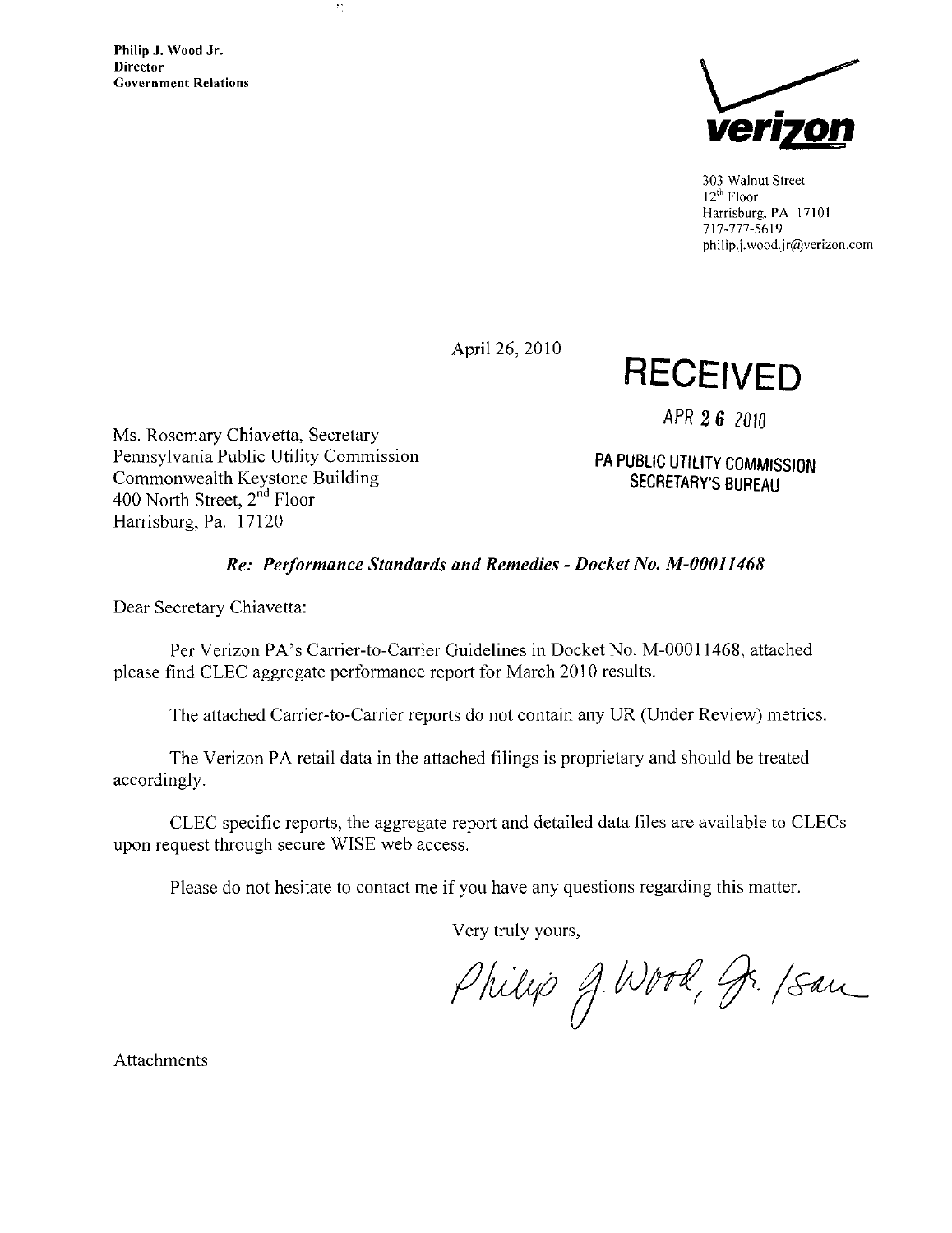$\bar{u}$  $\mathcal{L}$ 

 $\sim$ 

 $\mathcal{L}^{\pm}$ 

 $\sim$ 

| PO-1-01-6020 (CSR)<br>EDI<br>2.66586<br>than four (4) seconds<br>0.15107<br>2.81693<br>21381<br>60228.835<br>Average Response Time - Customer Service Record<br>Parity with Retail plus not more<br>PO-1-01-6030 (CSR)<br><b>CORBA</b><br>0.7517<br>than four (4) seconds<br>0.15107<br>0.90277<br>697<br>629.235<br>Average Response Time - Customer Service Record<br>Parity with Retail plus not more<br>0.5346<br>PO-1-01-6050 (CSR)<br>WEB GUI/LSI/W<br>0.15107<br>32125<br>22027.462<br>than seven (7) seconds<br>0.68567<br>Parity with Retail plus not more<br>PO-1-02-6020 Average Response Time - Due Date Availability<br>EDI<br>0.68506 NA<br>than four (4) seconds<br>Parity with Retail plus not more<br>PO-1-02-6030 Average Response Time - Due Date Availability<br><b>CORBA</b><br>85.82<br>1.31075<br>than four (4) seconds<br>0.68506<br>1.99581<br>43<br>Parity with Retail plus not more<br>0.68506<br>6.337<br>0.89919<br>PO-1-02-6050 Average Response Time - Due Date Availability<br>WEB GUI/LSI/W<br>than seven (7) seconds<br>1.58425<br>4<br>Parity with Retail plus not more<br>PO-1-03-6020 Average Response Time - Address Validation<br>EDI<br>-7.74757<br>than four (4) seconds<br>12.31334<br>4.56577<br>28486<br>130060.673<br>Parity with Retail plus not more<br>CORBA<br>4531.523<br>-10.24321<br>PO-1-03-6030 Average Response Time - Address Validation<br>12.31334<br>2189<br>than four (4) seconds<br>2.07013<br>Parity with Retail plus not more<br>PO-1-03-6050 Average Response Time - Address Validation<br>WEB GUI/LSI/W<br>13488<br>32544.499<br>$-9.9005$<br>than seven (7) seconds<br>12.31334<br>2.41284<br>Parity with Retail plus not more<br>PO-1-04-6020 Average Response Time - Product & Service Availability EDI<br>15.41162 NA<br>than ten (10) seconds<br>Parity with Retail plus not more<br>PO-1-04-6050 Average Response Time - Product & Service Availability WEB GUI/LSI/W<br>$-5.98104$<br>than ten (10) seconds<br>15.41162<br>9.43058<br>12 <sub>2</sub><br>113.167<br>Average Response Time - Telephone Number<br>Parity with Retail plus not more<br>PO-1-05-6020 Availability & Reservation<br>EDI<br>574.83<br>-7.46356<br>than four (4) seconds<br>13.21186<br>5.7483<br>100<br>Average Response Time - Telephone Number<br>Parity with Retail plus not more<br>PO-1-05-6030 Availability & Reservation<br><b>CORBA</b><br>1582.411<br>$-10.34518$<br>than four (4) seconds<br>13.21186<br>2.86668<br>552<br>Average Response Time - Telephone Number<br>Parity with Retail plus not more<br>PO-1-05-6050 Availability & Reservation<br>WEB GUI/LSI/W<br>1199.648<br>-11.07726<br>than seven (7) seconds<br>13.21186<br>2.1346<br>562<br>Average Response Time - Mechanized Loop<br>Parity with Retail plus not more<br>EDI<br>PO-1-06-6020 Qualification - xDSL<br>than four (4) seconds<br>36525.616<br>$-0.2717$<br>5.17775<br>4.90605<br>7445<br>Average Response Time - Mechanized Loop<br>Parity with Retail plus not more<br>PO-1-06-6030 Qualification - xDSL<br>CORBA<br>887 445<br>$-2.72625$<br>than four (4) seconds<br>5.17775<br>2.4515<br>362<br>Average Response Time - Mechanized Loop<br>Parity with Retail plus not more<br>PO-1-06-6050 Qualification - xDSL<br>WEB GUI/LSI/W<br>$-2.20829$<br>4296.814<br>than seven (7) seconds<br>5.17775<br>2.96946<br>1447<br>Parity with Retail plus not more<br>PO-1-07-6020 Average Response Time - Rejected Query+<br>EDI.<br>2.33461<br>than four (4) seconds<br>3.52974<br>5587<br>19720.67<br>1.19513<br>Parity with Retail plus not more<br>PO-1-07-6030 Average Response Time - Rejected Query+<br><b>CORBA</b><br>9907.4<br>0.05801<br>than four (4) seconds<br>1.19513<br>1.25314<br>7906<br>Parity with Retail plus not more<br>23643.88<br>PO-1-07-6050 Average Response Time - Rejected Query+<br>WEB GUI/LSI/W<br>than seven (7) seconds<br>2.44204<br>9682<br>1.24691<br>1.19513<br>PO-1-08-6020 % Timeouts<br>EDI.<br>40<br>not greater than 0.33%<br>0.045<br>87787<br>PO-1-08-6030 % Timeouts<br><b>CORBA</b><br>not greater than 0.33%<br>-6<br>0.073<br>8140<br>PO-1-08-6050 % Timeouts<br>23<br>WEB GUI/LSI/W<br>not greater than 0.33%<br>0.029<br>76912<br>Parity with Retail plus not more<br>PO-1-09-6020 Parsed CSR<br>EDI<br>40967.075<br>2.82965<br>0.15107<br>2.98072<br>13744<br>than 10 seconds<br>Parity with Retail plus not more<br><b>CORBA</b><br>1225.214<br>0.70095<br>PO-1-09-6030 Parsed CSR<br>0.85202<br>1438<br>than 10 seconds<br>0.15107<br>PO-2-02-6010 OSS Interface Availability - Prime-Time<br><b>WPTS</b><br>$>= 99.5%$<br>100<br>0<br>PO-2-02-6020 OSS Interface Availability - Prime Time<br>EDI<br>$>=99.5%$<br>100<br>0<br>PO-2-02-6030 OSS Interface Availability - Prime Time<br><b>CORBA</b><br>>=99.5%<br>100<br>$\mathbf 0$<br>Maintenance - Eléctronic<br><b>RECEIVED</b><br>$\mathbf 0$<br>PO-2-02-6060 OSS Interface Availability - Prime Time<br>Bonding Interface<br>100<br>>=99.5%<br>Maintenance Web GUI<br>(RETAS) / Pre-<br>ordering/Ordering Web<br>APR 26 2010<br><b>GUI combined</b><br>$\circ$<br>PO-2-02-6080 OSS Interface Availability - Prime Time<br>$>= 99.5%$<br>100<br><b>WPTS</b><br>$\mathbf 0$<br>PO-2-03-6010 OSS Interface Availability - Non-Prime-Time<br>No Standard<br>100<br>PO-2-03-6020 OSS Interface Availability - Non-Prime Time<br>ED!<br>0.033<br>No Standard<br>99.996<br>PO-2-03-6030 OSS Interface Availability - Non-Prime Time<br>CORBA<br>No Standard<br>99.98<br>0.116<br>PA PUBLIC UTILITY COMMISSION<br>Maintenance - Electronic<br>SECRETARY'S BUREAU<br>$\mathbf 0$<br>PO-2-03-6060 OSS Interface Availability - Non-Prime Time<br>Bonding Interface<br>No Standard<br>100<br>Maintenance Web GUI<br>(RETAS) / Pre-<br>ordering/Ordering Web<br>PO-2-03-6080 OSS Interface Availability - Non-Prime Time<br>$\overline{\mathbf{0}}$<br>GUI combined<br>No Standard<br>100<br>2183<br>PO-3-02-1000 % Answered within 30 Seconds - Ordering<br>88.523<br>2466<br>Resale & UNE combined 80% within 30 Seconds<br>30311<br>80.991<br>37425<br>PO-3-04-1000 % Answered within 30 Seconds - Repair<br>Resale & UNE combined 80% within 30 Seconds<br>Change Confirmation -<br>PO-4-01-6622 % Change Management Notices Sent on Time<br>Type 2 - Regulatory<br>0.95<br><b>NA</b> | <b>METRIC_ID</b> | METRIC_DESC                                     | PRODUCT DESC | <b>STANDARD</b>                  | VZ PERF | CLEC_PERF VZ_DEN | CLEC DEN | VZ_NUM |  | CLEC_NUM DIFFERENCE STANDARD_I Z_SCORE |
|----------------------------------------------------------------------------------------------------------------------------------------------------------------------------------------------------------------------------------------------------------------------------------------------------------------------------------------------------------------------------------------------------------------------------------------------------------------------------------------------------------------------------------------------------------------------------------------------------------------------------------------------------------------------------------------------------------------------------------------------------------------------------------------------------------------------------------------------------------------------------------------------------------------------------------------------------------------------------------------------------------------------------------------------------------------------------------------------------------------------------------------------------------------------------------------------------------------------------------------------------------------------------------------------------------------------------------------------------------------------------------------------------------------------------------------------------------------------------------------------------------------------------------------------------------------------------------------------------------------------------------------------------------------------------------------------------------------------------------------------------------------------------------------------------------------------------------------------------------------------------------------------------------------------------------------------------------------------------------------------------------------------------------------------------------------------------------------------------------------------------------------------------------------------------------------------------------------------------------------------------------------------------------------------------------------------------------------------------------------------------------------------------------------------------------------------------------------------------------------------------------------------------------------------------------------------------------------------------------------------------------------------------------------------------------------------------------------------------------------------------------------------------------------------------------------------------------------------------------------------------------------------------------------------------------------------------------------------------------------------------------------------------------------------------------------------------------------------------------------------------------------------------------------------------------------------------------------------------------------------------------------------------------------------------------------------------------------------------------------------------------------------------------------------------------------------------------------------------------------------------------------------------------------------------------------------------------------------------------------------------------------------------------------------------------------------------------------------------------------------------------------------------------------------------------------------------------------------------------------------------------------------------------------------------------------------------------------------------------------------------------------------------------------------------------------------------------------------------------------------------------------------------------------------------------------------------------------------------------------------------------------------------------------------------------------------------------------------------------------------------------------------------------------------------------------------------------------------------------------------------------------------------------------------------------------------------------------------------------------------------------------------------------------------------------------------------------------------------------------------------------------------------------------------------------------------------------------------------------------------------------------------------------------------------------------------------------------------------------------------------------------------------------------------------------------------------------------------------------------------------------------------------------------------------------------------------------------------------------------------------------------------------------------------------------------------------------------------------------------------------------------------------------------------------------------------------------------------------------------------------------------------------------------------------------------------------------------------------------------------------------------------------------------------------------------------------------------------------------------------------------------------------------------------------------------------------------------------------------------------------------------------------------------------------------------------------------------------------------------------------------------------------------------------------------------------------------------------------------------------------------------------------------------------------------------------------------------------------------------------------------------------------------------------------------------------------|------------------|-------------------------------------------------|--------------|----------------------------------|---------|------------------|----------|--------|--|----------------------------------------|
|                                                                                                                                                                                                                                                                                                                                                                                                                                                                                                                                                                                                                                                                                                                                                                                                                                                                                                                                                                                                                                                                                                                                                                                                                                                                                                                                                                                                                                                                                                                                                                                                                                                                                                                                                                                                                                                                                                                                                                                                                                                                                                                                                                                                                                                                                                                                                                                                                                                                                                                                                                                                                                                                                                                                                                                                                                                                                                                                                                                                                                                                                                                                                                                                                                                                                                                                                                                                                                                                                                                                                                                                                                                                                                                                                                                                                                                                                                                                                                                                                                                                                                                                                                                                                                                                                                                                                                                                                                                                                                                                                                                                                                                                                                                                                                                                                                                                                                                                                                                                                                                                                                                                                                                                                                                                                                                                                                                                                                                                                                                                                                                                                                                                                                                                                                                                                                                                                                                                                                                                                                                                                                                                                                                                                                                                                                                            |                  | Average Response Time - Customer Service Record |              | Parity with Retail plus not more |         |                  |          |        |  |                                        |
|                                                                                                                                                                                                                                                                                                                                                                                                                                                                                                                                                                                                                                                                                                                                                                                                                                                                                                                                                                                                                                                                                                                                                                                                                                                                                                                                                                                                                                                                                                                                                                                                                                                                                                                                                                                                                                                                                                                                                                                                                                                                                                                                                                                                                                                                                                                                                                                                                                                                                                                                                                                                                                                                                                                                                                                                                                                                                                                                                                                                                                                                                                                                                                                                                                                                                                                                                                                                                                                                                                                                                                                                                                                                                                                                                                                                                                                                                                                                                                                                                                                                                                                                                                                                                                                                                                                                                                                                                                                                                                                                                                                                                                                                                                                                                                                                                                                                                                                                                                                                                                                                                                                                                                                                                                                                                                                                                                                                                                                                                                                                                                                                                                                                                                                                                                                                                                                                                                                                                                                                                                                                                                                                                                                                                                                                                                                            |                  |                                                 |              |                                  |         |                  |          |        |  |                                        |
|                                                                                                                                                                                                                                                                                                                                                                                                                                                                                                                                                                                                                                                                                                                                                                                                                                                                                                                                                                                                                                                                                                                                                                                                                                                                                                                                                                                                                                                                                                                                                                                                                                                                                                                                                                                                                                                                                                                                                                                                                                                                                                                                                                                                                                                                                                                                                                                                                                                                                                                                                                                                                                                                                                                                                                                                                                                                                                                                                                                                                                                                                                                                                                                                                                                                                                                                                                                                                                                                                                                                                                                                                                                                                                                                                                                                                                                                                                                                                                                                                                                                                                                                                                                                                                                                                                                                                                                                                                                                                                                                                                                                                                                                                                                                                                                                                                                                                                                                                                                                                                                                                                                                                                                                                                                                                                                                                                                                                                                                                                                                                                                                                                                                                                                                                                                                                                                                                                                                                                                                                                                                                                                                                                                                                                                                                                                            |                  |                                                 |              |                                  |         |                  |          |        |  |                                        |
|                                                                                                                                                                                                                                                                                                                                                                                                                                                                                                                                                                                                                                                                                                                                                                                                                                                                                                                                                                                                                                                                                                                                                                                                                                                                                                                                                                                                                                                                                                                                                                                                                                                                                                                                                                                                                                                                                                                                                                                                                                                                                                                                                                                                                                                                                                                                                                                                                                                                                                                                                                                                                                                                                                                                                                                                                                                                                                                                                                                                                                                                                                                                                                                                                                                                                                                                                                                                                                                                                                                                                                                                                                                                                                                                                                                                                                                                                                                                                                                                                                                                                                                                                                                                                                                                                                                                                                                                                                                                                                                                                                                                                                                                                                                                                                                                                                                                                                                                                                                                                                                                                                                                                                                                                                                                                                                                                                                                                                                                                                                                                                                                                                                                                                                                                                                                                                                                                                                                                                                                                                                                                                                                                                                                                                                                                                                            |                  |                                                 |              |                                  |         |                  |          |        |  |                                        |
|                                                                                                                                                                                                                                                                                                                                                                                                                                                                                                                                                                                                                                                                                                                                                                                                                                                                                                                                                                                                                                                                                                                                                                                                                                                                                                                                                                                                                                                                                                                                                                                                                                                                                                                                                                                                                                                                                                                                                                                                                                                                                                                                                                                                                                                                                                                                                                                                                                                                                                                                                                                                                                                                                                                                                                                                                                                                                                                                                                                                                                                                                                                                                                                                                                                                                                                                                                                                                                                                                                                                                                                                                                                                                                                                                                                                                                                                                                                                                                                                                                                                                                                                                                                                                                                                                                                                                                                                                                                                                                                                                                                                                                                                                                                                                                                                                                                                                                                                                                                                                                                                                                                                                                                                                                                                                                                                                                                                                                                                                                                                                                                                                                                                                                                                                                                                                                                                                                                                                                                                                                                                                                                                                                                                                                                                                                                            |                  |                                                 |              |                                  |         |                  |          |        |  |                                        |
|                                                                                                                                                                                                                                                                                                                                                                                                                                                                                                                                                                                                                                                                                                                                                                                                                                                                                                                                                                                                                                                                                                                                                                                                                                                                                                                                                                                                                                                                                                                                                                                                                                                                                                                                                                                                                                                                                                                                                                                                                                                                                                                                                                                                                                                                                                                                                                                                                                                                                                                                                                                                                                                                                                                                                                                                                                                                                                                                                                                                                                                                                                                                                                                                                                                                                                                                                                                                                                                                                                                                                                                                                                                                                                                                                                                                                                                                                                                                                                                                                                                                                                                                                                                                                                                                                                                                                                                                                                                                                                                                                                                                                                                                                                                                                                                                                                                                                                                                                                                                                                                                                                                                                                                                                                                                                                                                                                                                                                                                                                                                                                                                                                                                                                                                                                                                                                                                                                                                                                                                                                                                                                                                                                                                                                                                                                                            |                  |                                                 |              |                                  |         |                  |          |        |  |                                        |
|                                                                                                                                                                                                                                                                                                                                                                                                                                                                                                                                                                                                                                                                                                                                                                                                                                                                                                                                                                                                                                                                                                                                                                                                                                                                                                                                                                                                                                                                                                                                                                                                                                                                                                                                                                                                                                                                                                                                                                                                                                                                                                                                                                                                                                                                                                                                                                                                                                                                                                                                                                                                                                                                                                                                                                                                                                                                                                                                                                                                                                                                                                                                                                                                                                                                                                                                                                                                                                                                                                                                                                                                                                                                                                                                                                                                                                                                                                                                                                                                                                                                                                                                                                                                                                                                                                                                                                                                                                                                                                                                                                                                                                                                                                                                                                                                                                                                                                                                                                                                                                                                                                                                                                                                                                                                                                                                                                                                                                                                                                                                                                                                                                                                                                                                                                                                                                                                                                                                                                                                                                                                                                                                                                                                                                                                                                                            |                  |                                                 |              |                                  |         |                  |          |        |  |                                        |
|                                                                                                                                                                                                                                                                                                                                                                                                                                                                                                                                                                                                                                                                                                                                                                                                                                                                                                                                                                                                                                                                                                                                                                                                                                                                                                                                                                                                                                                                                                                                                                                                                                                                                                                                                                                                                                                                                                                                                                                                                                                                                                                                                                                                                                                                                                                                                                                                                                                                                                                                                                                                                                                                                                                                                                                                                                                                                                                                                                                                                                                                                                                                                                                                                                                                                                                                                                                                                                                                                                                                                                                                                                                                                                                                                                                                                                                                                                                                                                                                                                                                                                                                                                                                                                                                                                                                                                                                                                                                                                                                                                                                                                                                                                                                                                                                                                                                                                                                                                                                                                                                                                                                                                                                                                                                                                                                                                                                                                                                                                                                                                                                                                                                                                                                                                                                                                                                                                                                                                                                                                                                                                                                                                                                                                                                                                                            |                  |                                                 |              |                                  |         |                  |          |        |  |                                        |
|                                                                                                                                                                                                                                                                                                                                                                                                                                                                                                                                                                                                                                                                                                                                                                                                                                                                                                                                                                                                                                                                                                                                                                                                                                                                                                                                                                                                                                                                                                                                                                                                                                                                                                                                                                                                                                                                                                                                                                                                                                                                                                                                                                                                                                                                                                                                                                                                                                                                                                                                                                                                                                                                                                                                                                                                                                                                                                                                                                                                                                                                                                                                                                                                                                                                                                                                                                                                                                                                                                                                                                                                                                                                                                                                                                                                                                                                                                                                                                                                                                                                                                                                                                                                                                                                                                                                                                                                                                                                                                                                                                                                                                                                                                                                                                                                                                                                                                                                                                                                                                                                                                                                                                                                                                                                                                                                                                                                                                                                                                                                                                                                                                                                                                                                                                                                                                                                                                                                                                                                                                                                                                                                                                                                                                                                                                                            |                  |                                                 |              |                                  |         |                  |          |        |  |                                        |
|                                                                                                                                                                                                                                                                                                                                                                                                                                                                                                                                                                                                                                                                                                                                                                                                                                                                                                                                                                                                                                                                                                                                                                                                                                                                                                                                                                                                                                                                                                                                                                                                                                                                                                                                                                                                                                                                                                                                                                                                                                                                                                                                                                                                                                                                                                                                                                                                                                                                                                                                                                                                                                                                                                                                                                                                                                                                                                                                                                                                                                                                                                                                                                                                                                                                                                                                                                                                                                                                                                                                                                                                                                                                                                                                                                                                                                                                                                                                                                                                                                                                                                                                                                                                                                                                                                                                                                                                                                                                                                                                                                                                                                                                                                                                                                                                                                                                                                                                                                                                                                                                                                                                                                                                                                                                                                                                                                                                                                                                                                                                                                                                                                                                                                                                                                                                                                                                                                                                                                                                                                                                                                                                                                                                                                                                                                                            |                  |                                                 |              |                                  |         |                  |          |        |  |                                        |
|                                                                                                                                                                                                                                                                                                                                                                                                                                                                                                                                                                                                                                                                                                                                                                                                                                                                                                                                                                                                                                                                                                                                                                                                                                                                                                                                                                                                                                                                                                                                                                                                                                                                                                                                                                                                                                                                                                                                                                                                                                                                                                                                                                                                                                                                                                                                                                                                                                                                                                                                                                                                                                                                                                                                                                                                                                                                                                                                                                                                                                                                                                                                                                                                                                                                                                                                                                                                                                                                                                                                                                                                                                                                                                                                                                                                                                                                                                                                                                                                                                                                                                                                                                                                                                                                                                                                                                                                                                                                                                                                                                                                                                                                                                                                                                                                                                                                                                                                                                                                                                                                                                                                                                                                                                                                                                                                                                                                                                                                                                                                                                                                                                                                                                                                                                                                                                                                                                                                                                                                                                                                                                                                                                                                                                                                                                                            |                  |                                                 |              |                                  |         |                  |          |        |  |                                        |
|                                                                                                                                                                                                                                                                                                                                                                                                                                                                                                                                                                                                                                                                                                                                                                                                                                                                                                                                                                                                                                                                                                                                                                                                                                                                                                                                                                                                                                                                                                                                                                                                                                                                                                                                                                                                                                                                                                                                                                                                                                                                                                                                                                                                                                                                                                                                                                                                                                                                                                                                                                                                                                                                                                                                                                                                                                                                                                                                                                                                                                                                                                                                                                                                                                                                                                                                                                                                                                                                                                                                                                                                                                                                                                                                                                                                                                                                                                                                                                                                                                                                                                                                                                                                                                                                                                                                                                                                                                                                                                                                                                                                                                                                                                                                                                                                                                                                                                                                                                                                                                                                                                                                                                                                                                                                                                                                                                                                                                                                                                                                                                                                                                                                                                                                                                                                                                                                                                                                                                                                                                                                                                                                                                                                                                                                                                                            |                  |                                                 |              |                                  |         |                  |          |        |  |                                        |
|                                                                                                                                                                                                                                                                                                                                                                                                                                                                                                                                                                                                                                                                                                                                                                                                                                                                                                                                                                                                                                                                                                                                                                                                                                                                                                                                                                                                                                                                                                                                                                                                                                                                                                                                                                                                                                                                                                                                                                                                                                                                                                                                                                                                                                                                                                                                                                                                                                                                                                                                                                                                                                                                                                                                                                                                                                                                                                                                                                                                                                                                                                                                                                                                                                                                                                                                                                                                                                                                                                                                                                                                                                                                                                                                                                                                                                                                                                                                                                                                                                                                                                                                                                                                                                                                                                                                                                                                                                                                                                                                                                                                                                                                                                                                                                                                                                                                                                                                                                                                                                                                                                                                                                                                                                                                                                                                                                                                                                                                                                                                                                                                                                                                                                                                                                                                                                                                                                                                                                                                                                                                                                                                                                                                                                                                                                                            |                  |                                                 |              |                                  |         |                  |          |        |  |                                        |
|                                                                                                                                                                                                                                                                                                                                                                                                                                                                                                                                                                                                                                                                                                                                                                                                                                                                                                                                                                                                                                                                                                                                                                                                                                                                                                                                                                                                                                                                                                                                                                                                                                                                                                                                                                                                                                                                                                                                                                                                                                                                                                                                                                                                                                                                                                                                                                                                                                                                                                                                                                                                                                                                                                                                                                                                                                                                                                                                                                                                                                                                                                                                                                                                                                                                                                                                                                                                                                                                                                                                                                                                                                                                                                                                                                                                                                                                                                                                                                                                                                                                                                                                                                                                                                                                                                                                                                                                                                                                                                                                                                                                                                                                                                                                                                                                                                                                                                                                                                                                                                                                                                                                                                                                                                                                                                                                                                                                                                                                                                                                                                                                                                                                                                                                                                                                                                                                                                                                                                                                                                                                                                                                                                                                                                                                                                                            |                  |                                                 |              |                                  |         |                  |          |        |  |                                        |
|                                                                                                                                                                                                                                                                                                                                                                                                                                                                                                                                                                                                                                                                                                                                                                                                                                                                                                                                                                                                                                                                                                                                                                                                                                                                                                                                                                                                                                                                                                                                                                                                                                                                                                                                                                                                                                                                                                                                                                                                                                                                                                                                                                                                                                                                                                                                                                                                                                                                                                                                                                                                                                                                                                                                                                                                                                                                                                                                                                                                                                                                                                                                                                                                                                                                                                                                                                                                                                                                                                                                                                                                                                                                                                                                                                                                                                                                                                                                                                                                                                                                                                                                                                                                                                                                                                                                                                                                                                                                                                                                                                                                                                                                                                                                                                                                                                                                                                                                                                                                                                                                                                                                                                                                                                                                                                                                                                                                                                                                                                                                                                                                                                                                                                                                                                                                                                                                                                                                                                                                                                                                                                                                                                                                                                                                                                                            |                  |                                                 |              |                                  |         |                  |          |        |  |                                        |
|                                                                                                                                                                                                                                                                                                                                                                                                                                                                                                                                                                                                                                                                                                                                                                                                                                                                                                                                                                                                                                                                                                                                                                                                                                                                                                                                                                                                                                                                                                                                                                                                                                                                                                                                                                                                                                                                                                                                                                                                                                                                                                                                                                                                                                                                                                                                                                                                                                                                                                                                                                                                                                                                                                                                                                                                                                                                                                                                                                                                                                                                                                                                                                                                                                                                                                                                                                                                                                                                                                                                                                                                                                                                                                                                                                                                                                                                                                                                                                                                                                                                                                                                                                                                                                                                                                                                                                                                                                                                                                                                                                                                                                                                                                                                                                                                                                                                                                                                                                                                                                                                                                                                                                                                                                                                                                                                                                                                                                                                                                                                                                                                                                                                                                                                                                                                                                                                                                                                                                                                                                                                                                                                                                                                                                                                                                                            |                  |                                                 |              |                                  |         |                  |          |        |  |                                        |
|                                                                                                                                                                                                                                                                                                                                                                                                                                                                                                                                                                                                                                                                                                                                                                                                                                                                                                                                                                                                                                                                                                                                                                                                                                                                                                                                                                                                                                                                                                                                                                                                                                                                                                                                                                                                                                                                                                                                                                                                                                                                                                                                                                                                                                                                                                                                                                                                                                                                                                                                                                                                                                                                                                                                                                                                                                                                                                                                                                                                                                                                                                                                                                                                                                                                                                                                                                                                                                                                                                                                                                                                                                                                                                                                                                                                                                                                                                                                                                                                                                                                                                                                                                                                                                                                                                                                                                                                                                                                                                                                                                                                                                                                                                                                                                                                                                                                                                                                                                                                                                                                                                                                                                                                                                                                                                                                                                                                                                                                                                                                                                                                                                                                                                                                                                                                                                                                                                                                                                                                                                                                                                                                                                                                                                                                                                                            |                  |                                                 |              |                                  |         |                  |          |        |  |                                        |
|                                                                                                                                                                                                                                                                                                                                                                                                                                                                                                                                                                                                                                                                                                                                                                                                                                                                                                                                                                                                                                                                                                                                                                                                                                                                                                                                                                                                                                                                                                                                                                                                                                                                                                                                                                                                                                                                                                                                                                                                                                                                                                                                                                                                                                                                                                                                                                                                                                                                                                                                                                                                                                                                                                                                                                                                                                                                                                                                                                                                                                                                                                                                                                                                                                                                                                                                                                                                                                                                                                                                                                                                                                                                                                                                                                                                                                                                                                                                                                                                                                                                                                                                                                                                                                                                                                                                                                                                                                                                                                                                                                                                                                                                                                                                                                                                                                                                                                                                                                                                                                                                                                                                                                                                                                                                                                                                                                                                                                                                                                                                                                                                                                                                                                                                                                                                                                                                                                                                                                                                                                                                                                                                                                                                                                                                                                                            |                  |                                                 |              |                                  |         |                  |          |        |  |                                        |
|                                                                                                                                                                                                                                                                                                                                                                                                                                                                                                                                                                                                                                                                                                                                                                                                                                                                                                                                                                                                                                                                                                                                                                                                                                                                                                                                                                                                                                                                                                                                                                                                                                                                                                                                                                                                                                                                                                                                                                                                                                                                                                                                                                                                                                                                                                                                                                                                                                                                                                                                                                                                                                                                                                                                                                                                                                                                                                                                                                                                                                                                                                                                                                                                                                                                                                                                                                                                                                                                                                                                                                                                                                                                                                                                                                                                                                                                                                                                                                                                                                                                                                                                                                                                                                                                                                                                                                                                                                                                                                                                                                                                                                                                                                                                                                                                                                                                                                                                                                                                                                                                                                                                                                                                                                                                                                                                                                                                                                                                                                                                                                                                                                                                                                                                                                                                                                                                                                                                                                                                                                                                                                                                                                                                                                                                                                                            |                  |                                                 |              |                                  |         |                  |          |        |  |                                        |
|                                                                                                                                                                                                                                                                                                                                                                                                                                                                                                                                                                                                                                                                                                                                                                                                                                                                                                                                                                                                                                                                                                                                                                                                                                                                                                                                                                                                                                                                                                                                                                                                                                                                                                                                                                                                                                                                                                                                                                                                                                                                                                                                                                                                                                                                                                                                                                                                                                                                                                                                                                                                                                                                                                                                                                                                                                                                                                                                                                                                                                                                                                                                                                                                                                                                                                                                                                                                                                                                                                                                                                                                                                                                                                                                                                                                                                                                                                                                                                                                                                                                                                                                                                                                                                                                                                                                                                                                                                                                                                                                                                                                                                                                                                                                                                                                                                                                                                                                                                                                                                                                                                                                                                                                                                                                                                                                                                                                                                                                                                                                                                                                                                                                                                                                                                                                                                                                                                                                                                                                                                                                                                                                                                                                                                                                                                                            |                  |                                                 |              |                                  |         |                  |          |        |  |                                        |
|                                                                                                                                                                                                                                                                                                                                                                                                                                                                                                                                                                                                                                                                                                                                                                                                                                                                                                                                                                                                                                                                                                                                                                                                                                                                                                                                                                                                                                                                                                                                                                                                                                                                                                                                                                                                                                                                                                                                                                                                                                                                                                                                                                                                                                                                                                                                                                                                                                                                                                                                                                                                                                                                                                                                                                                                                                                                                                                                                                                                                                                                                                                                                                                                                                                                                                                                                                                                                                                                                                                                                                                                                                                                                                                                                                                                                                                                                                                                                                                                                                                                                                                                                                                                                                                                                                                                                                                                                                                                                                                                                                                                                                                                                                                                                                                                                                                                                                                                                                                                                                                                                                                                                                                                                                                                                                                                                                                                                                                                                                                                                                                                                                                                                                                                                                                                                                                                                                                                                                                                                                                                                                                                                                                                                                                                                                                            |                  |                                                 |              |                                  |         |                  |          |        |  |                                        |
|                                                                                                                                                                                                                                                                                                                                                                                                                                                                                                                                                                                                                                                                                                                                                                                                                                                                                                                                                                                                                                                                                                                                                                                                                                                                                                                                                                                                                                                                                                                                                                                                                                                                                                                                                                                                                                                                                                                                                                                                                                                                                                                                                                                                                                                                                                                                                                                                                                                                                                                                                                                                                                                                                                                                                                                                                                                                                                                                                                                                                                                                                                                                                                                                                                                                                                                                                                                                                                                                                                                                                                                                                                                                                                                                                                                                                                                                                                                                                                                                                                                                                                                                                                                                                                                                                                                                                                                                                                                                                                                                                                                                                                                                                                                                                                                                                                                                                                                                                                                                                                                                                                                                                                                                                                                                                                                                                                                                                                                                                                                                                                                                                                                                                                                                                                                                                                                                                                                                                                                                                                                                                                                                                                                                                                                                                                                            |                  |                                                 |              |                                  |         |                  |          |        |  |                                        |
|                                                                                                                                                                                                                                                                                                                                                                                                                                                                                                                                                                                                                                                                                                                                                                                                                                                                                                                                                                                                                                                                                                                                                                                                                                                                                                                                                                                                                                                                                                                                                                                                                                                                                                                                                                                                                                                                                                                                                                                                                                                                                                                                                                                                                                                                                                                                                                                                                                                                                                                                                                                                                                                                                                                                                                                                                                                                                                                                                                                                                                                                                                                                                                                                                                                                                                                                                                                                                                                                                                                                                                                                                                                                                                                                                                                                                                                                                                                                                                                                                                                                                                                                                                                                                                                                                                                                                                                                                                                                                                                                                                                                                                                                                                                                                                                                                                                                                                                                                                                                                                                                                                                                                                                                                                                                                                                                                                                                                                                                                                                                                                                                                                                                                                                                                                                                                                                                                                                                                                                                                                                                                                                                                                                                                                                                                                                            |                  |                                                 |              |                                  |         |                  |          |        |  |                                        |
|                                                                                                                                                                                                                                                                                                                                                                                                                                                                                                                                                                                                                                                                                                                                                                                                                                                                                                                                                                                                                                                                                                                                                                                                                                                                                                                                                                                                                                                                                                                                                                                                                                                                                                                                                                                                                                                                                                                                                                                                                                                                                                                                                                                                                                                                                                                                                                                                                                                                                                                                                                                                                                                                                                                                                                                                                                                                                                                                                                                                                                                                                                                                                                                                                                                                                                                                                                                                                                                                                                                                                                                                                                                                                                                                                                                                                                                                                                                                                                                                                                                                                                                                                                                                                                                                                                                                                                                                                                                                                                                                                                                                                                                                                                                                                                                                                                                                                                                                                                                                                                                                                                                                                                                                                                                                                                                                                                                                                                                                                                                                                                                                                                                                                                                                                                                                                                                                                                                                                                                                                                                                                                                                                                                                                                                                                                                            |                  |                                                 |              |                                  |         |                  |          |        |  |                                        |
|                                                                                                                                                                                                                                                                                                                                                                                                                                                                                                                                                                                                                                                                                                                                                                                                                                                                                                                                                                                                                                                                                                                                                                                                                                                                                                                                                                                                                                                                                                                                                                                                                                                                                                                                                                                                                                                                                                                                                                                                                                                                                                                                                                                                                                                                                                                                                                                                                                                                                                                                                                                                                                                                                                                                                                                                                                                                                                                                                                                                                                                                                                                                                                                                                                                                                                                                                                                                                                                                                                                                                                                                                                                                                                                                                                                                                                                                                                                                                                                                                                                                                                                                                                                                                                                                                                                                                                                                                                                                                                                                                                                                                                                                                                                                                                                                                                                                                                                                                                                                                                                                                                                                                                                                                                                                                                                                                                                                                                                                                                                                                                                                                                                                                                                                                                                                                                                                                                                                                                                                                                                                                                                                                                                                                                                                                                                            |                  |                                                 |              |                                  |         |                  |          |        |  |                                        |
|                                                                                                                                                                                                                                                                                                                                                                                                                                                                                                                                                                                                                                                                                                                                                                                                                                                                                                                                                                                                                                                                                                                                                                                                                                                                                                                                                                                                                                                                                                                                                                                                                                                                                                                                                                                                                                                                                                                                                                                                                                                                                                                                                                                                                                                                                                                                                                                                                                                                                                                                                                                                                                                                                                                                                                                                                                                                                                                                                                                                                                                                                                                                                                                                                                                                                                                                                                                                                                                                                                                                                                                                                                                                                                                                                                                                                                                                                                                                                                                                                                                                                                                                                                                                                                                                                                                                                                                                                                                                                                                                                                                                                                                                                                                                                                                                                                                                                                                                                                                                                                                                                                                                                                                                                                                                                                                                                                                                                                                                                                                                                                                                                                                                                                                                                                                                                                                                                                                                                                                                                                                                                                                                                                                                                                                                                                                            |                  |                                                 |              |                                  |         |                  |          |        |  |                                        |
|                                                                                                                                                                                                                                                                                                                                                                                                                                                                                                                                                                                                                                                                                                                                                                                                                                                                                                                                                                                                                                                                                                                                                                                                                                                                                                                                                                                                                                                                                                                                                                                                                                                                                                                                                                                                                                                                                                                                                                                                                                                                                                                                                                                                                                                                                                                                                                                                                                                                                                                                                                                                                                                                                                                                                                                                                                                                                                                                                                                                                                                                                                                                                                                                                                                                                                                                                                                                                                                                                                                                                                                                                                                                                                                                                                                                                                                                                                                                                                                                                                                                                                                                                                                                                                                                                                                                                                                                                                                                                                                                                                                                                                                                                                                                                                                                                                                                                                                                                                                                                                                                                                                                                                                                                                                                                                                                                                                                                                                                                                                                                                                                                                                                                                                                                                                                                                                                                                                                                                                                                                                                                                                                                                                                                                                                                                                            |                  |                                                 |              |                                  |         |                  |          |        |  |                                        |
|                                                                                                                                                                                                                                                                                                                                                                                                                                                                                                                                                                                                                                                                                                                                                                                                                                                                                                                                                                                                                                                                                                                                                                                                                                                                                                                                                                                                                                                                                                                                                                                                                                                                                                                                                                                                                                                                                                                                                                                                                                                                                                                                                                                                                                                                                                                                                                                                                                                                                                                                                                                                                                                                                                                                                                                                                                                                                                                                                                                                                                                                                                                                                                                                                                                                                                                                                                                                                                                                                                                                                                                                                                                                                                                                                                                                                                                                                                                                                                                                                                                                                                                                                                                                                                                                                                                                                                                                                                                                                                                                                                                                                                                                                                                                                                                                                                                                                                                                                                                                                                                                                                                                                                                                                                                                                                                                                                                                                                                                                                                                                                                                                                                                                                                                                                                                                                                                                                                                                                                                                                                                                                                                                                                                                                                                                                                            |                  |                                                 |              |                                  |         |                  |          |        |  |                                        |
|                                                                                                                                                                                                                                                                                                                                                                                                                                                                                                                                                                                                                                                                                                                                                                                                                                                                                                                                                                                                                                                                                                                                                                                                                                                                                                                                                                                                                                                                                                                                                                                                                                                                                                                                                                                                                                                                                                                                                                                                                                                                                                                                                                                                                                                                                                                                                                                                                                                                                                                                                                                                                                                                                                                                                                                                                                                                                                                                                                                                                                                                                                                                                                                                                                                                                                                                                                                                                                                                                                                                                                                                                                                                                                                                                                                                                                                                                                                                                                                                                                                                                                                                                                                                                                                                                                                                                                                                                                                                                                                                                                                                                                                                                                                                                                                                                                                                                                                                                                                                                                                                                                                                                                                                                                                                                                                                                                                                                                                                                                                                                                                                                                                                                                                                                                                                                                                                                                                                                                                                                                                                                                                                                                                                                                                                                                                            |                  |                                                 |              |                                  |         |                  |          |        |  |                                        |
|                                                                                                                                                                                                                                                                                                                                                                                                                                                                                                                                                                                                                                                                                                                                                                                                                                                                                                                                                                                                                                                                                                                                                                                                                                                                                                                                                                                                                                                                                                                                                                                                                                                                                                                                                                                                                                                                                                                                                                                                                                                                                                                                                                                                                                                                                                                                                                                                                                                                                                                                                                                                                                                                                                                                                                                                                                                                                                                                                                                                                                                                                                                                                                                                                                                                                                                                                                                                                                                                                                                                                                                                                                                                                                                                                                                                                                                                                                                                                                                                                                                                                                                                                                                                                                                                                                                                                                                                                                                                                                                                                                                                                                                                                                                                                                                                                                                                                                                                                                                                                                                                                                                                                                                                                                                                                                                                                                                                                                                                                                                                                                                                                                                                                                                                                                                                                                                                                                                                                                                                                                                                                                                                                                                                                                                                                                                            |                  |                                                 |              |                                  |         |                  |          |        |  |                                        |
|                                                                                                                                                                                                                                                                                                                                                                                                                                                                                                                                                                                                                                                                                                                                                                                                                                                                                                                                                                                                                                                                                                                                                                                                                                                                                                                                                                                                                                                                                                                                                                                                                                                                                                                                                                                                                                                                                                                                                                                                                                                                                                                                                                                                                                                                                                                                                                                                                                                                                                                                                                                                                                                                                                                                                                                                                                                                                                                                                                                                                                                                                                                                                                                                                                                                                                                                                                                                                                                                                                                                                                                                                                                                                                                                                                                                                                                                                                                                                                                                                                                                                                                                                                                                                                                                                                                                                                                                                                                                                                                                                                                                                                                                                                                                                                                                                                                                                                                                                                                                                                                                                                                                                                                                                                                                                                                                                                                                                                                                                                                                                                                                                                                                                                                                                                                                                                                                                                                                                                                                                                                                                                                                                                                                                                                                                                                            |                  |                                                 |              |                                  |         |                  |          |        |  |                                        |
|                                                                                                                                                                                                                                                                                                                                                                                                                                                                                                                                                                                                                                                                                                                                                                                                                                                                                                                                                                                                                                                                                                                                                                                                                                                                                                                                                                                                                                                                                                                                                                                                                                                                                                                                                                                                                                                                                                                                                                                                                                                                                                                                                                                                                                                                                                                                                                                                                                                                                                                                                                                                                                                                                                                                                                                                                                                                                                                                                                                                                                                                                                                                                                                                                                                                                                                                                                                                                                                                                                                                                                                                                                                                                                                                                                                                                                                                                                                                                                                                                                                                                                                                                                                                                                                                                                                                                                                                                                                                                                                                                                                                                                                                                                                                                                                                                                                                                                                                                                                                                                                                                                                                                                                                                                                                                                                                                                                                                                                                                                                                                                                                                                                                                                                                                                                                                                                                                                                                                                                                                                                                                                                                                                                                                                                                                                                            |                  |                                                 |              |                                  |         |                  |          |        |  |                                        |
|                                                                                                                                                                                                                                                                                                                                                                                                                                                                                                                                                                                                                                                                                                                                                                                                                                                                                                                                                                                                                                                                                                                                                                                                                                                                                                                                                                                                                                                                                                                                                                                                                                                                                                                                                                                                                                                                                                                                                                                                                                                                                                                                                                                                                                                                                                                                                                                                                                                                                                                                                                                                                                                                                                                                                                                                                                                                                                                                                                                                                                                                                                                                                                                                                                                                                                                                                                                                                                                                                                                                                                                                                                                                                                                                                                                                                                                                                                                                                                                                                                                                                                                                                                                                                                                                                                                                                                                                                                                                                                                                                                                                                                                                                                                                                                                                                                                                                                                                                                                                                                                                                                                                                                                                                                                                                                                                                                                                                                                                                                                                                                                                                                                                                                                                                                                                                                                                                                                                                                                                                                                                                                                                                                                                                                                                                                                            |                  |                                                 |              |                                  |         |                  |          |        |  |                                        |
|                                                                                                                                                                                                                                                                                                                                                                                                                                                                                                                                                                                                                                                                                                                                                                                                                                                                                                                                                                                                                                                                                                                                                                                                                                                                                                                                                                                                                                                                                                                                                                                                                                                                                                                                                                                                                                                                                                                                                                                                                                                                                                                                                                                                                                                                                                                                                                                                                                                                                                                                                                                                                                                                                                                                                                                                                                                                                                                                                                                                                                                                                                                                                                                                                                                                                                                                                                                                                                                                                                                                                                                                                                                                                                                                                                                                                                                                                                                                                                                                                                                                                                                                                                                                                                                                                                                                                                                                                                                                                                                                                                                                                                                                                                                                                                                                                                                                                                                                                                                                                                                                                                                                                                                                                                                                                                                                                                                                                                                                                                                                                                                                                                                                                                                                                                                                                                                                                                                                                                                                                                                                                                                                                                                                                                                                                                                            |                  |                                                 |              |                                  |         |                  |          |        |  |                                        |
|                                                                                                                                                                                                                                                                                                                                                                                                                                                                                                                                                                                                                                                                                                                                                                                                                                                                                                                                                                                                                                                                                                                                                                                                                                                                                                                                                                                                                                                                                                                                                                                                                                                                                                                                                                                                                                                                                                                                                                                                                                                                                                                                                                                                                                                                                                                                                                                                                                                                                                                                                                                                                                                                                                                                                                                                                                                                                                                                                                                                                                                                                                                                                                                                                                                                                                                                                                                                                                                                                                                                                                                                                                                                                                                                                                                                                                                                                                                                                                                                                                                                                                                                                                                                                                                                                                                                                                                                                                                                                                                                                                                                                                                                                                                                                                                                                                                                                                                                                                                                                                                                                                                                                                                                                                                                                                                                                                                                                                                                                                                                                                                                                                                                                                                                                                                                                                                                                                                                                                                                                                                                                                                                                                                                                                                                                                                            |                  |                                                 |              |                                  |         |                  |          |        |  |                                        |
|                                                                                                                                                                                                                                                                                                                                                                                                                                                                                                                                                                                                                                                                                                                                                                                                                                                                                                                                                                                                                                                                                                                                                                                                                                                                                                                                                                                                                                                                                                                                                                                                                                                                                                                                                                                                                                                                                                                                                                                                                                                                                                                                                                                                                                                                                                                                                                                                                                                                                                                                                                                                                                                                                                                                                                                                                                                                                                                                                                                                                                                                                                                                                                                                                                                                                                                                                                                                                                                                                                                                                                                                                                                                                                                                                                                                                                                                                                                                                                                                                                                                                                                                                                                                                                                                                                                                                                                                                                                                                                                                                                                                                                                                                                                                                                                                                                                                                                                                                                                                                                                                                                                                                                                                                                                                                                                                                                                                                                                                                                                                                                                                                                                                                                                                                                                                                                                                                                                                                                                                                                                                                                                                                                                                                                                                                                                            |                  |                                                 |              |                                  |         |                  |          |        |  |                                        |
|                                                                                                                                                                                                                                                                                                                                                                                                                                                                                                                                                                                                                                                                                                                                                                                                                                                                                                                                                                                                                                                                                                                                                                                                                                                                                                                                                                                                                                                                                                                                                                                                                                                                                                                                                                                                                                                                                                                                                                                                                                                                                                                                                                                                                                                                                                                                                                                                                                                                                                                                                                                                                                                                                                                                                                                                                                                                                                                                                                                                                                                                                                                                                                                                                                                                                                                                                                                                                                                                                                                                                                                                                                                                                                                                                                                                                                                                                                                                                                                                                                                                                                                                                                                                                                                                                                                                                                                                                                                                                                                                                                                                                                                                                                                                                                                                                                                                                                                                                                                                                                                                                                                                                                                                                                                                                                                                                                                                                                                                                                                                                                                                                                                                                                                                                                                                                                                                                                                                                                                                                                                                                                                                                                                                                                                                                                                            |                  |                                                 |              |                                  |         |                  |          |        |  |                                        |
|                                                                                                                                                                                                                                                                                                                                                                                                                                                                                                                                                                                                                                                                                                                                                                                                                                                                                                                                                                                                                                                                                                                                                                                                                                                                                                                                                                                                                                                                                                                                                                                                                                                                                                                                                                                                                                                                                                                                                                                                                                                                                                                                                                                                                                                                                                                                                                                                                                                                                                                                                                                                                                                                                                                                                                                                                                                                                                                                                                                                                                                                                                                                                                                                                                                                                                                                                                                                                                                                                                                                                                                                                                                                                                                                                                                                                                                                                                                                                                                                                                                                                                                                                                                                                                                                                                                                                                                                                                                                                                                                                                                                                                                                                                                                                                                                                                                                                                                                                                                                                                                                                                                                                                                                                                                                                                                                                                                                                                                                                                                                                                                                                                                                                                                                                                                                                                                                                                                                                                                                                                                                                                                                                                                                                                                                                                                            |                  |                                                 |              |                                  |         |                  |          |        |  |                                        |
|                                                                                                                                                                                                                                                                                                                                                                                                                                                                                                                                                                                                                                                                                                                                                                                                                                                                                                                                                                                                                                                                                                                                                                                                                                                                                                                                                                                                                                                                                                                                                                                                                                                                                                                                                                                                                                                                                                                                                                                                                                                                                                                                                                                                                                                                                                                                                                                                                                                                                                                                                                                                                                                                                                                                                                                                                                                                                                                                                                                                                                                                                                                                                                                                                                                                                                                                                                                                                                                                                                                                                                                                                                                                                                                                                                                                                                                                                                                                                                                                                                                                                                                                                                                                                                                                                                                                                                                                                                                                                                                                                                                                                                                                                                                                                                                                                                                                                                                                                                                                                                                                                                                                                                                                                                                                                                                                                                                                                                                                                                                                                                                                                                                                                                                                                                                                                                                                                                                                                                                                                                                                                                                                                                                                                                                                                                                            |                  |                                                 |              |                                  |         |                  |          |        |  |                                        |
|                                                                                                                                                                                                                                                                                                                                                                                                                                                                                                                                                                                                                                                                                                                                                                                                                                                                                                                                                                                                                                                                                                                                                                                                                                                                                                                                                                                                                                                                                                                                                                                                                                                                                                                                                                                                                                                                                                                                                                                                                                                                                                                                                                                                                                                                                                                                                                                                                                                                                                                                                                                                                                                                                                                                                                                                                                                                                                                                                                                                                                                                                                                                                                                                                                                                                                                                                                                                                                                                                                                                                                                                                                                                                                                                                                                                                                                                                                                                                                                                                                                                                                                                                                                                                                                                                                                                                                                                                                                                                                                                                                                                                                                                                                                                                                                                                                                                                                                                                                                                                                                                                                                                                                                                                                                                                                                                                                                                                                                                                                                                                                                                                                                                                                                                                                                                                                                                                                                                                                                                                                                                                                                                                                                                                                                                                                                            |                  |                                                 |              |                                  |         |                  |          |        |  |                                        |

 $\sim$ 

 $\sim$ 

 $\sim$   $\sim$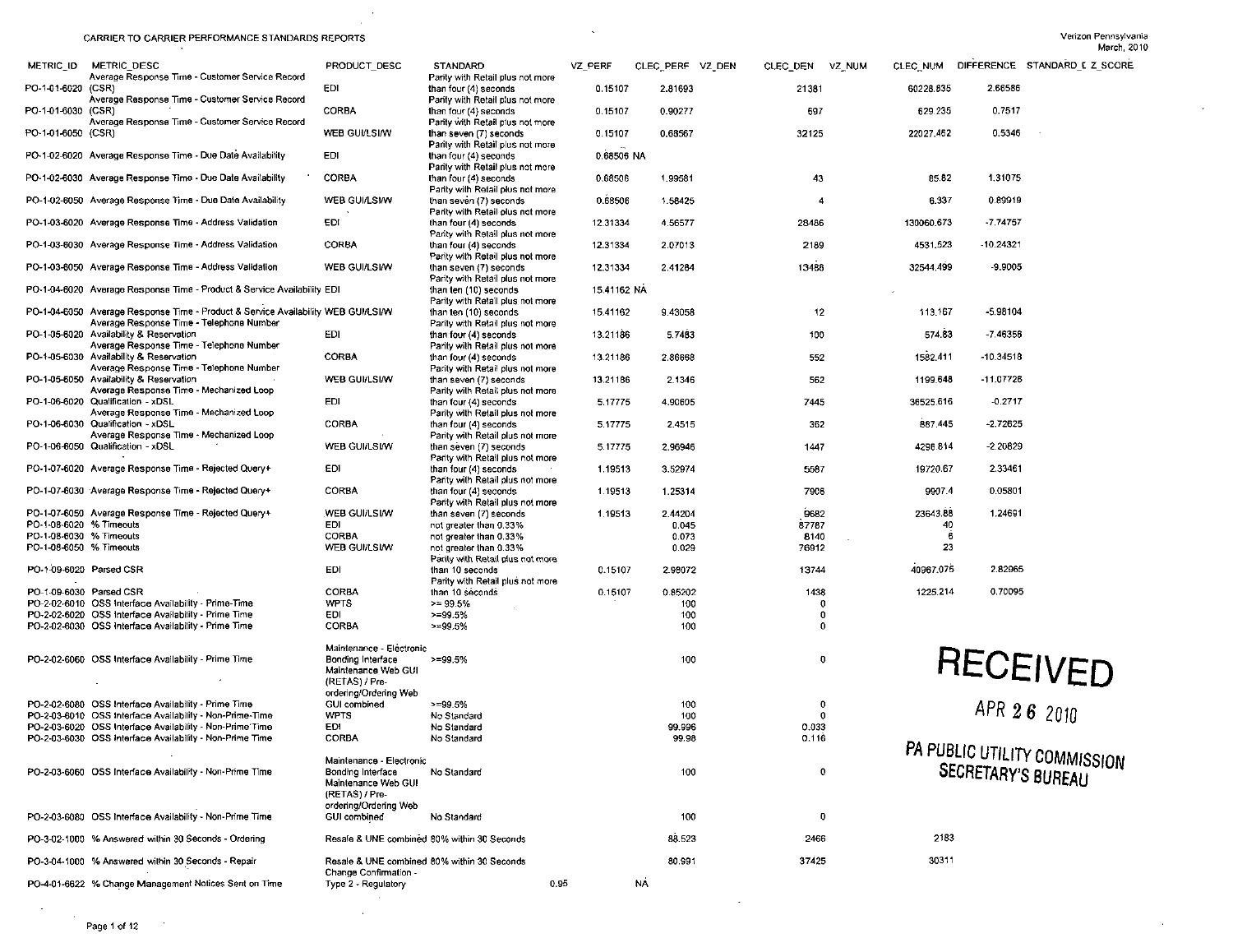$\mathcal{L}$ 

 $\sim 10^7$ 

|                       |                                                                                                                                                                                                                                           |                                                                                                                                                                                          |                                                                              |      |         |                            |        |                 |       |                                        | March, 2010 |
|-----------------------|-------------------------------------------------------------------------------------------------------------------------------------------------------------------------------------------------------------------------------------------|------------------------------------------------------------------------------------------------------------------------------------------------------------------------------------------|------------------------------------------------------------------------------|------|---------|----------------------------|--------|-----------------|-------|----------------------------------------|-------------|
| METRIC ID             | METRIC DESC                                                                                                                                                                                                                               | PRODUCT DESC<br>Change Notification:<br>Type 3 - Industry                                                                                                                                | <b>STANDARD</b>                                                              |      | VZ PERF | CLEC PERF VZ DEN           |        | CLEC DEN VZ NUM |       | CLEC NUM DIFFERENCE STANDARD I Z_SCORE |             |
|                       | PO-4-01-6661 % Change Management Notices Sent on Time                                                                                                                                                                                     | Standard Type - 4 VZ<br>Originated and Type 5<br>CLEC Originated<br>(combined)<br>Change Confirmation:<br>Type 3 - Industry<br>Standard Type 4 VZ<br>Originated and Type 5               |                                                                              | 0.95 |         | NA                         |        |                 |       |                                        |             |
|                       | PO-4-01-6662 % Change Management Notices Sent on Time                                                                                                                                                                                     | <b>CLEC</b> Originated<br>(combined)                                                                                                                                                     |                                                                              | 0.95 |         | NA                         |        |                 |       |                                        |             |
| PO-4-02-6622 (7) days | PO-4-01-6671 % Change Management Notices Sent on Time<br>Change Management Notice - Delay one (1) to seven                                                                                                                                | Change Notification:<br>Type 1 - Emergency<br>Maintenance and Type 2<br>Regulatory (combined)<br>Change Confirmation<br>Type 2 - Regulatory<br>Change Notification:<br>Type 3 - Industry | No Standard                                                                  | 0.95 |         | NA<br>NA                   |        |                 |       |                                        |             |
| PO-4-02-6661 (7) days | Change Management Notice - Delay one (1) to seven                                                                                                                                                                                         | Standard Type - 4 VZ<br>Originated and Type 5<br>CLEC Originated<br>(combined)<br>Change Confirmation:<br>Type 3 - Industry<br>Slandard Type 4 VZ<br>Originated and Type 5               | No Standard                                                                  |      |         | NA                         |        |                 |       |                                        |             |
| PO-4-02-6662 (7) days | Change Management Notice - Delay one (1) to seven                                                                                                                                                                                         | <b>CLEC</b> Originated<br>(combined)                                                                                                                                                     | No Standard                                                                  |      |         | <b>NA</b>                  |        |                 |       |                                        |             |
| PO-4-02-6671 (7) days | Change Management Notice - Delay one (1) to seven                                                                                                                                                                                         | Change Notification:<br>Type 1 - Emergency<br>Maintenance and Type 2<br>Regulatory (combined)                                                                                            | No Standard<br>No delayed notices &                                          |      |         | NA                         |        |                 |       |                                        |             |
|                       | PO-4-03-6622 Change Management Notice - Delay eight (8) plus days Type 2 - Regulatory                                                                                                                                                     | Change Confirmation -<br>Change Notification:<br>Type 3 - Industry                                                                                                                       | documentation over 8 calendar<br>days                                        |      |         | NA                         |        |                 |       |                                        |             |
|                       | PO-4-03-6661 Change Management Notice - Delay eight (8) plus days                                                                                                                                                                         | Standard Type - 4 VZ<br>Originated and Type 5<br><b>CLEC</b> Originated<br>(combined)<br>Change Confirmation:<br>Type 3 - Industry<br>Standard Type 4 VZ                                 | No delayed notices &<br>documentation over 8 calendar<br>days                |      |         | NA                         |        |                 |       |                                        |             |
|                       | PO-4-03-6662 Change Management Notice - Delay eight (8) plus days (combined)                                                                                                                                                              | Originated and Type 5<br><b>CLEC Originated</b>                                                                                                                                          | No delayed notices &<br>documentation over 8 calendar<br>days                |      |         | NA                         |        |                 |       |                                        |             |
|                       |                                                                                                                                                                                                                                           | Change Notification:<br>Type 1 - Emergency                                                                                                                                               | No delayed notices &<br>Maintenance and Type 2 documentation over 8 calendar |      |         |                            |        |                 |       |                                        |             |
|                       | PO-4-03-6671 Change Management Notice - Delay eight (8) plus days Regulatory (combined)<br>PO-5-01-6000 % On Time Notice of Interface Outage<br>PO-6-01-6000 Software Validation<br>PO-7-01-6000 % Software Problem Resolution Timeliness | <b>Systems Metrics</b><br><b>Systems Metrics</b><br><b>Systems Metrics</b>                                                                                                               | davs<br>$= 5%$<br>$>= 95%$                                                   | 0.95 |         | NA<br>NA<br>R <sub>3</sub> |        | R3              |       |                                        |             |
|                       | Delay Hours - Software Resolution - Change<br>PO-7-02-6000 Transactions failed - no workaround<br>Delay Hours - Software Resolution - Change -                                                                                            | <b>Systems Metrics</b>                                                                                                                                                                   | 48 hours                                                                     |      |         | <b>NA</b><br>NA            |        |                 |       |                                        |             |
|                       | PO-7-03-6000 Transactions failed with workaround<br>Delay Hours - Failed/Rejected Test Deck Transactions<br>PO-7-04-6000 Transactions failed no workaround                                                                                | <b>Systems Metrics</b><br><b>Systems Metrics</b>                                                                                                                                         | 10 days<br>48 hours                                                          |      |         | <b>NA</b>                  |        |                 |       |                                        |             |
|                       | PO-8-01-6000 % On Time - Manual Loop Qualification<br>PO-8-02-6000 % On Time - Engineering Record Request                                                                                                                                 | <b>Systems Metrics</b><br><b>Systems Metrics</b><br>Resale POTS/Pre-                                                                                                                     | 95% within 48 Hours<br>95% within 72 Hours                                   |      |         | R <sub>3</sub><br>NA       | 98.913 | 92              | 91    |                                        |             |
|                       | OR-1-02-2320 % On Time LSRC Flow Through                                                                                                                                                                                                  | qualified Complex<br>UNE Loop/Pre-qualified                                                                                                                                              | 95% within 2 Hours                                                           |      |         |                            | 98.693 | 689             | 680   |                                        |             |
|                       | OR-1-02-3331 % On Time LSRC - Flow Through<br>% On Time LSRC/ASRC - No Facility Check (Electronic                                                                                                                                         | Complex/LNP                                                                                                                                                                              | 95% within 2 Hours                                                           |      |         |                            | 98.438 | 55911           | 55038 |                                        |             |
|                       | OR-1-04-2210 - No Flow Through)                                                                                                                                                                                                           | Resale Specials DS0                                                                                                                                                                      | 95% within 48 Hours                                                          |      |         | NA                         |        |                 |       |                                        |             |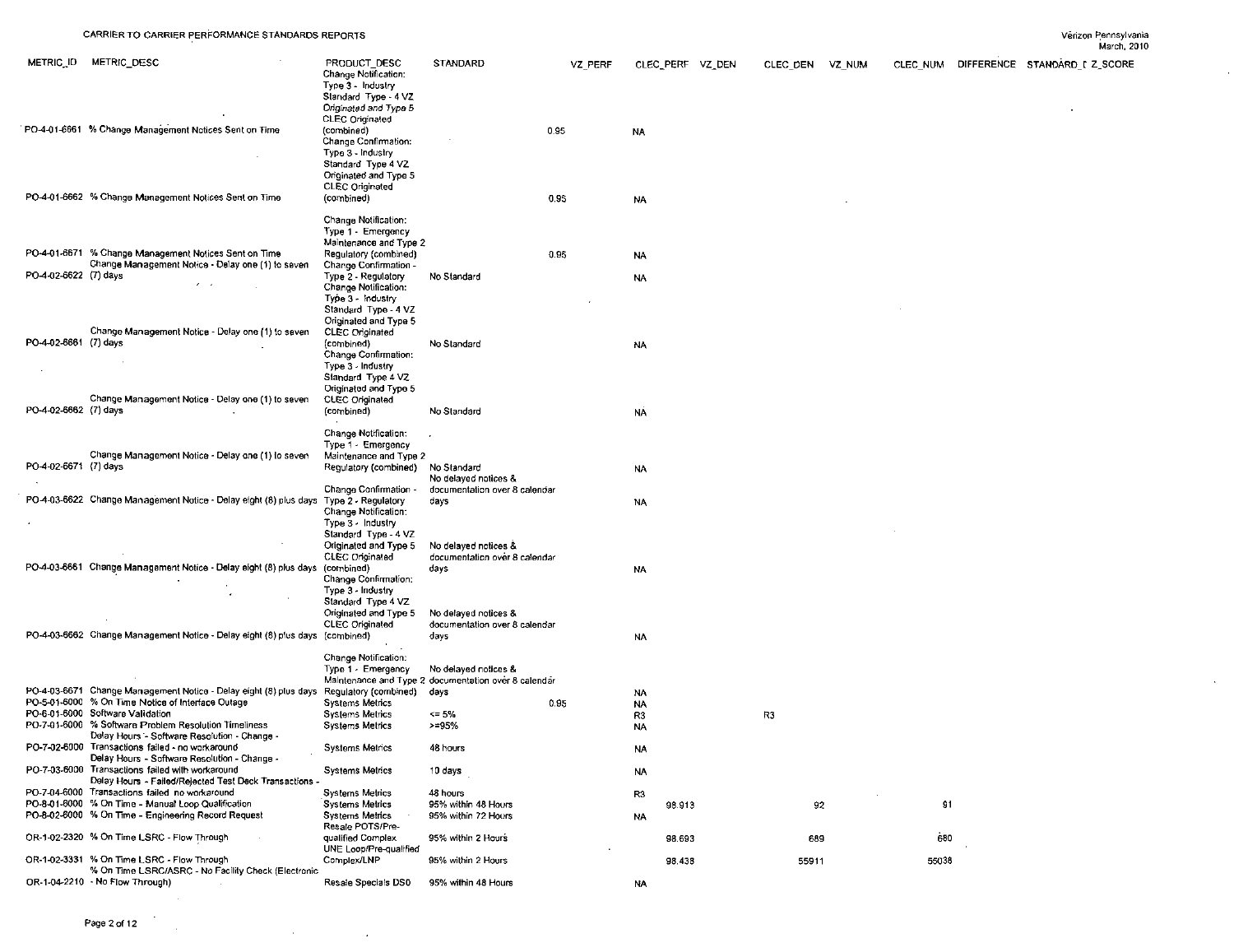$\sim 10^7$ 

| METRIC ID           | METRIC DESC                                                                                                        | PRODUCT DESC                                 | <b>STANDARD</b>                            | VZ_PERF | CLEC PERF VZ DEN | CLEC DEN VZ_NUM         |              | CLEC NUM DIFFERENCE STANDARD I Z_SCORE |  |
|---------------------|--------------------------------------------------------------------------------------------------------------------|----------------------------------------------|--------------------------------------------|---------|------------------|-------------------------|--------------|----------------------------------------|--|
|                     | % On Time LSRC/ASRC - No Facility Check (Electronic                                                                |                                              |                                            |         |                  |                         |              |                                        |  |
|                     | OR-1-04-2211 - No Flow Through)<br>% On Time LSRC/ASRC - No Facility Check (Electronic                             | Resale Specials DS1                          | 95% within 48 Hours                        |         | <b>NA</b>        |                         |              |                                        |  |
|                     | OR-1-04-2213 - No Flow Through)                                                                                    | Resale Specials DS3                          | 95% within 48 Hours                        |         | <b>NA</b>        |                         |              |                                        |  |
|                     |                                                                                                                    | Resale Specials (Non                         |                                            |         |                  |                         |              |                                        |  |
|                     | % On Time LSRC/ASRC - No Facility Check (Electronic DS0, Non DS1 & Non                                             |                                              |                                            |         |                  |                         |              |                                        |  |
|                     | OR-1-04-2214 - No Flow Through)                                                                                    | DS3)                                         | 95% within 48 Hours                        |         | 100              | $\overline{\mathbf{1}}$ | $\mathbf{1}$ |                                        |  |
|                     | % On Time LSRC/ASRC - No Facility Check (Electronic Resale POTS/Pre-<br>OR-1-04-2320 - No Flow Through)            | qualified Complex                            | 95% within 24 Hours                        |         | 99 63            | 812                     | 809          |                                        |  |
|                     | % On Time LSRC/ASRC - No Facility Check (Electronic Resale 2-Wire Digital                                          |                                              |                                            |         |                  |                         |              |                                        |  |
|                     | OR-1-04-2341 - No Flow Through)                                                                                    | Services                                     | 95% within 72 Hours                        |         | 100              | 15                      | 15           |                                        |  |
|                     | % On Time LSRC/ASRC - No Facility Check (Electronic                                                                |                                              |                                            |         |                  |                         |              |                                        |  |
|                     | OR-1-04-3210 - No Flow Through)<br>% On Time LSRC/ASRC - No Facility Check (Electronic UNE Loop/Pre-qualified      | UNE Specials DS0                             | 95% within 48 Hours                        |         | 100              | -6                      | 6            |                                        |  |
|                     | OR-1-04-3331 - No Flow Through)                                                                                    | Complex/LNP                                  | 95% within 24 Hours                        |         | 98.827           | 2815                    | 2782         |                                        |  |
|                     | % On Time LSRC/ASRC - No Facility Check (Electronic UNE 2-Wire Digital                                             |                                              |                                            |         |                  |                         |              |                                        |  |
|                     | OR-1-04-3341 - No Flow Through)                                                                                    | Services                                     | 95% within 72 Hours                        |         | 100              | $\blacktriangleleft$    | -1           |                                        |  |
|                     | % On Time LSRC/ASRC - No Facility Check (Electronic<br>OR-1-04-3342 - No Flow Through)                             |                                              |                                            |         |                  |                         | 32           |                                        |  |
|                     | % On Time LSRC/ASRC - Facility Check (Electronic -                                                                 | UNE 2-Wire xDSL Loops 95% within 72 Hours    |                                            |         | 100              | 32                      |              |                                        |  |
|                     | OR-1-06-2210 No Flow-through)                                                                                      | Resale Specials DS0                          | 95% within 72 Hours                        |         | <b>NA</b>        |                         |              |                                        |  |
|                     | % On Time LSRC/ASRC - Facility Check (Electronic -                                                                 |                                              |                                            |         |                  |                         |              |                                        |  |
|                     | OR-1-06-2211 No Flow-through)                                                                                      | Resale Specials DS1                          | 95% within 72 Hours                        |         | NA               |                         |              |                                        |  |
|                     | % On Time LSRC/ASRC - Facility Check (Electronic -<br>OR-1-06-2213 No Flow through)                                | Resale Specials DS3                          | 95% within 72 Hours                        |         | NA               |                         |              |                                        |  |
|                     |                                                                                                                    | Resale Specials (Non                         |                                            |         |                  |                         |              |                                        |  |
|                     | % On Time LSRC/ASRC - Facility Check (Electronic -                                                                 | DS0, Non DS1 & Non                           |                                            |         |                  |                         |              |                                        |  |
|                     | OR-1-06-2214 No Flow-through)                                                                                      | DS3)                                         | 95% within 72 Hours                        |         | NA               |                         |              |                                        |  |
|                     | % On Time LSRC/ASRC - Facility Check (Electronic -<br>OR-1-06-2320 No Flow-through)                                | Resale POTS/Pre-<br>qualified Complex        | 95% within 72 Hours                        |         | 100              | 37                      | 37           |                                        |  |
|                     | % On Time LSRC/ASRC - Facility Check (Electronic -                                                                 | Resale 2-Wire Digital                        |                                            |         |                  |                         |              |                                        |  |
|                     | OR-1-06-2341 No Flow-through)                                                                                      | Services                                     | 95% within 72 Hours                        |         | 100              | $\overline{2}$          | `2           |                                        |  |
|                     | % On Time LSRC/ASRC - Facility Check (Electronic -                                                                 |                                              |                                            |         |                  |                         |              |                                        |  |
|                     | OR-1-06-3210 No Flow-through)<br>% On Time LSRC/ASRC - Facility Check (Electronic -                                | UNE Specials DS0                             | 95% within 72 Hours                        |         | NA               |                         |              |                                        |  |
|                     | OR-1-06-3211 No Flow-through)                                                                                      | UNE Specials DS1                             | 95% within 72 Hours                        |         | 94.482           | 145                     | 137          |                                        |  |
|                     | % On Time LSRC/ASRC - Facility Check (Electronic -                                                                 |                                              |                                            |         |                  |                         |              |                                        |  |
|                     | OR-1-06-3213 No Flow-through)                                                                                      | <b>UNE Specials DS3</b>                      | 95% within 72 Hours                        |         | NA               |                         |              |                                        |  |
|                     |                                                                                                                    |                                              |                                            |         |                  |                         |              |                                        |  |
|                     | % On Time LSRC/ASRC - Facility Check (Electronic'-<br>OR-1-06-3214 No Flow-through)                                | UNE Specials (Non DS0,<br>Non DS1 & Non DS3) | 95% within 72 Hours                        |         | <b>NA</b>        |                         |              |                                        |  |
|                     | % On Time LSRC/ASRC - Facility Check (Electronic -                                                                 | UNE Loop/Pre-qualified                       |                                            |         |                  |                         |              |                                        |  |
|                     | OR-1-06-3331 No Flow-through)                                                                                      | Complex/LNP                                  | 95% within 72 Hours                        |         | 99.701           | 335                     | 334          |                                        |  |
|                     | % On Time LSRC/ASRC - Facility Check (Electronic -                                                                 | UNE 2-Wire Digital                           |                                            |         |                  |                         |              |                                        |  |
|                     | OR-1-06-3341 No Flow-through)<br>% On Time LSRC/ASRC - Facility Check (Electronic -                                | Services                                     | 95% within 72 Hours                        |         | NA               |                         |              |                                        |  |
|                     | OR-1-06-3342 No Flow through)                                                                                      | UNE 2-Wire xDSL Loops 95% within 72 Hours    |                                            |         | 100              | 4                       | 4            |                                        |  |
|                     | OR-1-08-3210 % On Time ASRC - No Facility Check (Fax/Mail)                                                         | UNE Specials DS0                             | 95% within 72 Hours                        |         | <b>NA</b>        |                         |              |                                        |  |
|                     | OR-1-10-3210 % On Time ASRC - Facility Check (Fax/Mail)                                                            | UNE Specials DS0                             | 95% within 96 Hours                        |         | <b>NA</b>        |                         |              |                                        |  |
|                     | OR-1-10-3211 % On Time ASRC - Facility Check (Fax/Mail)<br>OR-1-10-3213 % On Time ASRC - Facility Check (Fax/Mail) | UNE Specials DS1<br>UNE Specials DS3         | 95% within 96 Hours<br>95% within 96 Hours |         | NA<br>NA         |                         |              |                                        |  |
|                     |                                                                                                                    |                                              |                                            |         |                  |                         |              |                                        |  |
|                     |                                                                                                                    | UNE Specials (Non DS0,                       |                                            |         |                  |                         |              |                                        |  |
|                     | OR-1-10-3214 % On Time ASRC - Facility Check (Fax/Mail)                                                            | Non DS1 & Non DS3)                           | 95% within 96 Hours                        |         | <b>NA</b>        |                         |              |                                        |  |
|                     |                                                                                                                    | Interconnection Trunks                       |                                            |         |                  |                         |              |                                        |  |
|                     | OR-1-12-5020 % On Time FOC                                                                                         | (CLEC) (<= 192<br>Forecasted Trunks)         | 95% on time 10 Business Days               |         | 100              | 24                      | 24           |                                        |  |
|                     |                                                                                                                    | Interconnection Trunks                       |                                            |         |                  |                         |              |                                        |  |
|                     |                                                                                                                    | (CLEC) (> 192 and                            |                                            |         |                  |                         |              |                                        |  |
|                     | OR-1-12-5030 % On Time FOC                                                                                         | Unforecasted Trunks                          |                                            |         | 100              | 33                      | 33           |                                        |  |
|                     |                                                                                                                    | and Projects)<br>Interconnection Trunks      | <b>Negotiated Process</b>                  |         |                  |                         |              |                                        |  |
|                     | OR-1-13-5000 % On Time Design Layout Record (DLR)                                                                  | (CLEC)                                       | 95% on time 10 Business Days               |         | 100              | 50                      | 50           |                                        |  |
|                     |                                                                                                                    | Verizon Inbound                              |                                            |         |                  |                         |              |                                        |  |
|                     | % On Time Response - Request for Inbound Augment                                                                   | Augment Trunks (<= 192                       |                                            |         |                  |                         |              |                                        |  |
| OR-1-19-5020 Trunks |                                                                                                                    | Trunks)<br>Verizon Inbound                   | 95% on time                                |         | <b>NA</b>        |                         |              |                                        |  |
|                     | % On Time Response - Request for Inbound Augment                                                                   | Augment Trunks (> 192                        |                                            |         |                  |                         |              |                                        |  |
| OR-1-19-5030 Trunks |                                                                                                                    | Trunks)                                      | <b>Negotiated Process</b>                  |         | <b>NA</b>        |                         |              |                                        |  |
|                     |                                                                                                                    | Resale POTS/Pre-                             |                                            |         |                  |                         |              |                                        |  |
|                     | OR-2-02-2320 % On Time LSR Reject (Flow-Through)                                                                   | qualified Complex<br>UNE Loop/Pre-qualified  | 95% within 2 Hours                         |         | 99.613           | 518                     | 516          |                                        |  |
|                     | OR-2-02-3331 % On Time LSR Reject (Flow-Through)                                                                   | Complex/LNP                                  | 95% within 2 Hours                         |         | 98 623           | 15112                   | 14904        |                                        |  |
|                     |                                                                                                                    |                                              |                                            |         |                  |                         |              |                                        |  |
|                     |                                                                                                                    |                                              |                                            |         |                  |                         |              |                                        |  |

 $\mathcal{L}^{\text{max}}_{\text{max}}$  and  $\mathcal{L}^{\text{max}}_{\text{max}}$ 

 $\sim 10^{11}$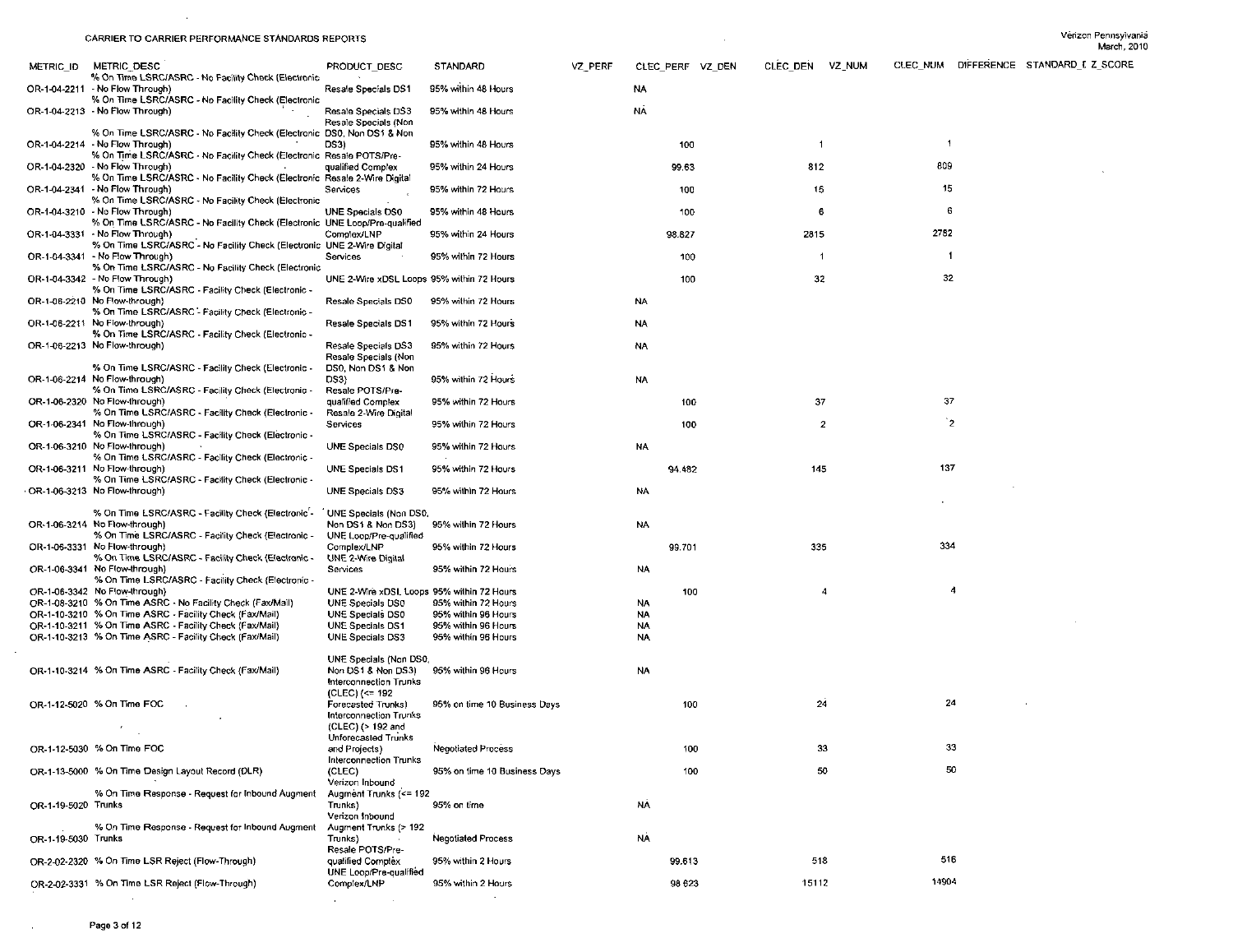$\mathcal{A}$ 

 $\sim 10$ 

 $\mathcal{L}$ 

 $\mathcal{A}$ 

 $\mathbf{v}$ 

|                        |                                                                                                                             |                                                                                                            |                                                                                                                                                                                                                     |              |                  |                     |          |                |                                        | March, 2010 |  |
|------------------------|-----------------------------------------------------------------------------------------------------------------------------|------------------------------------------------------------------------------------------------------------|---------------------------------------------------------------------------------------------------------------------------------------------------------------------------------------------------------------------|--------------|------------------|---------------------|----------|----------------|----------------------------------------|-------------|--|
| METRIC ID              | METRIC DESC<br>% On Time LSR/ASR Reject - No Facility Check                                                                 | PRODUCT_DESC                                                                                               | STANDARD                                                                                                                                                                                                            | VZ_PERF      | CLEC_PERF VZ_DEN | CLEC_DEN            | VZ NUM   |                | CLEC NUM DIFFERENCE STANDARD I Z SCORE |             |  |
|                        | OR-2-04-2200 (Electronic - No Flow-through).<br>% On Time LSR/ASR Reject - No Facility Check                                | Resale Specials<br>Resale POTS/Pre-                                                                        | 95% within 48 Hours                                                                                                                                                                                                 |              | 100              | $\mathbf{1}$        |          | $\overline{1}$ |                                        |             |  |
|                        | OR-2-04-2320 (Electronic - No Flow-through)<br>% On Time LSR/ASR Reject - No Facility Check                                 | qualified Complex<br>Resale 2-Wire Digital                                                                 | 95% within 24 Hours                                                                                                                                                                                                 |              | 100              | 67                  |          | 67             |                                        |             |  |
|                        | OR-2-04-2341 (Electronic - No Flow-through)<br>% On Time LSR/ASR Reject - No Facility Check                                 | Services                                                                                                   | 95% within 72 Hours                                                                                                                                                                                                 |              | 100              | 24                  |          | 24             |                                        |             |  |
|                        | OR-2-04-3200 (Electronic - No Flow-through)<br>% On Time LSR/ASR Reject - No Facility Check                                 | UNE Specials<br>UNE Loop/Pre-qualified                                                                     | 95% within 48 Hours                                                                                                                                                                                                 |              | 100              | 7                   |          | -7             |                                        |             |  |
|                        | OR-2-04-3331 (Electronic - No Flow-through)<br>% On Time LSR/ASR Reject - No Facility Check                                 | Complex/LNP<br>UNE 2-Wire Digital                                                                          | 95% within 24 Hours                                                                                                                                                                                                 |              | 99.057           | 743                 |          | 736            |                                        |             |  |
|                        | OR-2-04-3341 (Electronic - No Flow-through)<br>% On Time LSR/ASR Reject - No Facility Check                                 | Services                                                                                                   | 95% within 72 Hours                                                                                                                                                                                                 |              | NA               |                     |          |                |                                        |             |  |
|                        | OR-2-04-3342 (Electronic - No Flow-through)<br>% On Time LSR/ASR Reject - Facility Check (Electronic                        | UNE 2-Wire xDSL Loops 95% within 72 Hours                                                                  |                                                                                                                                                                                                                     |              | 100              | $\boldsymbol{\tau}$ |          | $\overline{7}$ |                                        |             |  |
|                        | OR-2-06-2200 - No Flow-Through)<br>% On Time LSR/ASR Reject - Facility Check (Electronic Resale POTS/Pre-                   | Resale Specials                                                                                            | 95% within 72 Hours                                                                                                                                                                                                 |              | NA               |                     |          |                |                                        |             |  |
|                        | OR-2-06-2320 - No Flow-Through)<br>% On Time LSR/ASR Reject - Facility Check (Electronic Resale 2-Wire Digital              | qualified Complex                                                                                          | 95% within 72 Hours                                                                                                                                                                                                 |              | 100              | 28                  |          | 28             |                                        |             |  |
|                        | OR-2-06-2341 - No Flow-Through)<br>% On Time LSR/ASR Reject - Facility Check (Electronic<br>OR-2-06-3200 - No Flow-Through) | Services<br>UNE Specials                                                                                   | 95% within 72 Hours<br>95% within 72 Hours                                                                                                                                                                          |              | NA               |                     |          |                |                                        |             |  |
|                        | % On Time LSR/ASR Reject - Facility Check (Electronic UNE Loop/Pre-qualified<br>OR-2-06-3331 - No Flow-Through)             | Complex/LNP                                                                                                | 95% within 72 Hours                                                                                                                                                                                                 |              | 96.551<br>100    | 29<br>123           |          | 28<br>123      |                                        |             |  |
|                        | % On Time LSR/ASR Reject - Facility Check (Electronic UNE 2-Wire Digital<br>OR-2-06-3341 - No Flow-Through)                 | Services                                                                                                   | 95% within 72 Hours                                                                                                                                                                                                 |              | NA               |                     |          |                |                                        |             |  |
|                        | % On Time LSR/ASR Reject - Facility Check (Electronic<br>OR-2-06-3342 - No Flow-Through)                                    | UNE 2-Wire xDSL Loops 95% within 72 Hours                                                                  |                                                                                                                                                                                                                     |              | NA               |                     |          |                |                                        |             |  |
|                        | OR-2-08-3200 % On Time Reject - No Facility Check (Fax)                                                                     | UNE Specials                                                                                               | 95% within 72 Hours                                                                                                                                                                                                 |              | NA               |                     |          |                |                                        |             |  |
|                        | OR-2-10-3200 % On Time Reject - Facility Check (Fax)                                                                        | <b>UNE Specials</b><br>Interconnection Trunks                                                              | 95% within 96 Hours                                                                                                                                                                                                 |              | NA               |                     |          |                |                                        |             |  |
|                        | OR-2-12-5020 % On Time Trunk ASR Reject                                                                                     | (CLEC) {<= 192<br>Forecasted Trunks)<br>Interconnection Trunks<br>(CLEC) (> 192 and<br>Unforecasted Trunks | 95% on time less than or equal to<br>seven (7) business days                                                                                                                                                        |              | 100              | $\overline{7}$      |          | -7             |                                        |             |  |
|                        | OR-2-12-5030 % On Time Trunk ASR Reject                                                                                     | and Projects)                                                                                              | <b>Negotiated Process</b>                                                                                                                                                                                           |              | 100              | 26                  |          | 26             |                                        |             |  |
| OR-3-01-2000 % Rejects |                                                                                                                             | Resale                                                                                                     | No Standard                                                                                                                                                                                                         |              |                  |                     |          |                |                                        |             |  |
| OR-3-01-3000 % Rejects |                                                                                                                             | <b>UNE</b>                                                                                                 | No Standard                                                                                                                                                                                                         |              | 29.196<br>21.053 | 2240<br>76448       |          | 654<br>16095   |                                        |             |  |
|                        | OR-3-02-1000 % LSR Resubmission Not Rejected                                                                                | Resale & UNE combined<br>(EDI)                                                                             |                                                                                                                                                                                                                     | 0.95         | 100              | -1                  |          | -1             |                                        |             |  |
|                        | OR-4-11-1000 % Completed orders with neither a PCN nor BCN sent                                                             | (EDI)                                                                                                      | 0.25% of PONs that received<br>neither a PCN nor a BCN within<br>two business days from the SOP<br>posting of the provisioning of the<br>Resale & UNE combined last service order associated with<br>a specific PON |              | 0.149            | 47421               |          | 71             |                                        |             |  |
|                        | % Provisioning Completion Notifiers sent within one (1)<br>OR-4-16-1000 Business Day                                        | (EDI)                                                                                                      | Resale & UNE combined 95% of PCNs sent within one (1)<br>business day                                                                                                                                               |              | 99.548           | 47421               |          | 47207          |                                        |             |  |
|                        | OR-4-17-1000 % Billing Completion Notifiers sent on time                                                                    | Resale & UNE combined<br>(EDI)                                                                             |                                                                                                                                                                                                                     | 0.955        | 98.483           | 47421               |          | 46702          |                                        |             |  |
|                        | OR-5-01-2000 % Flow Through - Total                                                                                         | Resale                                                                                                     | No Standard Developed                                                                                                                                                                                               |              | 43.442           | 1586                |          | 689            |                                        |             |  |
|                        | OR-5-01-3112 % Flow Through - Total                                                                                         | UNE POTS - Loop                                                                                            | No Standard Developed                                                                                                                                                                                               |              | 84.772           | 5004                |          | 4242           |                                        |             |  |
|                        | OR-5-01-3121 % Flow Through - Total                                                                                         | UNE POTS - Other                                                                                           | No Standard Developed                                                                                                                                                                                               |              | 95.439           | 54580               |          | 52091          |                                        |             |  |
|                        | OR-5-03-2000 % Flow Through Achieved                                                                                        | Resale                                                                                                     | 95% for % flow-through achieved                                                                                                                                                                                     |              | 90.777           | 759                 |          | 689            |                                        |             |  |
|                        | OR-5-03-3112 % Flow Through Achieved                                                                                        | UNE POTS - Loop                                                                                            | 95% for % flow through achieved                                                                                                                                                                                     |              | 97.338           | 4358                |          | 4242           |                                        |             |  |
|                        | OR-5-03-3121 % Flow Through Achieved                                                                                        | UNE POTS - Other<br>Resale and UNE<br>Loop/Complex/LNP                                                     | 95% for % flow through achieved<br>95% Orders without Verizon                                                                                                                                                       |              | 98.338           | 52971               |          | 52091          |                                        |             |  |
|                        | OR-6-01-1000 % Service Order Accuracy                                                                                       | (combined)                                                                                                 | Errors<br>not more than 5% of LSRCs                                                                                                                                                                                 |              | 98.14            | 484                 |          | 475            |                                        |             |  |
|                        | OR-6-03-2000 % Accuracy - LSRC                                                                                              | Resale                                                                                                     | resent due to Verizon error<br>not more than 5% of LSRCs                                                                                                                                                            |              | $\mathbf 0$      | 1128                |          | $\mathbf{0}$   |                                        |             |  |
|                        | OR-6-03-3331 % Accuracy - LSRC                                                                                              |                                                                                                            | UNE Loop/Complex/LNP resent due to Verizon error                                                                                                                                                                    |              | 0                | 3596                |          | 0              |                                        |             |  |
|                        | OR-6-04-2000 % Accuracy - LSR/DSR White Page Listing                                                                        | Resale                                                                                                     |                                                                                                                                                                                                                     | 0.98         | TR               | TR                  | TR       |                |                                        |             |  |
|                        | OR-6-04-3143 % Accuracy - LSR/DSR White Page Listing<br>OR-6-04-3331 % Accuracy - LSR/DSR White Page Listing                | <b>UNE</b><br>UNE                                                                                          |                                                                                                                                                                                                                     | 0.98<br>0.98 | TR<br>TR.        | TR<br>TR            | TR<br>TR |                |                                        |             |  |
|                        | % Order Confirmation/Rejects sent within Three (3)<br>OR-7-01-2000 Business Days                                            | Resale                                                                                                     |                                                                                                                                                                                                                     | 0.95         | 99.63            | 2165                |          | 2157           |                                        |             |  |
|                        | % Order Confirmation/Rejects sent within Three (3)<br>OR-7-01-3331 Business Days                                            | UNE Loop                                                                                                   |                                                                                                                                                                                                                     | 0.95         | 99.964           | 73311               |          | 73285          |                                        |             |  |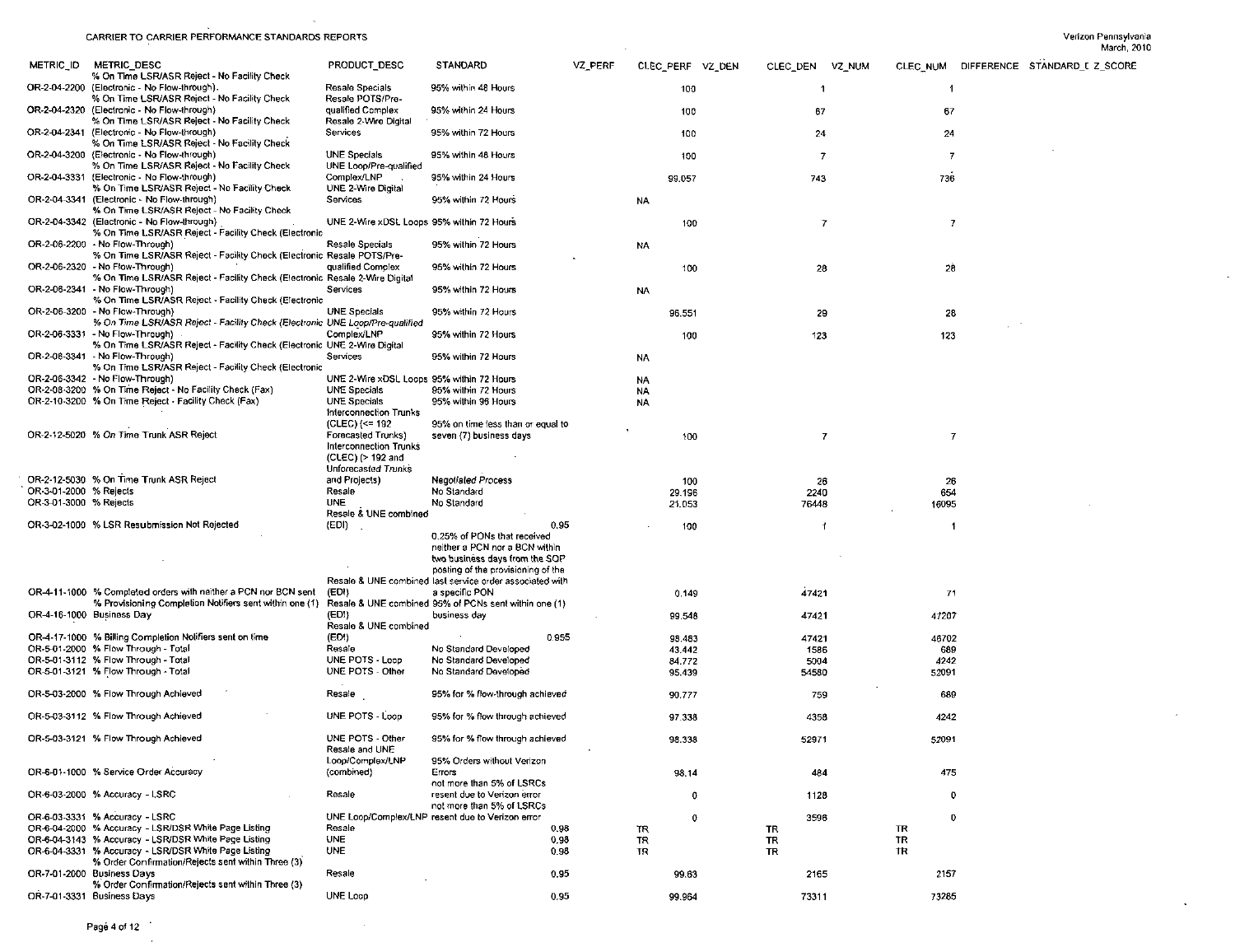$\sim 100$ 

 $\mathcal{A}^{\mathcal{A}}$ 

|                             | CARRICK TO CARRICK FERFORMANCE STANDARDS REPORTS                                                                    |                                              |                                                                  |             |                         |                |                         |        |                  | vanzon rannayıva na           | March, 2010 |
|-----------------------------|---------------------------------------------------------------------------------------------------------------------|----------------------------------------------|------------------------------------------------------------------|-------------|-------------------------|----------------|-------------------------|--------|------------------|-------------------------------|-------------|
|                             | METRIC ID METRIC DESC<br>OR-8-01-2000 % Acknowledgements on Time<br>OR-8-01-3000 % Acknowledgements on Time         | PRODUCT DESC<br>Resale<br><b>UNE</b>         | STANDARD<br>95% within two (2) hours<br>95% within two (2) hours | VZ PERF     | CLEC PERF VZ DEN<br>100 |                | CLEC DEN<br>1743        | VZ NUM | CLEC_NUM<br>1743 | DIFFERENCE STANDARD I Z SCORE |             |
|                             | OR-9-01-2000 % Acknowledgement Completeness                                                                         | Resale                                       | 0.99                                                             |             | 100<br>100              |                | 63988<br>1743           |        | 63988<br>1743    |                               |             |
|                             | OR-9-01-3000 % Acknowledgement Completeness                                                                         | <b>UNE</b>                                   | 0.99                                                             |             | 100                     |                | 63988                   |        | 63988            |                               |             |
|                             | % of PON Exceptions Resolved Within Three (3)                                                                       |                                              | 95% resolved within three (3)                                    |             |                         |                |                         |        |                  |                               |             |
| OR-10-01-1000 Business Days |                                                                                                                     | Resale & UNE combined Business Days          |                                                                  |             | 97.656                  |                | 128                     |        | 125              |                               |             |
|                             | % of PON Exceptions Resolved Within Ten (10)                                                                        |                                              | 99% resolved within ten (10)                                     |             |                         |                |                         |        |                  |                               |             |
| OR-10-02-1000 Business Days |                                                                                                                     | Resale & UNE combined business days          |                                                                  |             | 100                     |                | 128                     |        | 128              |                               |             |
|                             | OR-11-01-2000 % Resale Provider Notifications in Days                                                               | Resale                                       | 95% in two (2) Calendar Days                                     |             | 75.619                  |                | 484                     |        | 366              |                               |             |
|                             |                                                                                                                     | UNE Loop - Large Job                         |                                                                  |             |                         |                |                         |        |                  |                               |             |
|                             | OR-13-01-3523 % of Large Job Hot Cut Project Negotiations Completed Hot Cut                                         |                                              | 98% within four business days                                    |             | NA                      |                |                         |        |                  |                               |             |
|                             | PR-1-01-2110 Average Interval Offered - Total No Dispatch                                                           | Resale POTS Business Parity with VZ Retail   |                                                                  | 1.20074     | 1.49333                 | 7781           | 75                      | 9343   | 112              | 3.93041                       | $-1.0087$   |
|                             |                                                                                                                     |                                              |                                                                  |             |                         |                |                         |        |                  |                               |             |
|                             | PR-1-01-2120 Average Interval Offered - Total No Dispatch                                                           | Resale POTS Residence Parity with VZ Retail  |                                                                  | 1.33958     | 0.86065                 | 42823          | 488                     | 57365  | 420              | 4.68534                       | 5           |
|                             |                                                                                                                     | Resale 2-Wire Digital                        |                                                                  |             |                         |                |                         |        |                  |                               |             |
|                             | PR-1-01-2341 Average Interval Offered - Total No Dispatch                                                           | Services                                     | Parity with VZ Retail                                            | 0.57391     | 0                       | 115            | $\overline{1}$          | 66     | 0                | 1.98264 SS                    |             |
|                             |                                                                                                                     | UNE 2-Wire Digital                           |                                                                  |             |                         |                |                         |        |                  |                               |             |
|                             | PR-1-01-3341 Average Interval Offered - Total No Dispatch                                                           | Services                                     | Parity with VZ Retail                                            | 0.57391     | -1                      | 115            | $\mathbf{1}$            | 66     | -1               | 1.98264 SS                    |             |
|                             | PR-1-01-3342 Average Interval Offered - Total No Dispatch                                                           | UNE 2-Wire xDSL Loops No Standard            |                                                                  |             | 5.72115                 |                | 104                     |        | 595              |                               |             |
|                             |                                                                                                                     | Resale 2-Wire Digital                        |                                                                  |             |                         |                |                         |        |                  |                               |             |
|                             | PR-1-02-2341 Average Interval Offered - Total Dispatch                                                              | Services                                     | Parity with VZ Retail                                            | 3.875 NA    |                         | 32             |                         | 124    |                  | 2.7679                        |             |
|                             |                                                                                                                     | UNE 2-Wire Digital                           |                                                                  |             |                         |                |                         |        |                  |                               |             |
|                             | PR-1-02-3341 Average Interval Offered - Total Dispatch                                                              | Services                                     | Parity with VZ Retail                                            | 3.875       | 5.8                     | 32             | 5                       | 124    | 29               | 2.7679 SS                     |             |
|                             | PR-1-02-3342 Average Interval Offered - Total Dispatch                                                              | UNE 2-Wire xDSL Loops No Standard            |                                                                  |             |                         |                |                         |        | 1300             |                               |             |
|                             | Average Interval Offered - Dispatch one (1) to five (5)                                                             |                                              |                                                                  |             | 5.85585                 |                | 222                     |        |                  |                               |             |
| PR-1-03-2110 Lines          |                                                                                                                     | Resale POTS Business Parity with VZ Retail   |                                                                  | 4.25485     | 4.4074                  | 1852           | 27                      | 7880   | 119              | 4.95815                       | $-0.3547$   |
|                             | Average Interval Offered - Dispatch one (1) to five (5)                                                             |                                              |                                                                  |             |                         |                |                         |        |                  |                               |             |
| PR-1-03-2120 Lines          |                                                                                                                     | Resale POTS Residence Parity with VZ Retail  |                                                                  | 3.85842     | 1.80487                 | 5234           | 41                      | 20195  | 74               | 2.51211                       | -5          |
|                             | Average Interval Offered - Dispatch one (1) to five (5)                                                             |                                              |                                                                  |             |                         |                |                         |        |                  |                               |             |
| PR-1-03-3112 Lines          |                                                                                                                     | UNE POTS Loop                                | Parity with VZ Retail                                            | 3.96203     | 4.93714                 | 7086           | 175                     | 28075  | 864              | 3.33376                       | -2.9039     |
| PR-1-04-2100 Lines          | Average Interval Offered - Dispatch six (6) to nine (9)                                                             | Resale POTS                                  | Parity with VZ Retail                                            |             |                         |                |                         | 420    | 65               | 4.96711                       | $-0.6149$   |
|                             | Average Interval Offered - Dispatch six (6) to nine (9)                                                             |                                              |                                                                  | 5.45454     | 6.5                     | -77            | 10                      |        |                  |                               |             |
| PR-1-04-3112 Lines          |                                                                                                                     | UNE POTS Loop                                | Parity with VZ Retail                                            | 5.45454     | 4.5                     | 77             | $\overline{2}$          | 420    | -9               | 4.96711 SS                    |             |
|                             | PR-1-05-2100 Average Interval Offered - Dispatch (>= 10 Lines)                                                      | Resale POTS                                  | Parity with VZ Retail                                            | 5.5862      | 2.33333                 | 29             | 3                       | 162    | $\overline{7}$   | 7.81261 SS                    |             |
|                             | PR-1-05-3112 Average Interval Offered - Dispatch (>= 10 Lines)                                                      | UNE POTS Loop                                | Parity with VZ Retail                                            | 5.5862      | .6.4                    | 29             | 5                       | 162    | 32               | 7.81261 SS                    |             |
|                             | PR-1-06-2210 Average Interval Offered - Specials DS0                                                                | Resale DS0                                   | Parity with VZ Retail                                            | 8.57894     | 4.33333                 | 76             | 3                       | 652    | 13               | 6.9075 SS                     |             |
|                             | PR-1-06-3210 Average Interval Offered - Specials DS0                                                                | UNE DS0                                      | Parity with VZ Retail                                            | 8.57894     | 5.6                     | 76             | 15                      | 652    | 84               | 6.9075                        | 2.0377      |
|                             | PR-1-07-2211 Average Interval Offered - Specials DS1                                                                | Resale DS1                                   | Parity with VZ Retail                                            | 7.44444 NA  |                         | 234            |                         | 1742   |                  | 2.86294                       |             |
|                             | PR-1-07-3211 Average Interval Offered - Specials DS1                                                                | UNE DS1                                      | Parity with VZ Retail                                            | 7.45493     | 8.28571                 | 233            | 56                      | 1737   | 464              | 2.8646                        | -1.8833     |
|                             | PR-1-08-2213 Average Interval Offered - Specials DS3                                                                | Resale DS3                                   | Parity with VZ Retail                                            | 4.85714 NA  |                         | $\overline{7}$ |                         | -34    |                  | 2.91138                       |             |
|                             | PR-1-08-3213 Average Interval Offered - Specials DS3                                                                | UNE DS3                                      | Parity with VZ Retail                                            | 4.85714     | 12                      | 7              | 3                       | 34     | 36               | 2.91138 SS                    |             |
|                             | PR-1-09-3511 Average Interval Offered - Total                                                                       | UNE EEL Backbone                             | No Standard                                                      |             | <b>NA</b>               |                |                         |        |                  |                               |             |
|                             | PR-1-09-3512 Average Interval Offered - Total<br>PR-1-09-3530 Average Interval Offered - Total                      | UNE EEL Loop                                 | No Standard                                                      |             | 9                       |                | -1                      |        | -9               |                               |             |
|                             |                                                                                                                     | UNE IOF                                      | No Standard                                                      |             | 12                      |                | $\overline{\mathbf{1}}$ |        | 12               |                               |             |
|                             |                                                                                                                     | <b>Interconnection Trunks</b>                |                                                                  |             |                         |                |                         |        |                  |                               |             |
|                             | PR-1-09-5020 Average Interval Offered - Total                                                                       | ((CLEC) <= 192 Trunks) Parity with V2 Retail |                                                                  | 12.02777 NA |                         | 36             |                         | 433    |                  | 2.613                         |             |
|                             |                                                                                                                     | <b>Interconnection Trunks</b>                |                                                                  |             |                         |                |                         |        |                  |                               |             |
|                             |                                                                                                                     | ((CLEC) > 192 and                            |                                                                  |             |                         |                |                         |        |                  |                               |             |
|                             | PR-1-09-5030 Average Interval Offered - Total                                                                       | Unforecasted Trunks)                         | Parity with VZ Retail                                            | 12          | 11.93103                | 10             | 29                      | 120    | 346              | 1.1547                        | 0.4303      |
|                             | PR-1-12-2103 Average Interval Offered - Disconnects                                                                 | Resale POTS/Complex                          | Parity with VZ Retail                                            | 1.70871     | 1.71473                 | 30379          | 638                     | 51909  | 1094             | 3.9193                        | $-0.0815$   |
|                             | PR-1-12-2200 Average Interval Offered - Disconnects                                                                 | Resale Specials                              | Parity with VZ Retail                                            | 8.12939     | 3.77777                 | 711            | -9                      | 5780   | 34               | 5,61839                       | 3.3528      |
|                             | PR-1-12-3133 Average Interval Offered - Disconnects                                                                 | UNE POTS & Complex Parity with VZ Retail     |                                                                  | 1.70871     | 3.82161                 | 30379          | 2730                    | 51909  | 10433            | 3.9193                        | -5          |
|                             | PR-1-12-3200 Average Interval Offered - Disconnects                                                                 | <b>UNE Specials</b><br>UNE: POTS Loop -      | Parity with VZ Retail                                            | 8.12939     | 8.22743                 | 711            | 277                     | 5780   | 2279             | 5.61839                       | -0.2302     |
|                             |                                                                                                                     | Batch Hot Cut (All Line                      |                                                                  |             |                         |                |                         |        |                  |                               |             |
|                             | PR-1-13-3525 Average Interval Offered - Hot Cuts - No Dispatch                                                      | size)                                        | No Standard                                                      |             | NA                      |                |                         |        |                  |                               |             |
|                             |                                                                                                                     | UNE: POTS Loop -                             |                                                                  |             |                         |                |                         |        |                  |                               |             |
|                             |                                                                                                                     | Basic Hot Cut (21 Lines                      |                                                                  |             |                         |                |                         |        |                  |                               |             |
|                             | PR-1-13-3529 Average interval Offered - Hot Cuts - No Dispatch                                                      | and greater)                                 | No Standard                                                      |             | 9                       |                | $\overline{1}$          |        | 9                |                               |             |
| PR-3-01-2100 No Dispatch    | % Completed in one (1) Day one (1) to five (5) Lines -                                                              |                                              |                                                                  |             |                         |                |                         |        |                  |                               |             |
|                             | % Completed in three (3) Days one (1) to five (5) Lines                                                             | Resale POTS                                  | Parity with VZ Retail                                            | 61.776      | 67.526                  | 34382          | 465                     | 21240  | 314              |                               | 2.608       |
| PR-3-06-2100 Dispatch       |                                                                                                                     | Resale POTS                                  | Parity with VZ Retail                                            | 52.345      | 64.864                  | 4732           | 37                      | 2477   | 24               |                               | 1.6962      |
|                             | % Completed in three (3) Days one (1) to five (5) Lines -                                                           |                                              |                                                                  |             |                         |                |                         |        |                  |                               |             |
| PR-3-06-3113 Dispatch       |                                                                                                                     | UNE POTS Loop New                            | Parity with VZ Retail                                            | 52.345      | 10.4                    | 4732           | 125                     | 2477   | 13               |                               | $-5$        |
|                             |                                                                                                                     | Basic Hot Cut Loops (1-                      |                                                                  |             |                         |                |                         |        |                  |                               |             |
|                             | PR-3-08-3534 % Completed in five (5) days - No Dispatch<br>% Completed in five (5) Days one (1) to five (5) Lines - | 10 Lines)                                    | 0.95                                                             |             | 99.667                  |                | 301                     |        | 300              |                               |             |
| PR-3-09-2100 Dispatch       |                                                                                                                     | Resale POTS                                  | Parity with VZ Retail                                            | 83.009      | 89.189                  | 4732           | 37                      | 3928   | 33               |                               | 1.2515      |
|                             |                                                                                                                     |                                              |                                                                  |             |                         |                |                         |        |                  |                               |             |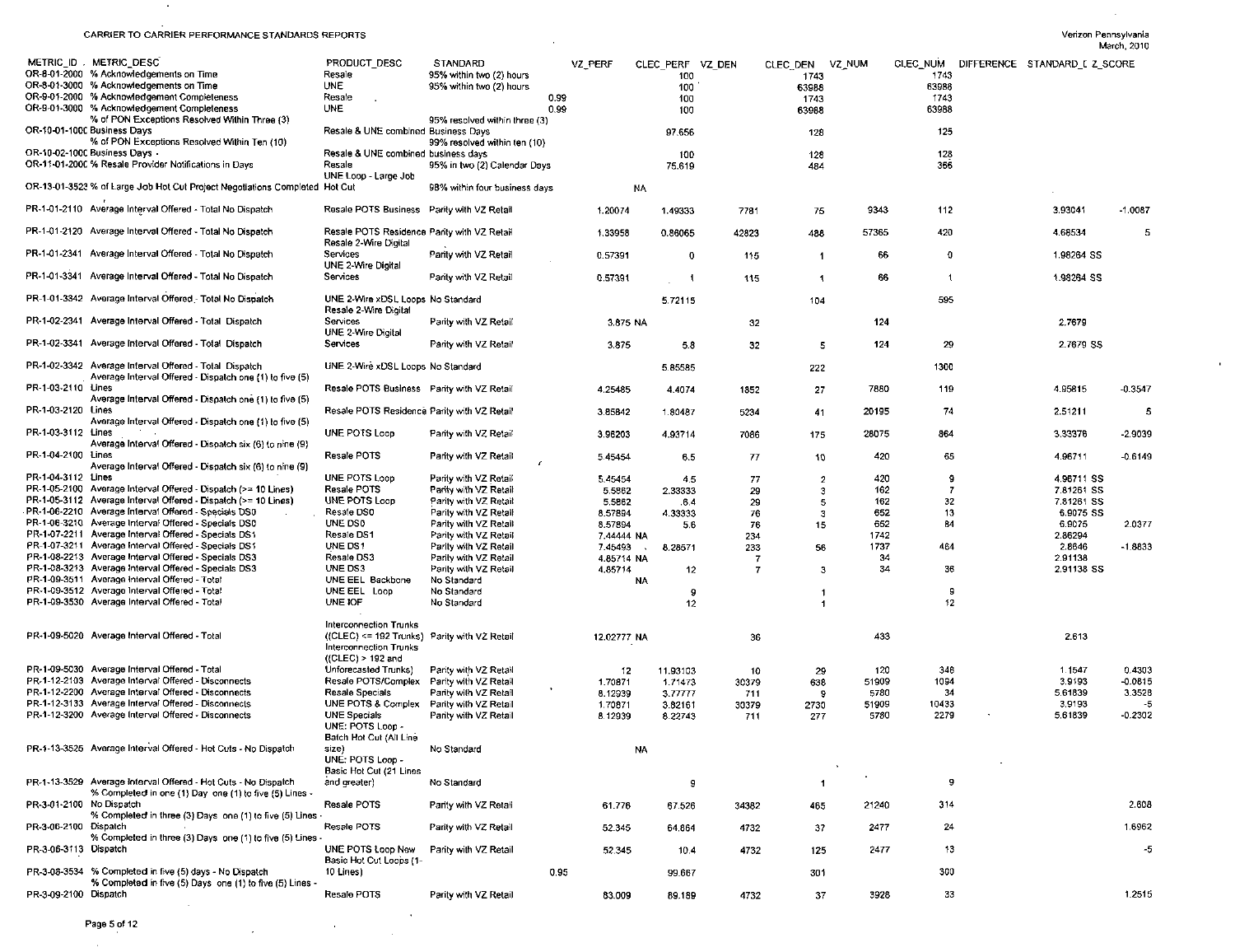$\sim$ 

 $\mathcal{A}$ 

 $\sim$ 

 $\sim$ 

SS

 $\bullet$ 

 $\mathbf{0}$ 

 $\sim$ 

| METRIC ID             | METRIC DESC<br>% Completed in five (5) Days one (1) to five (5) Lines - | PRODUCT DESC                                                             | STANDARD              |      | VZ PERF    | CLEC PERF VZ DEN |            | CLEC_DEN                 | vz num |                |              | CLEC NUM DIFFERENCE STANDARD I Z SCORE |           |
|-----------------------|-------------------------------------------------------------------------|--------------------------------------------------------------------------|-----------------------|------|------------|------------------|------------|--------------------------|--------|----------------|--------------|----------------------------------------|-----------|
| PR-3-09-3113 Dispatch | % Completed in six (6) Days one (1) to five (5) Lines -                 | UNE POTS Loop New<br>UNE 2-Wire Digital                                  | Parity with VZ Retail |      | 83.009     | 82.4             | 4732       | 125                      | 3928   | 103            |              |                                        | $-0.0835$ |
| PR-3-10-3341 Total    | % Completed in six (6) Days one (1) to five (5) Lines -                 | Loops                                                                    | Parity with VZ Retail |      | 97.52      | 100              | 121        | 4                        | 118    | 4              |              | -SS                                    |           |
| PR-3-10-3342 Total    |                                                                         | UNE 2-Wire xDSL Loops<br>UNE: POTS Loop -<br>Basic Hot Cut (11 to 20     |                       | 0.95 |            | 96.875           |            | 160                      |        | 155            |              |                                        |           |
|                       | PR-3-11-3528 % Completed in 10 Business Days                            | Lines)<br>UNE POTS - Loop -                                              |                       | 0.95 |            | 100              |            | $\overline{2}$           |        | $\overline{2}$ |              |                                        |           |
|                       | PR-3-12-3531 % Completed in 15 Business Days                            | Large Job Hot Cut (1-5<br>Lines)<br>UNE POTS Loop Large                  | No Standard           |      |            | 100              |            | 7                        |        | $\overline{7}$ |              |                                        |           |
|                       | PR-3-12-3532 % Completed in 15 Business Days                            | Job Hot Cut (6 or more<br>Lines)<br>UNE POTS Loop Large                  | No Standard           |      |            | 100              |            | 2                        |        |                | 2            |                                        |           |
|                       | PR-3-13-3531 % Completed in 26 Business Days                            | Job Hot Cut (1-5 Lines)<br>UNE POTS Loop Large<br>Job Hot Cut (6 or more |                       | 0.98 |            | 100              |            | 7                        |        | $\overline{7}$ |              |                                        |           |
|                       | PR-3-13-3532 % Completed in 26 Business Days                            | lines)                                                                   |                       | 0.98 |            | 100              |            | $\overline{2}$           |        | 2              |              |                                        |           |
|                       | PR-4-01-2210 % Missed Appointment - Verizon - Total                     | Resale Specials DS0                                                      | Parily with VZ Retail |      | 11.111     | 0                | 99         | 4                        | 11     |                | $\mathbf 0$  | SS                                     |           |
|                       | PR-4-01-2211 % Missed Appointment - Verizon - Total                     | Resale Specials DS1                                                      | Parity with VZ Retail |      | 4.789 NA   |                  | 522        |                          | 25     |                |              |                                        |           |
|                       | PR-4-01-2213 % Missed Appointment - Verizon - Total                     | Resale Specials DS3<br>Resale Specials (Non<br>DS0, Non DS1 & Non        | Parity with VZ Retail |      | 0 NA       |                  | 24         |                          | 0      |                |              |                                        |           |
|                       | PR-4-01-2214 % Missed Appointment - Verizon - Total                     | DS3)                                                                     | Parity with VZ Retail |      | 21.428 NA  |                  | 56         |                          | 12     |                |              |                                        |           |
|                       | PR-4-01-3210 % Missed Appointment - Verizon - Total                     | UNE Specials DS0                                                         | Parity with VZ Retail |      | 11.111     | 0                | 99         | 16                       | 11     |                | $\mathbf 0$  |                                        | 5         |
|                       | PR-4-01-3211 % Missed Appointment - Verizon - Total                     | <b>UNE Specials DS1</b>                                                  | Parily with VZ Retail |      | 4.798      | 3.03             | 521        | 99                       | 25     |                | 3            |                                        | 1.0497    |
|                       | PR-4-01-3213 % Missed Appointment - Verizon - Total                     | UNE Specials DS3                                                         | Parity with VZ Retail |      | 0          | 0                | 24         | -6                       | 0      |                | $\mathbf 0$  | SS                                     |           |
|                       |                                                                         | UNE Specials (Non DS0,                                                   |                       |      |            |                  |            |                          |        |                |              |                                        |           |
|                       | PR-4-01-3214 % Missed Appointment - Verizon - Total                     | Non DS1 & Non DS3)                                                       | Parity with VZ Retail |      | 21.428 NA  |                  | 56         |                          | 12     |                |              |                                        |           |
|                       | PR-4-01-3510 % Missed Appointment - Verizon - Total                     | UNE EEL                                                                  | Parity with VZ Retail |      | 4.798      | 1.503            | 521        | 266                      | 25     |                | 4            |                                        | 2.7068    |
|                       | PR-4-01-3530 % Missed Appointment - Verizon - Total                     | UNE IOF                                                                  | Parity with VZ Retail |      | 0          | $\Omega$         | 24         | -1                       | O      |                | $\mathbf{0}$ | SS                                     |           |
|                       | PR-4-02-2100 Average Delay Days - Total                                 | Resale POTS                                                              | Parity with VZ Retail |      | 3.34875    | 8.2              | 800        | 5                        | 2679   | 41             |              | 13.00109 SS                            |           |
|                       | PR-4-02-2200 Average Delay Days - Total                                 | Resale Specials<br>Resale 2-Wire Digital                                 | Parity with VZ Retail |      | 8.35416 NA |                  | 48         |                          | 401    |                |              | 12.79875                               |           |
|                       | PR-4-02-2341 Average Delay Days - Total                                 | Services                                                                 | Parity with VZ Retail |      | 14.875 NA  |                  | -8         |                          | 119    |                |              | 20.64279                               |           |
|                       | PR-4-02-3112 Average Delay Days - Total                                 | UNE POTS - Loop                                                          | Parity with VZ Retail |      | 3.34875    | 2.8125           | 800        | 16                       | 2679   | 45             |              | 13.00109                               | $-0.2891$ |
|                       | PR-4-02-3200 Average Delay Days - Total                                 | <b>UNE Specials</b>                                                      | Parity with VZ Retail |      | 8.35416    | 4.33333          | 48         | 3                        | 401    | 13             |              | 12.79875 SS                            |           |
|                       |                                                                         | UNE 2 Wire Digital                                                       |                       |      |            |                  |            |                          |        |                |              |                                        |           |
|                       | PR-4-02-3341 Average Delay Days - Total                                 | Services                                                                 | Parity with VZ Retail |      | 14.875 NA  |                  | -8         |                          | 119    |                |              | 20.64279                               |           |
|                       | PR-4-02-3342 Average Delay Days - Total                                 | UNE 2-Wire xDSL Loops Parity with VZ Relail                              |                       |      | 7.90909    | 1.3              | 11         | 20                       | 87     | 26             |              | 4.52668                                | 5         |
|                       | PR-4-02-3510 Average Delay Days - Total                                 | UNE EEL                                                                  | Parity with VZ Retail |      | 4.24       | 2.5              | 25         | 4                        | 106    |                | 10           | 4.45608 SS                             |           |
|                       | PR-4-02-3530 Average Delay Days - Total                                 | UNE IOF<br>Interconnection Trunks                                        | Parity with VZ Retail | NA.  | NA         |                  |            |                          |        |                |              |                                        |           |
|                       | PR-4-02-5000 Average Delay Days - Total                                 | (CLEC)                                                                   | None: Analysis Only   |      | NA         |                  |            |                          |        |                |              |                                        |           |
|                       | PR-4-03-2100 % Missed Appointment - Customer                            | Resale POTS                                                              | No Standard           |      |            | 3.989            |            | 752                      |        | 30             |              |                                        |           |
|                       | PR-4-03-2200 % Missed Appointment - Customer                            | Resale Specials<br>Resale 2-Wire Digital                                 | No Standard           |      |            | 0                |            | 4                        |        |                | $\mathbf{0}$ |                                        |           |
|                       | PR-4-03-2341 % Missed Appointment - Customer                            | Services                                                                 | No Standard           |      |            | 0                |            | 3                        |        |                | $\circ$      |                                        |           |
|                       | PR-4-03-3112 % Missed Appointment - Customer                            | UNE POTS - Loop                                                          | No Standard           |      |            | 4.533            |            | 772                      |        |                | 35           |                                        |           |
|                       | PR-4-03-3200 % Missed Appointment - Customer                            | <b>UNE Specials</b>                                                      | No Standard           |      |            | 13.223           |            | 121                      |        |                | 16           |                                        |           |
|                       |                                                                         | UNE 2-Wire Digital                                                       |                       |      |            |                  |            |                          |        |                |              |                                        |           |
|                       | PR-4-03-3341 % Missed Appointment - Customer                            | Services                                                                 | No Standard           |      |            | 16.666           |            | 6                        |        |                | -1           |                                        |           |
|                       | PR-4-03-3342 % Missed Appointment - Customer                            | UNE 2-Wire xDSL Loops No Standard                                        |                       |      |            | 7.969            |            | 527                      |        |                | 42           |                                        |           |
|                       | PR-4-03-3510 % Missed Appointment - Customer                            | UNE EEL                                                                  | No Standard           |      |            | 1.503            |            | 266                      |        |                | 4            |                                        |           |
|                       | PR-4-03-3530 % Missed Appointment - Customer                            | UNE IOF<br>Interconnection Trunks                                        | No Standard           |      |            | 0                |            | $\overline{\phantom{a}}$ |        |                | 0            |                                        |           |
|                       | PR-4-03-5000 % Missed Appointment - Customer                            | (CLEC)                                                                   | No Standard           |      |            | 16.374           |            | 4104                     |        | 672            |              |                                        |           |
|                       | PR-4-04-2100 % Missed Appointment - Verizon - Dispatch                  | Resale POTS<br>Resale 2-Wire Digital                                     | Parity with VZ Retail |      | 8.892      | 5.208            | 8198       | 96                       | 729    |                | 5            |                                        | 1.5175    |
|                       | PR-4-04-2341 % Missed Appointment - Verizon - Dispatch                  | Services                                                                 | Parity with VZ Retail |      | 5.555      | 0                | -54        | $\overline{2}$           |        | 3              | 0            | SS                                     |           |
|                       | PR-4-04-3113 % Missed Appointment - Verizon - Dispatch                  | UNE POTS Loop New<br>UNE 2-Wire Digital                                  | Parity with VZ Retail |      | 8.892      | 6.299            | 8198       | 254                      | 729    |                | 16           |                                        | 1.5973    |
|                       | PR-4-04-3341 % Missed Appointment - Verizon - Dispatch                  | Services                                                                 | Parity with VZ Retail |      | 5.555      | 0                | -54        | 5                        | 3      |                | o            | SS                                     |           |
|                       | PR-4-05-2100 % Missed Appointment - Verizon - No Dispatch               | Resale POTS<br>Resale 2-Wire Digital                                     | Parity with VZ Retail |      | 0.121      | 0                | 58502      | 656                      | 71     |                | 0            |                                        | 5         |
|                       | PR-4-05-2341 % Missed Appointment - Verizon - No Dispatch               | Services                                                                 | Parity with VZ Retail |      | 0          |                  | 0<br>118   | $\mathbf{1}$             |        | 0              | 0            | SS                                     |           |
|                       | PR-4-05-3113 % Missed Appointment - Verizon - No Dispatch               | UNE POTS Loop New<br>UNE 2-Wire Digital                                  | Parity with VZ Retail |      | 0.121      |                  | 0<br>58502 | 279                      | 71     |                | 0            |                                        |           |
|                       |                                                                         |                                                                          |                       |      |            |                  |            |                          |        |                |              |                                        |           |

 $\mathbf{0}$ 

 $\overline{0}$ 

 $\cdot$ 

 $118$ 

 $-1$ 

PR-4-05-3341 % Missed Appointment - Verizon - No Dispatch

 $\sim$ 

Services

Parily with VZ Retail

Page 6 of 12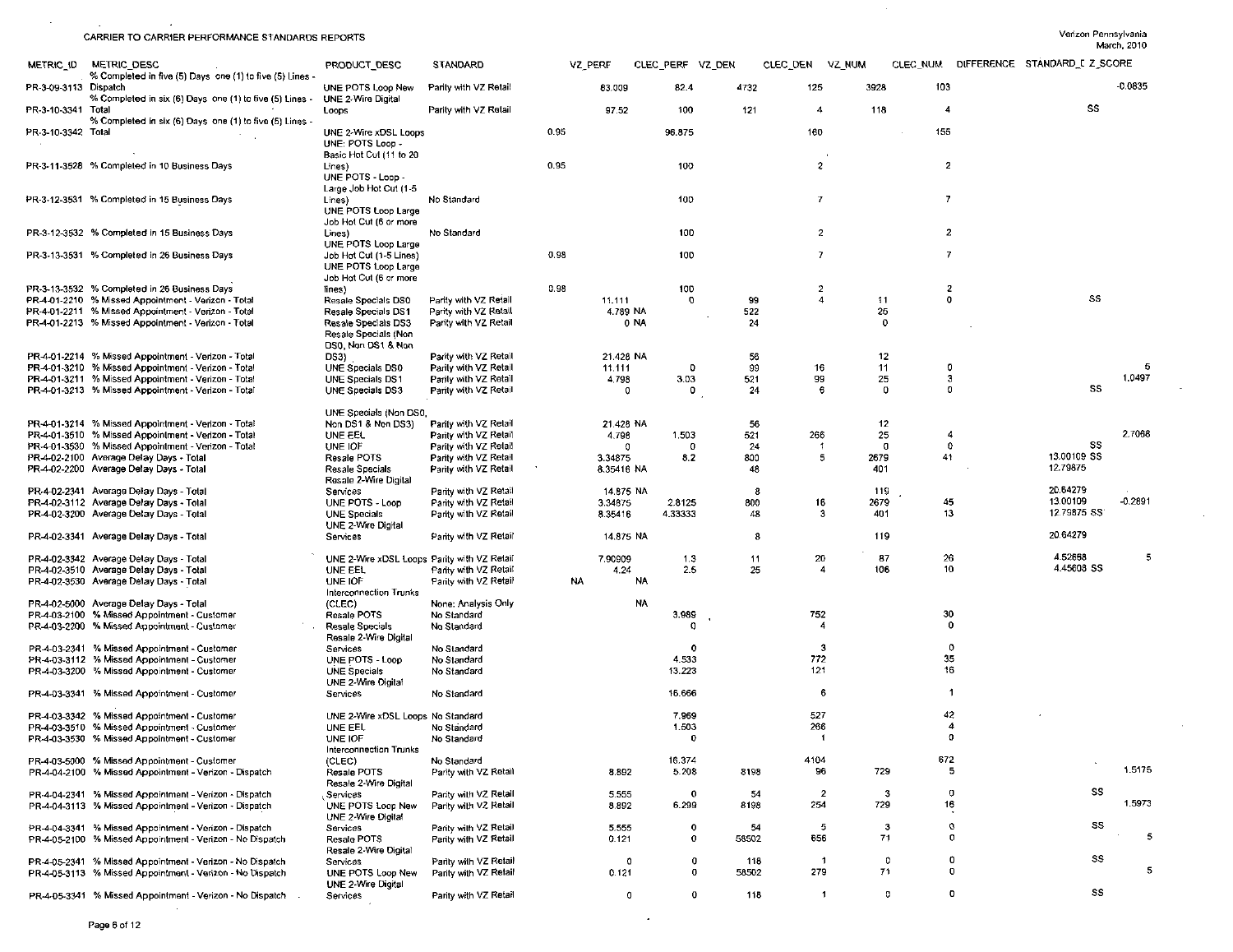$\sim$ 

|                           |                                                                                         |                                           |                                                        |         |                      |       |                  |           |              |                                        | MSICIL SUID |
|---------------------------|-----------------------------------------------------------------------------------------|-------------------------------------------|--------------------------------------------------------|---------|----------------------|-------|------------------|-----------|--------------|----------------------------------------|-------------|
|                           | METRIC ID METRIC DESC                                                                   | PRODUCT DESC                              | <b>STANDARD</b>                                        | VZ PERF | CLEC_PERF VZ DEN     |       | CLEC DEN VZ NUM  |           |              | CLEC NUM DIFFERENCE STANDARD I Z SCORE |             |
|                           | PR-4-07-3540 % On Time Performance - LNP Only                                           | UNE LNP                                   | 95% on time                                            |         | 99 33                |       | 8668             | 8610      |              |                                        |             |
|                           | % Missed Appointment - Customer - Due to Late Order                                     |                                           |                                                        |         |                      |       |                  |           |              |                                        |             |
| PR-4-08-2200 Confirmation |                                                                                         | Resale Specials                           | No Standard                                            |         | 0                    |       | 4                | $\bf{0}$  |              |                                        |             |
|                           | % Missed Appointment - Customer - Due to Late Order Resale 2-Wire Digital               |                                           |                                                        |         |                      |       |                  |           |              |                                        |             |
| PR-4-08-2341 Confirmation |                                                                                         | Services                                  | No Standard                                            |         | 0                    |       | -3               | $\Omega$  |              |                                        |             |
|                           | % Missed Appointment - Customer - Due to Late Order                                     |                                           |                                                        |         |                      |       |                  |           |              |                                        |             |
| PR-4-08-3200 Confirmation |                                                                                         | UNE Specials                              | No Standard                                            |         | 0.257                |       | 388              |           |              |                                        |             |
| PR-4-08-3341 Confirmation | % Missed Appointment - Customer - Due to Late Order UNE 2-Wire Digital                  | Services                                  | No Standard                                            |         | 0                    |       | -6               | o         |              |                                        |             |
|                           | % Missed Appointment - Customer - Due to Late Order                                     |                                           |                                                        |         |                      |       |                  |           |              |                                        |             |
| PR-4-08-3342 Confirmation |                                                                                         | UNE 2-Wire xDSL Loops No Standard         |                                                        |         | 0                    |       | 527              | 0         |              |                                        |             |
|                           |                                                                                         |                                           |                                                        |         |                      |       |                  |           |              |                                        |             |
|                           | PR-4-14-3342 % Completed On Time - 2-Wire xDSL                                          | UNE 2-Wire xDSI, Loops 95% on time        |                                                        |         | 97.949               |       | 439              | 430       |              |                                        |             |
|                           |                                                                                         | Interconnection Trunks                    |                                                        |         |                      |       |                  |           |              |                                        |             |
|                           | PR-4-15-5000 % On Time Provisioning - Trunks                                            | (CLEC)                                    | 95% on time                                            |         | 100                  |       | 4104             | 4104      |              |                                        |             |
|                           | PR-5-01-2100 % Missed Appointment - Verizon - Facilities                                | Resale POTS                               | Parity with VZ Retail                                  | 3.305   | 4.166                | 8198  | 96               | 271<br>-4 |              |                                        | $-0.2674$   |
|                           | PR-5-01-2200 % Missed Appointment - Verizon - Facilities                                | Resale Specials                           | Parity with VZ Retail                                  | 1.149   | $\mathbf{D}$         | 87    | -1               | $\Omega$  |              | 55                                     |             |
|                           |                                                                                         | Resale 2-Wire Digital                     |                                                        |         |                      |       |                  |           |              | SS                                     |             |
|                           | PR-5-01-2341 % Missed Appointment - Verizon - Facilities                                | Services                                  | Parity with VZ Retail                                  | 8.474   | $\Omega$             | 59    | $\overline{2}$   | -5<br>12  | 0            |                                        | $-1.0469$   |
|                           | PR-5-01-3112 % Missed Appointment - Verizon - Facilities                                | UNE POTS Loop                             | Parity with VZ Retail                                  | 3.305   | 4.705<br>$\mathbf 0$ | 8198  | 255<br>377       | 271       | $\mathbf{0}$ |                                        |             |
|                           | PR-5-01-3200 % Missed Appointment - Verizon - Facilities                                | <b>UNE Specials</b><br>UNE 2-Wire Digital | Parity with VZ Retail                                  | 1.149   |                      | 87    |                  |           |              |                                        |             |
|                           | PR-5-01-3341 % Missed Appointment - Verizon - Facilities                                | Services                                  | Parity with VZ Retail                                  | 8.474   | $^{\circ}$           | 59    | 5                | -5        | 0            | SS                                     |             |
|                           |                                                                                         |                                           | Parity with VADI/DSNO and                              |         |                      |       |                  |           |              |                                        |             |
|                           | PR-5-01-3342 % Missed Appointment - Verizon - Facilities                                | UNE 2-Wire xDSL Loops Retail Line Sharing |                                                        | 2.775   | 3.571                | 4467  | 420              | 15<br>124 |              |                                        | $-0.8002$   |
|                           |                                                                                         | Interconnection Trunks                    |                                                        |         |                      |       |                  |           |              |                                        |             |
|                           | PR-5-01-5000 % Missed Appointment - Verizon - Facilities                                | (CLEC)                                    | Parity with VZ Retail                                  | 0       | $\mathbf 0$          | 3688  | 3456             | 0         | 0            |                                        | 5           |
|                           | PR-5-02-2100 % Orders Held for Facilities > 15 Days                                     | Resale POTS                               | Parity with VZ Retail                                  | 0.158   | 1.041                | 8198  | 96               | 13        | -1           |                                        | $-1.0343$   |
|                           | PR-5-02-2200 % Orders Held for Facilities > 15 Days                                     | Resale Specials                           | Parity with VZ Retail                                  | 1,149   | 0                    | 87    | -1               | -1        | 0            | SS                                     |             |
|                           |                                                                                         | Resale 2-Wire Digital                     |                                                        |         |                      |       |                  |           |              |                                        |             |
|                           | PR-5-02-2341 % Orders Held for Facilities > 15 Days                                     | Services                                  | Parity with VZ Retail                                  | 1.694   | 0                    | -59   | $\boldsymbol{z}$ |           | -0           | SS                                     |             |
|                           | PR-5-02-3112 % Orders Held for Facilities > 15 Days                                     | UNE POTS Loop                             | Parity with VZ Retail                                  | 0.158   | 0.392                | 8198  | 255              | 13        | -1           |                                        | $-0.3882$   |
|                           | PR-5-02-3200 % Orders Held for Facilities > 15 Days                                     | UNE Specials                              | Parity with VZ Retail                                  | 1.149   | 0                    | 87    | 377              | -1        | n            |                                        |             |
|                           |                                                                                         | UNE 2-Wire Digital                        |                                                        |         |                      |       |                  |           | 0            | SS                                     |             |
|                           | PR-5-02-3341 % Orders Held for Facilities > 15 Days                                     | Services                                  | Parity with VZ Retail<br>Parity with VADI/DSNO and     | 1.694   | O                    | 59    | -5               |           |              |                                        |             |
|                           | PR-5-02-3342 % Orders Held for Facilities > 15 Days                                     | UNE 2-Wire xDSL Loops Retail Line Sharing |                                                        | 0.089   | 0                    | 4467  | 420              | 4         | n            |                                        |             |
|                           |                                                                                         | Interconnection Trunks                    |                                                        |         |                      |       |                  |           |              |                                        |             |
|                           | PR-5-02-5000 % Orders Held for Facilities > 15 Days                                     | (CLEC)                                    | Parity with VZ Retail                                  |         | 0<br>0               | 3688  | 3456             | o         | o            |                                        |             |
|                           |                                                                                         | Interconnection Trunks                    |                                                        |         |                      |       |                  |           |              |                                        |             |
|                           | PR-5-03-5000 % Orders Held for Facilities > 60 Days                                     | (CLEC)                                    | Parity with VZ Retail                                  |         | 0<br>0               | 3688  | 3456             | 0         | 0            |                                        |             |
|                           | % Orders Cancelled (> five (5) days) after Due Date -                                   |                                           |                                                        |         |                      |       |                  |           |              |                                        |             |
|                           | PR-5-04-3112 Due to Facilities                                                          | UNE POTS Loop                             | No Standard                                            |         | $\Omega$             |       | 764              |           | 0            |                                        |             |
|                           | % Orders Cancelled (> five (5) days) after Due Date -                                   |                                           |                                                        |         |                      |       |                  |           |              |                                        |             |
|                           | PR-5-04-3200 Due to Facilities                                                          | UNE Specials                              | No Standard                                            |         | o                    |       | 348              |           | 0            |                                        |             |
|                           | % Orders Cancelled (> five (5) days) after Due Date -                                   | UNE 2-Wire Digital                        |                                                        |         | Ð                    |       |                  |           | 0            |                                        |             |
|                           | PR-5-04-3341 Due to Facilities<br>% Orders Cancelled (> five (5) days) after Due Date - | Services                                  | No Standard                                            |         |                      |       | -5               |           |              |                                        |             |
|                           | PR-5-04-3342 Due to Facilities                                                          | UNE 2-Wire xDSL Loops No Standard         |                                                        |         | O                    |       | 476              |           | D            |                                        |             |
|                           |                                                                                         |                                           | Parity with VZ Retail for Found                        |         |                      |       |                  |           |              |                                        |             |
|                           | PR-6-01-2100 % Installation Troubles reported within 30 Days                            | Resale POTS                               | Troubles                                               | 7.645   | 2.969                | 62181 | 1044             | 4754      | 31           |                                        | 5           |
|                           |                                                                                         |                                           | Parity with VZ Retail for Found                        |         |                      |       |                  |           |              |                                        |             |
|                           | PR-6-01-2200 % Installation Troubles reported within 30 Days                            | Resale Specials                           | Troubles                                               | 12.451  | 25                   | 257   | 4                | 32        | $\mathbf{1}$ | SS                                     |             |
|                           |                                                                                         | Resale 2-Wire Digital                     | Parity with VZ Retail for Found                        |         |                      |       |                  |           |              |                                        |             |
|                           | PR-6-01-2341 % Installation Troubles reported within 30 Days                            | Services                                  | Troubles                                               | 4.545   | 0                    | 66    | з                | 3         | ٥            | SS                                     |             |
|                           |                                                                                         |                                           | Parity with VZ Retail for Found                        |         |                      |       |                  |           |              |                                        | $-1.0276$   |
|                           | PR-6-01-3113 % Installation Troubles reported within 30 Days                            | UNE POTS Loop New                         | Troubles                                               | 8.165   | 9.204                | 15467 | 880              | 1263      | 81           |                                        |             |
|                           |                                                                                         | <b>UNE Specials</b>                       | Parity with VZ Retail for Found                        |         |                      |       | 521              | 32        | 11           |                                        | 5           |
|                           | PR-6-01-3200 % Installation Troubles reported within 30 Days                            | UNE 2-Wire Digital                        | Troubles<br>Parity with VZ Retail for Found            | 12.451  | 2.111                | 257   |                  |           |              |                                        |             |
|                           | PR-6-01-3341 % Installation Troubles reported within 30 Days                            | Services                                  | Troubles                                               | 8.165   | 16.666               | 15467 |                  | 1263      |              |                                        | $-0.2524$   |
|                           |                                                                                         |                                           | Parity with VZ Retail for Found                        |         |                      |       |                  |           |              |                                        |             |
|                           | PR-6-01-3342 % Installation Troubles reported within 30 Days                            | UNE 2-Wire xDSL Loops Troubles            |                                                        | 8.165   | 7.61                 | 15467 | 657              | 1263      | 50           |                                        | 0.5702      |
|                           |                                                                                         |                                           | Interconnection Trunks Parity with VZ Retail for Found |         |                      |       |                  |           |              |                                        |             |
|                           | PR-6-01-5000 % Installation Troubles reported within 30 Days                            | (CLEC)                                    | Troubles                                               |         | 0<br>0               | 3688  | 4104             | 0         | o            |                                        | 5           |
|                           |                                                                                         | Loop - Basic Hot Cut (all                 |                                                        |         |                      |       |                  |           |              |                                        |             |
|                           | PR-6-02-3520 % Installation Troubles reported within seven (7) Days                     | line sizes)                               | $\leq$ = 2%                                            |         | 0.707                |       | 707              |           | 5            |                                        |             |
|                           |                                                                                         | Loop - Large Job Hot                      |                                                        |         |                      |       |                  |           |              |                                        |             |
|                           | PR-6-02-3523 % Installation Troubles reported within seven (7) Days                     | Cut (all line sizes)                      | $\leq$ = 2%                                            |         | $\mathbf 0$          |       | 37               |           | 0            |                                        |             |
|                           | PR-6-02-3525 % Installation Troubles reported within seven (7) Days                     | Loop- Batch Hot Cut (all<br>line sizes)   | $\leq$ = 2%                                            |         | NA                   |       |                  |           |              |                                        |             |
|                           | % Installation Troubles reported within 30 Days -                                       |                                           |                                                        |         |                      |       |                  |           |              |                                        |             |
|                           | PR-6-03-2100 FOK/TOK/CPE                                                                | Resaie POTS                               | No Standard                                            |         | 2.298                |       | 1044             |           | 24           |                                        |             |
|                           |                                                                                         |                                           |                                                        |         |                      |       |                  |           |              |                                        |             |

 $\sim 10^{-1}$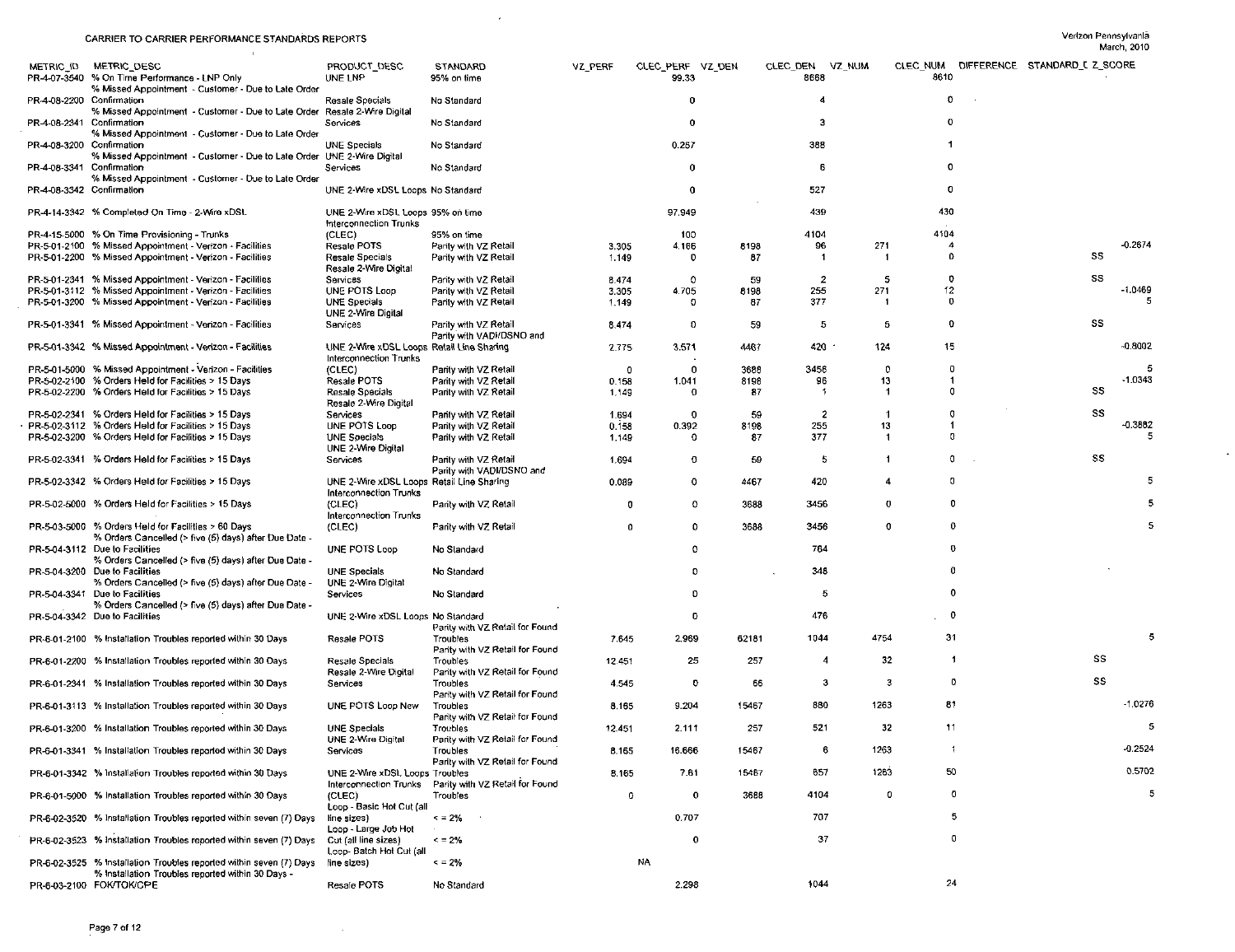$\sim$  $\bar{z}$ 

 $\sim$ 

| METRIC ID             | METRIC DESC<br>% Installation Troubles reported within 30 Days -                                                           | PRODUCT DESC                                                | <b>STANDARD</b>                                                | VZ PERF    | CLEC PERF VZ DEN |       | CLEC DEN   | VZ NUM                   |             |                | CLEC NUM DIFFERENCE STANDARD I Z_SCORE |                |
|-----------------------|----------------------------------------------------------------------------------------------------------------------------|-------------------------------------------------------------|----------------------------------------------------------------|------------|------------------|-------|------------|--------------------------|-------------|----------------|----------------------------------------|----------------|
|                       | PR-6-03-2200 FOK/TOK/CPE<br>% Installation Troubles reported within 30 Days -                                              | Resale Specials<br>Resale 2-Wire Digital                    | No Standard                                                    |            | 0                |       | 4          |                          | 0           |                |                                        |                |
|                       | PR-6-03-2341 FOK/TOK/CPE<br>% Installation Troubles reported within 30 Days -                                              | <b>Services</b>                                             | No Standard                                                    |            | -O               |       | -3         |                          | ¢           |                |                                        |                |
|                       | PR-6-03-3112 FOK/TOK/CPE<br>% Installation Troubles reported within 30 Days -                                              | UNE POTS Loop                                               | No Standard                                                    |            | 6.214            |       | 1577       |                          | 98          |                |                                        |                |
|                       | PR-6-03-3200 FOK/TOK/CPE<br>% Installation Troubles reported within 30 Days -                                              | UNE Specials<br>UNE 2-Wire Digital                          | No Standard                                                    |            | 4.222            |       | 521        |                          | 22          |                |                                        |                |
|                       | PR-6-03-3341 FOK/TOK/CPE<br>% Installation Troubles reported within 30 Days -                                              | Services                                                    | No Standard                                                    |            | $\mathbf 0$      |       | 6          |                          | 0           |                |                                        |                |
|                       | PR-6-03-3342 FOK/TOK/CPE<br>% Installation Troubles reported within 30 Days -                                              | UNE 2-Wire xDSL Loops No Standard<br>Interconnection Trunks |                                                                |            | 11.415           |       | 657        |                          | 75          |                |                                        |                |
|                       | PR-6-03-5000 FOK/TOK/CPE                                                                                                   | (CLEC)                                                      | No Standard                                                    |            | $\mathbf 0$      |       | 4104       |                          | 0           |                |                                        |                |
|                       | PR-8-01-2100 Percent Open Orders in a Hold Status > 30 Days                                                                | Resale POTS                                                 | Parity with Verizon Retail                                     | 0.211      | $\mathbf 0$      | 66700 | 752        | 141                      | 0           |                |                                        | 5              |
|                       | PR-8-01-2200 Percent Open Orders in a Hold Status > 30 Days                                                                | Resale Specials<br>Resale 2-Wire Digital                    | Parity with Verizon Retail                                     | -0         | 0                | 701   | 4          | 0                        | 0           |                | SS                                     |                |
|                       | PR-8-01-2341 Percent Open Orders in a Hold Status > 30 Days                                                                | Services                                                    | Parity with Verizon Retail                                     | 0          | ۰0               | 177   | 3          | $\Omega$                 | 0           |                | SS                                     |                |
|                       | PR-8-01-3112 Percent Open Orders in a Hold Status > 30 Days                                                                | UNE POTS - Loop                                             | Parity with Verizon Retail                                     | 0.211      | 0.906            | 66700 | 772        | 141                      | 7           |                |                                        | -2.9359        |
|                       | PR-8-01-3200 Percent Open Orders in a Hold Status > 30 Days                                                                | UNE Specials<br>UNE 2-Wire Digital                          | Parity with Verizon Retail                                     | 0          | 1.652            | 701   | 121        | $\mathbf{0}$<br>$\Omega$ | 2<br>o      |                |                                        | $-2.0234$<br>5 |
|                       | PR-8-01-3341 Percent Open Orders in a Hold Status > 30 Days                                                                | Services                                                    | Parity with Verizon Retail                                     | -0<br>o    | $^{\circ}$       | 177   | 6          | o                        |             |                |                                        | 1,0021         |
|                       | PR-8-01-3342 Percent Open Orders in a Hold Status > 30 Days                                                                |                                                             | UNE 2-Wire xDSL Loops Parity with Verizon Retail               | $\Omega$   | 0.189            | 99    | 527        | Ð                        | з           |                |                                        | $-1.7705$      |
|                       | PR-8-01-3510 Percent Open Orders in a Hold Status > 30 Days<br>PR-8-01-3530 Percent Open Orders in a Hold Status > 30 Days | UNE EEL<br>UNE IOF                                          | Parity with Verizon Retail                                     | 0          | 1.127            | 521   | 266<br>-1  | O                        | ß           |                | SS                                     |                |
|                       |                                                                                                                            | Interconnection Trunks                                      | Parity with Verizon Retail                                     |            | o                | 24    |            |                          |             |                |                                        |                |
|                       | PR-8-01-5000 Percent Open Orders in a Hold Status > 30 Days                                                                | (CLEC)                                                      | Parity with Verizon Retail                                     | 0          | o                | 63    | 63         | 0                        | n           |                |                                        | 5              |
|                       | PR-8-02-2100 Percent Open Orders in a Hold Status > 90 Days                                                                | Resale POTS:                                                | Parity with Verizon Retail                                     | 0.151      | 0                | 66700 | 752        | 101                      | 0           |                |                                        | 5              |
|                       | PR-8-02-2200 Percent Open Orders in a Hold Status > 90 Days                                                                | Resale Specials<br>Resale 2-Wire Digital                    | Parity with Verizon Retail                                     | $\Omega$   | 0                | 701   | 4          | O                        | Ð           |                | SS                                     |                |
|                       | PR-8-02-2341 Percent Open Orders in a Hold Status > 90 Days                                                                | Services                                                    | Parity with Verizon Retail                                     | 0          | 0                | 177   | 3          | o                        | $\Omega$    |                | SS                                     |                |
|                       | PR-8-02-3112 Percent Open Orders in a Hold Status > 90 Days                                                                | UNE POTS - Loop                                             | Parity with Verizon Retail                                     | 0.151      | 0.906            | 66700 | 772        | 101                      | -7          |                |                                        | -3.4738        |
|                       | PR-8-02-3200 Percent Open Orders in a Hold Status > 90 Days                                                                | UNE Specials<br>UNE 2-Wire Digital                          | Parity with Verizon Retail                                     | 0          | 1.652            | 701   | 121        | 0                        |             | $\overline{2}$ |                                        | $-2.0234$      |
|                       | PR-8-02-3341 Percent Open Orders in a Hold Status > 90 Days                                                                | Services                                                    | Parity with Verizon Retail                                     | 0          | $\mathbf{0}$     | 177   | -6         | 0                        | -0          |                |                                        | 5              |
|                       | PR-8-02-3342 Percent Open Orders in a Hold Status > 90 Days                                                                |                                                             | UNE 2-Wire xDSL Loops Parity with Verizon Retail               | 0          | 0.189            | 99    | 527        | 0                        |             |                |                                        | 1.0021         |
|                       | PR-8-02-3510 Percent Open Orders in a Hold Status > 90 Days                                                                | <b>UNE EEL</b>                                              | Parity with Verizon Retail                                     | ി          | 1.127            | 521   | 266        |                          | $\mathbf 0$ | -3             |                                        | $-1.7705$      |
|                       | PR-8-02-3530 Percent Open Orders in a Hold Status > 90 Days                                                                | UNE IOF<br>Interconnection Trunks                           | Parity with Verizon Retail                                     | -0         | 0                | -24   |            | 0                        | -0          |                | SS                                     |                |
|                       | PR-8-02-5000 Percent Open Orders in a Hold Status > 90 Days                                                                | (CLEC)<br>Loop - Basic Hot Cut (all                         | Parity with Verizon Retail                                     | o          | 0                | 63    | 63         | 0                        |             | $\Omega$       |                                        | 5              |
|                       | PR-9-01-3520 % On Time Performance - Hot Cut                                                                               | line sizes)<br>Loop - Large Job Hot                         | 95% Completed Within Window                                    |            | 98.987           |       | 395        |                          | 391         |                |                                        |                |
|                       | PR-9-01-3523 % On Time Performance - Hot Cut                                                                               | Cut (all line sizes)<br>Loop - Batch Hot Cut (all           | 95% Completed Within Window                                    |            | 100              |       | 10         |                          | 10          |                |                                        |                |
|                       | PR-9-01-3525 % On Time Performance - Hot Cut                                                                               | line sizes)<br>UNE Loop - Batch Hot                         | 95% Completed Within Window                                    |            | NA               |       |            |                          |             |                |                                        |                |
|                       | PR-9-04-3525 % On Time Batch Due Date                                                                                      | Cut<br>UNE POTS Loop - Hot                                  | 95% within six business days                                   |            | NA               |       |            |                          |             |                |                                        |                |
|                       | PR-9-08-3533 Average Duration of Hot Cut Installation Troubles                                                             | Cul Total                                                   | Parity with Verizon Retail<br>Parity with Retail plus not more | 37.70735   | 18.34666         |       | 1445.<br>5 | 3259228                  | 5504        |                | 32.35975 SS                            |                |
|                       | MR-1-01-6050 Average Response Time - Create Trouble                                                                        | LSI-TA                                                      | than four (4) seconds<br>Parity with Retail plus not more      | 5.65129    | 3.43066          |       | 1114       |                          | 3821.759    | -2.22063       |                                        |                |
|                       | MR-1-02-6050 Average Response Time - Status Trouble                                                                        | LSI-TA                                                      | than four (4) seconds<br>Parity with Retail plus not more      | 5.41093    | 2.77927          |       | 181        |                          | 503.048     | -2.63166       |                                        |                |
|                       | MR-1-03-6050 Average Response Time - Modify Trouble<br>Average Response Time - Request Cancellation of                     | LSI-TA                                                      | than four (4) seconds<br>Parity with Retail plus not more      | 5.38655    | 2.30448          |       | 152        |                          | 350.282     | $-3.08207$     |                                        |                |
| MR-1-04-6050 Trouble  | Average Response Time - Trouble Report History (by                                                                         | LSI TA                                                      | than four (4) seconds<br>Parity with Retail plus not more      | 5.57036 NA |                  |       |            |                          |             |                |                                        |                |
|                       | MR-1-05-6050 TN/Circuit)                                                                                                   | LSI-TA                                                      | than four (4) seconds<br>Parity with Retail plus not more      | 6.58424    | 6.5147           |       | 184        |                          | 1198.706    | $-0.06954$     |                                        |                |
|                       | MR-1-06-6050 Average Response Time - Test Trouble (POTS Only)<br>% On-Time Ticket Closure on Bonded Open Tickets by        | LSI-TA                                                      | than four (4) seconds                                          | 68.30483   | 66.41222         |       | 2133       |                          | 141657.266  | -1.89261       |                                        |                |
| MR-1-07-6060 Verizon. | % On-Time Ticket Closure on Bonded Open Tickets by                                                                         | EBTA                                                        | 98% on-time                                                    |            | $\mathbf 0$      |       |            |                          |             | O              |                                        |                |
| MR-1-07-6095 Verizon. |                                                                                                                            | TAXI                                                        | 98% on time                                                    |            | 98.864           |       | 2995       |                          | 2961        |                |                                        |                |
|                       | MR-1-08-6060 % On-Time - Create Trouble                                                                                    | EBTA                                                        | 95% within 2 minutes                                           |            | NA               |       |            |                          |             |                |                                        |                |
|                       | MR-1-08-6095 % On-Time - Create Trouble                                                                                    | TAXI                                                        | 95% within 2 minutes                                           |            | 100              |       | 3270       |                          | 3270        |                |                                        |                |
|                       | MR-1-09-6060 % On-Time - Status Trouble                                                                                    | EBTA                                                        | 95% within 2 minutes                                           |            | NA               |       |            |                          |             |                |                                        |                |
|                       | MR-1-09-6095 % On-Time - Status Trouble                                                                                    | TAXI                                                        | 95% within 2 minutes                                           |            | <b>NA</b>        |       |            |                          |             |                |                                        |                |
|                       | MR-1-10-6060 % On-Time - Modify Trouble                                                                                    | EBTA                                                        | 95% within 2 minutes                                           |            | <b>NA</b>        |       |            |                          |             |                |                                        |                |
|                       | MR-1-10-6095 % On-Time - Modify Trouble                                                                                    | TAXI                                                        | 95% within 2 minutes                                           |            | 100              |       | 1044       |                          | 1044        |                |                                        |                |

 $\sim$   $\sim$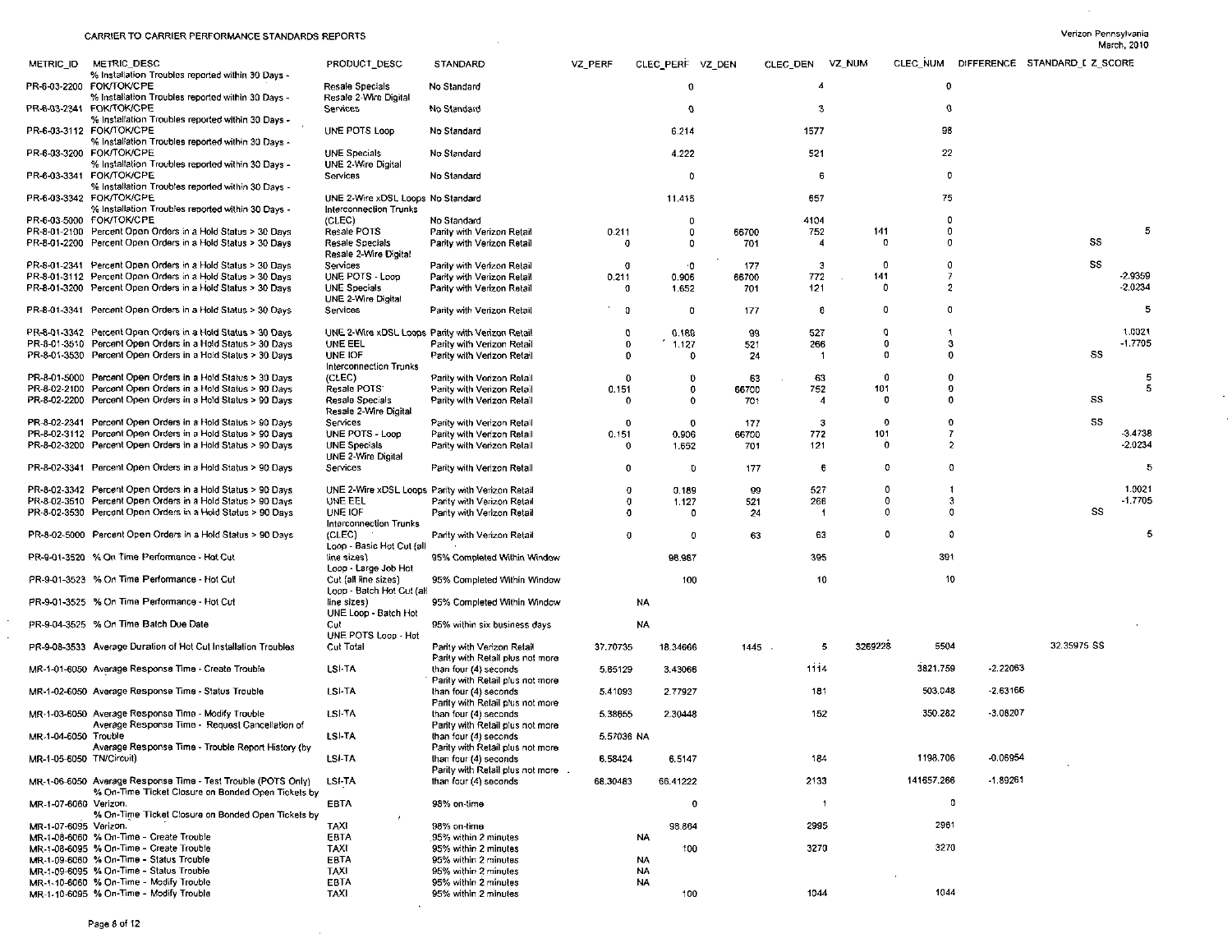$\sim$ 

 $\sim$ 

 $\sim$ 

 $\alpha$ 

| <b><i>CARDINGS TO ORIGINALIST</i></b> CARD CHARGE CHANNER MADO THEI OTHIO                                              |                                                                                     |                                                          |                     |                     |                             |               |             |                                 |                   |                                        | March, 2010 |
|------------------------------------------------------------------------------------------------------------------------|-------------------------------------------------------------------------------------|----------------------------------------------------------|---------------------|---------------------|-----------------------------|---------------|-------------|---------------------------------|-------------------|----------------------------------------|-------------|
| METRIC ID METRIC DESC                                                                                                  | PRODUCT DESC                                                                        | STANDARD                                                 | VZ_PERF             | CLEC_PERF VZ_DEN    |                             | CLEC DEN      | vz num      |                                 |                   | CLEC NUM DIFFERENCE STANDARD I Z SCORE |             |
| MR-1-11-6060 % On-Time - Request Cancellation of Trouble                                                               | EBTA                                                                                | 95% within 2 minutes                                     |                     | NA                  |                             |               |             |                                 |                   |                                        |             |
| MR-1-11-6095 % On-Time - Request Cancellation of Trouble                                                               | TAXI                                                                                | 95% within 2 minutes                                     |                     |                     | 100                         | 31            |             | 31                              |                   |                                        |             |
| MR-1-12-6060 % On-Time - Test Trouble (POTS Only)<br>MR-1-12-6095 % On Time Test Trouble (POTS Only)                   | EBTA<br>TAXI                                                                        | 95% within 2 minutes<br>95% within 2 minutes             |                     | <b>NA</b><br>96.764 |                             | 2689          |             | 2602                            |                   |                                        |             |
| MR-2-01-2200 Network Trouble Report Rate                                                                               | Resale Specials                                                                     | Parity with Verizon Retail                               | 0.625               | 0.487               | 155172                      | 1231          | 970         | -6                              |                   |                                        | 0.7715      |
| MR-2-01-3200 Network Trouble Report Rate                                                                               | UNE Specials<br><b>Interconnection Trunks</b>                                       | Parity with Verizon Retail                               | 0.625               | 2,272               | 155172                      | 18041         | 970         | 410                             |                   |                                        | -5          |
| MR-2-01-5000 Network Trouble Report Rate                                                                               | (CLEC)                                                                              | Parity with Verizon Retail                               | 0.001               | 0.001               | 479854                      | 315319        | 5           | -4                              |                   |                                        | 0.0218      |
| MR-2-02-2100 Network Trouble Report Rate - Loop                                                                        | Resale POTS<br>Resale 2-Wire Digital                                                | Parity with Verizon Retail                               | 1.497               | 0.784               | 2699929                     | 19004         | 40440       | 149                             |                   |                                        | 5           |
| MR-2-02-2341 Network Trouble Report Rate - Loop<br>MR-2-02-3112 Network Trouble Report Rate - Loop                     | Services<br>UNE POTS Loop<br>UNE 2-Wire Digital                                     | Parity with Verizon Retail<br>Parity with Verizon Retail | 0.125<br>1.497      | 0.707               | $\circ$<br>15951<br>2699929 | 470<br>148200 | 20<br>40440 | $\overline{\mathbf{0}}$<br>1049 |                   |                                        | 5<br>5      |
| MR-2-02-3341 Network Trouble Report Rate - Loop                                                                        | Loops                                                                               | Parity with Verizon Retail                               | 1.489               | 0.173               | 2715880                     | 2312          | 40460       | -4                              |                   |                                        | 5           |
| MR-2-02-3342 Network Trouble Report Rate - Loop                                                                        |                                                                                     | UNE 2-Wire xDSL Loops Parity with Verizon Retail         | 1.489               | 0.908               | 2715880                     | 41178         | 40460       | 374                             |                   |                                        | 5           |
| MR-2-03-2100 Network Trouble Report Rate - Central Office                                                              | Resale POTS<br>Resale 2-Wire Digital                                                | Parity with Verizon Retail                               | 0.084               | 0.01                | 2699929                     | 19004         | 2273        | $\mathbf{2}$                    |                   |                                        | 4.6127      |
| MR-2-03-2341 Network Trouble Report Rate - Central Office                                                              | Services                                                                            | Parity with Verizon Retail                               | 0.087               |                     | 0<br>15951                  | 470           | 14          | 0                               |                   |                                        | -5          |
| MR-2-03-3112 Network Trouble Report Rate - Central Office                                                              | UNE POTS Loop<br>UNE 2-Wire Digital                                                 | Parity with Verizon Retail                               | 0.037               | 0.016               | 2699929                     | 148200        | 1025        | 24                              |                   |                                        | 4.8266      |
| MR-2-03-3341 Network Trouble Report Rate - Central Office                                                              | Loops                                                                               | Parity with Verizon Retail                               | 0.037               |                     | 2715880<br>0                | 2312          | 1030        | 0                               |                   |                                        | 5           |
| MR-2-03-3342 Network Trouble Report Rate - Central Office                                                              |                                                                                     | UNE 2-Wire xDSL Loops Parity with Verizon Retail         | 0.037               | 0.026               | 2715880                     | 41178         | 1030        | 11<br>35                        |                   |                                        | 1.3258      |
| MR-2-04-2100 % Subsequent Reports                                                                                      | Resale POTS<br>Resale 2-Wire Digital                                                | No Standard                                              |                     | 18.817              |                             | 186           |             |                                 |                   |                                        |             |
| MR-2-04-2341 % Subsequent Reports                                                                                      | <b>Services</b>                                                                     | No Standard                                              |                     | <b>NA</b>           |                             |               |             |                                 |                   |                                        |             |
| MR-2-04-3112 % Subsequent Reports                                                                                      | UNE POTS Loop<br>UNE 2-Wire Digital                                                 | No Standard                                              |                     | 22.916              |                             | 1392          |             | 319                             |                   |                                        |             |
| MR-2-04-3341 % Subsequent Reports                                                                                      | Loops                                                                               | No Standard                                              |                     | 55.555              |                             | 9             |             | 5                               |                   |                                        |             |
| MR-2-04-3342 % Subsequent Reports                                                                                      | UNE 2-Wire xDSL Loops No Standard                                                   |                                                          |                     | 14.201              |                             | 507           |             | 72                              |                   |                                        |             |
| MR-2-05-2100 % CPE/TOK/FOK Trouble Report Rate<br>MR-2-05-2200 % CPE/TOK/FOK Trouble Report Rate                       | Resale POTS<br><b>Resale Specials</b>                                               | No Standard<br>No Standard                               |                     | 0.305<br>0.162      |                             | 19004<br>1231 |             | 58<br>-2                        |                   |                                        |             |
|                                                                                                                        | Resale 2-Wire Digital                                                               |                                                          |                     |                     |                             |               |             |                                 |                   |                                        |             |
| MR-2-05-2341 % CPE/TOK/FOK Trouble Report Rate<br>MR-2-05-3112 % CPE/TOK/FOK Trouble Report Rate                       | Services<br>UNE POTS Loop                                                           | No Standard<br>No Standard                               |                     | 0.426               | 0                           | 470<br>148200 |             | Ð<br>632                        |                   |                                        |             |
| MR-2-05-3200 % CPE/TOK/FOK Trouble Report Rate                                                                         | <b>UNE Specials</b><br>UNE 2-Wire Digital                                           | No Standard                                              |                     |                     | 1.341                       | 18041         |             | 242                             |                   |                                        |             |
| MR-2-05-3341 % CPE/TOK/FOK Trouble Report Rate                                                                         | Loops                                                                               | No Standard                                              |                     | 0.129               |                             | 2312          |             | -3                              |                   |                                        |             |
| MR-2-05-3342 % CPE/TOK/FOK Trouble Report Rate                                                                         | UNE 2-Wire xDSL Loops No Standard                                                   |                                                          |                     |                     | 1.053                       | 41178         |             | 434                             |                   |                                        |             |
| MR-3-01-2110 % Missed Repair Appointment - Loop                                                                        | Resale POTS Business Parity with VZ Retail                                          |                                                          | 17.902              |                     | 9.734<br>7636               | 113           | 1367        | 11                              |                   |                                        | 2.5384      |
| MR-3-01-2120 % Missed Repair Appointment - Loop                                                                        | Resale POTS Residence Parity with VZ Retail<br>Resale 2-Wire Digital                |                                                          | 16.255              | 11.111              | 32782                       | 36            | 5329        | 4                               |                   |                                        | 1.0739      |
| MR-3-01-2341 % Missed Repair Appointment - Loop                                                                        | Services                                                                            | Parity with VZ Retail                                    |                     | 65 NA               | 20                          |               | 13          |                                 |                   |                                        |             |
| MR-3-01-3112 % Missed Repair Appointment - Loop                                                                        | UNE POTS Loop<br>UNE 2 Wire Digital                                                 | Parity with VZ Retail                                    | 16.58               | 15.443              | 40440                       | 1049          | 6705        | 162                             |                   |                                        | 1.0207      |
| MR-3-01-3341 % Missed Repair Appointment - Loop                                                                        | Loops                                                                               | Parity with VZ Retail                                    | 16.604              |                     | 40460<br>50                 | 4             | 6718        |                                 | $\overline{2}$    | SS                                     |             |
| MR-3-01-3342 % Missed Repair Appointment - Loop                                                                        | UNE 2-Wire xDSL Loops Parity with VZ Retail                                         |                                                          | 16.604              | 17.505              | 40460                       | 417           | 6718        | 73                              |                   |                                        | $-0.4379$   |
| MR-3-02-2110 % Missed Repair Appointment - Central Office                                                              | Resale POTS Business Parity with VZ Retail                                          |                                                          | 12.117              |                     | $\mathbf 0$<br>751          |               | 91<br>2     |                                 | o                 | SS                                     |             |
| MR-3-02-2120 % Missed Repair Appointment - Central Office                                                              | Resale POTS Residence Parity with VZ Retail<br>Resale 2-Wire Digital                |                                                          | 15.243 NA           |                     | 1522                        |               | 232         |                                 |                   |                                        |             |
| MR-3-02-2341 % Missed Repair Appointment - Central Office<br>MR-3-02-3112 % Missed Repair Appointment - Central Office | Services<br>UNE POTS Loop<br>UNE 2-Wire Digital                                     | Parity with VZ Retail<br>Parity with VZ Retail           | 42.857 NA<br>23.317 | 45.833              | 14<br>1025                  | 24            | 239         | 6<br>11                         |                   |                                        | $-2.198$    |
| MR-3-02-3341 % Missed Repair Appointment - Central Office                                                              | Loops                                                                               | Parity with VZ Retail                                    |                     | 23.3 NA             | 1030                        |               | 240         |                                 |                   |                                        |             |
| MR-3-02-3342 % Missed Repair Appointment - Central Office<br>MR-3-03-2100 % CPE/TOK/FOK - Missed Appointment           | UNE 2 Wire xDSL Loops Parity with VZ Retail<br>Resale POTS<br>Resale 2-Wire Digital | No Standard                                              | 23.3                | 27.777              | 1030<br>$\Omega$            | 18<br>58      | 240         |                                 | 5<br>$\mathbf{0}$ |                                        | 0.2113      |
| MR-3-03-2341 % CPE/TOK/FOK - Missed Appointment                                                                        | Services                                                                            | No Standard                                              |                     | ∴ NA                |                             |               |             |                                 |                   |                                        |             |
| MR-3-03-3112 % CPE/TOK/FOK - Missed Appointment                                                                        | UNE POTS Loop<br>UNE 2 Wire Digital                                                 | No Standard                                              |                     |                     | 7.753                       | 632           |             | 49                              |                   |                                        |             |
| MR-3-03-3341 % CPE/TOK/FOK - Missed Appointment                                                                        | Loops                                                                               | No Standard                                              |                     | 33 333              |                             | 3             |             |                                 | 1                 |                                        |             |
| MR-3-03-3342 %CPE/TOK/FOK - Missed Appointment<br>MR-4-01-2100 Mean Time To Repair - Total                             | UNE 2-Wire xDSL Loops No Standard<br>Resale POTS                                    | Parity with VZ Retail                                    | 44.84576            | 14.976<br>24.07086  | 42713                       | 434<br>151    | 114929830   | 65<br>218082                    |                   | 44.0494                                | 5           |

 $\sim$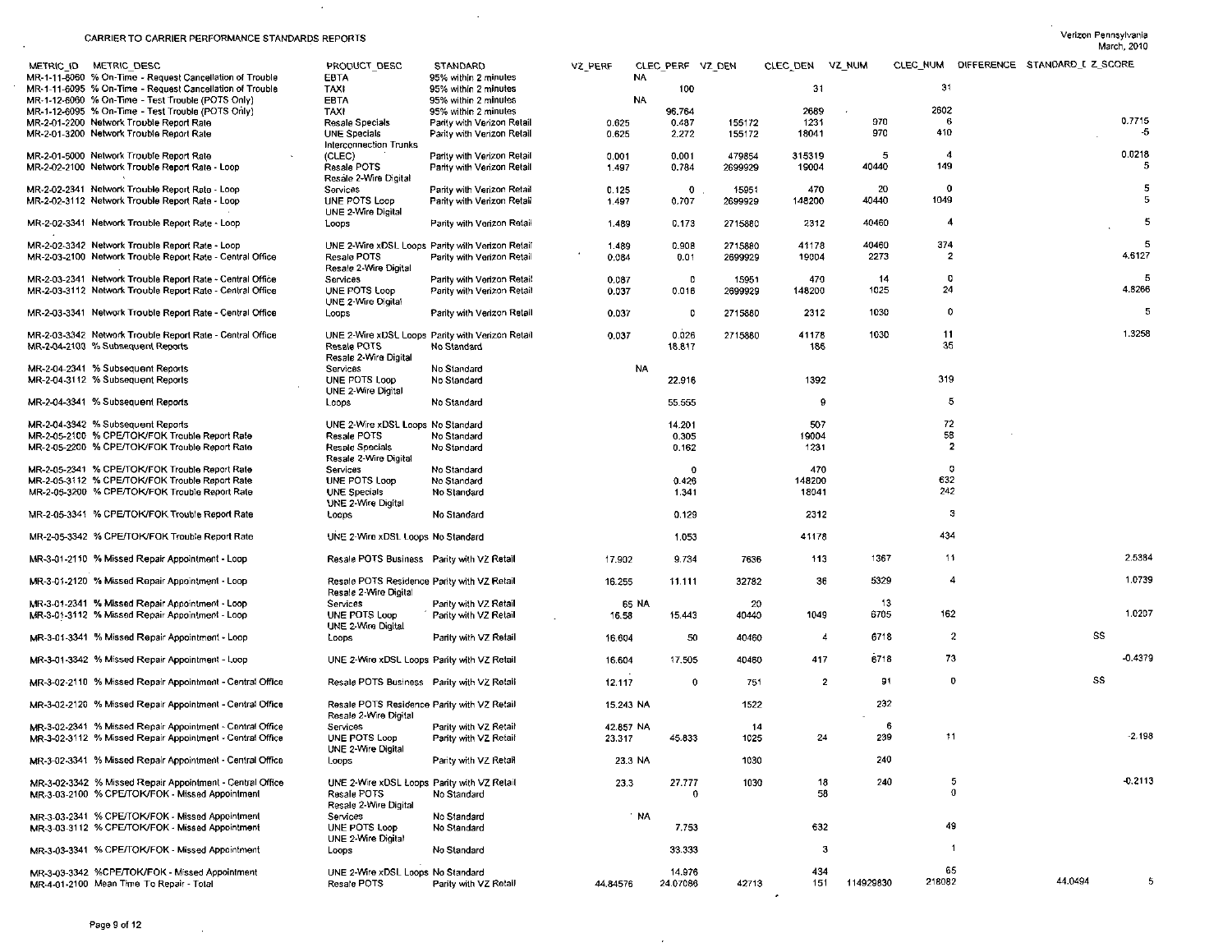$\sim$ 

 $\sim$ 

| METRIC_ID<br>METRIC_DESC                                                                                           | PRODUCT DESC                                                                       | STANDARD                                       | VZ PERF                 | CLEC_PERF VZ_DEN   |               | CLEC DEN       | VZ NUM                 | CLEC NUM       | DIFFERENCE STANDARD [ Z_SCORE |             |
|--------------------------------------------------------------------------------------------------------------------|------------------------------------------------------------------------------------|------------------------------------------------|-------------------------|--------------------|---------------|----------------|------------------------|----------------|-------------------------------|-------------|
| MR-4-01-2216 Mean Time To Repair - Total                                                                           | Resale Specials (Non<br><b>DS0 &amp; DS0)</b>                                      | Parity with VZ Retail                          | 7.33456                 | 10.8625            | 339           | 4              | 149185                 | 2607           | 7.11651 SS                    |             |
| MR-4-01-2217 Mean Time To Repair - Total                                                                           | Resale Specials (DS1 &<br>DS3)<br>Resale 2-Wire Digital                            | Parity with VZ Retail                          | 5.56978                 | 7 64166            | 631           | $\overline{2}$ | 210872                 | 917            | 5.50974 SS                    |             |
| MR-4-01-2341 Mean Time To Repair - Total<br>MR-4-01-3112 Mean Time To Repair - Total                               | Services (ISDN)<br>UNE POTS Loop                                                   | Parity with VZ Retail<br>Parity with VZ Retail | 30.89019 NA<br>45.76087 | 20.52872           | 34<br>41465   | 1073           | 63016<br>113848492     | 1321639        | 43.87637<br>44.15657          | 5           |
| MR-4-01-3216 Mean Time To Repair - Total                                                                           | UNE Specials (Non DS0<br>& DS0)                                                    | Parity with VZ Retail                          | 7.33456                 | 1.975              | 339           | $\overline{2}$ | 149185                 | 237            | 7.11651 SS                    |             |
| MR-4-01-3217 Mean Time To Repair - Total                                                                           | UNE Specials (DS1 &<br>DS3)<br>UNE 2-Wire Digital                                  | Parity with VZ Retail                          | 5.56978                 | 6.18521            | 631           | 408            | 210872                 | 151414         | 5.50974                       | $-1.6138$   |
| MR-4-01-3341 Mean Time To Repair - Total                                                                           | Loops<br>Interconnection Trunks                                                    | Parity with VZ Retail                          | 45.75202                | 46.525             | 41490         | 4              | 113895089              | 11166          | 44,1589 SS                    |             |
| MR-4-01-5000 Mean Time To Repair - Total                                                                           | (CLEE)                                                                             | Parity with VZ Retail                          | 13.87333                | 0.70416            | 5             | 4              | 4162                   | 169            | 16.9419 SS                    |             |
| MR-4-02-2110 Mean Time To Repair - Loop Trouble                                                                    | Resale POTS Business Parity with VZ Retail                                         |                                                | 21.10631                | 20.61017           | 7636          | 113            | 9670069                | 139737         | 25.44709                      | 0.1564      |
| MR-4-02-2120 Mean Time To Repair - Loop Trouble                                                                    | Resale POTS Residence Parity with VZ Retail<br>Resale 2-Wire Digital               |                                                | 52.12762                | 35.6625            | 32782         | 36             | 102530876              | 77031          | 45.58201                      | 2.4052      |
| MR-4-02-2341 Mean Time To Repair - Loop Trouble<br>MR-4-02-3112 Mean Time To Repair - Loop Trouble                 | Services<br><b>UNE POTS Loop</b>                                                   | Parity with VZ Retail<br>Parity with VZ Retail | 34.91416 NA<br>46.28024 | 20.52961           | 20<br>40440   | 1049           | 41897<br>112294392     | 1292134        | 51.38776<br>44.22279          | 5           |
| MR-4-02-3341 Mean Time To Repair - Loop Trouble                                                                    | UNE 2-Wire Digital<br>LOODS                                                        | Parity with VZ Retail                          | 46.27462                | 46.525             | 40460         | 4              | 112336289              | 11166          | 44.22661 SS                   |             |
| MR-4-02-3342 Mean Time To Repair - Loop Trouble                                                                    | UNE 2-Wire xDSL Loops Parity with VZ Retail                                        |                                                | 46.27462                | 29.19076           | 40460         | 417            | 112336289              | 730353         | 44.22661                      | 5           |
| MR-4-03-2110 Mean Time To Repair - Central Office Trouble                                                          | Resale POTS Business Parity with VZ Retail                                         |                                                | 11.29642                | 10.95              | 751           | $\overline{2}$ | 509017                 | 1314           | 18.52616 SS                   |             |
| MR-4-03-2120 Mean Time To Repair - Central Office Trouble                                                          | Resale POTS Residence Parity with VZ Retail                                        |                                                | 23.28538 NA             |                    | 1522          |                | 2126421                |                | 35.32543                      |             |
| MR-4-03-2341 Mean Time To Repair - Central Office Trouble                                                          | Resale 2-Wire Digital<br>Services                                                  | Parity with VZ Retail                          | 25.14166 NA             |                    | 14            |                | 21119                  |                | 31.09496                      |             |
| MR-4-03-3112 Mean Time To Repair - Central Office Trouble                                                          | <b>UNE POTS Loop</b><br>UNE 2-Wire Digital                                         | Parity with VZ Retail                          | 25.26991                | 20.48958           | 1025          | 24             | 1554100                | 29505          | 35.91124                      | 0.5985      |
| MR-4-03-3341 Mean Time To Repair - Central Office Trouble                                                          | Loops                                                                              | Parity with VZ Retail                          | 25.2233 NA              |                    | 1030          |                | 1558800                |                | 35.83345                      |             |
| MR-4-03-3342 Mean Time To Repair - Central Office Trouble<br>MR-4-04-2100 % Cleared (all troubles) within 24 Hours | UNE 2-Wire xDSL Loops Parity with VZ Retail<br>Resale POTS<br>Resale Specials (Non | Parity with VZ Retail                          | 25 2233<br>42.139       | 20.13611<br>63.576 | 1030<br>42713 | 18<br>151      | 1558800<br>17999       | 21747<br>96    | 35.83345                      | 0.5284<br>5 |
| MR-4-04-2216 % Cleared (all troubles) within 24 Hours                                                              | DS0 & DS0)<br>Resale Specials (DS1 8                                               | Parity with VZ Retail                          | 95.87                   | 100                | 339           | $\overline{4}$ | 325                    | 4              | <b>SS</b>                     |             |
| MR-4-04-2217 % Cleared (all troubles) within 24 Hours                                                              | DS3)<br>Resale 2-Wire Digital                                                      | Parity with VZ Retail                          | 97.939                  | 100                | 631           | -2             | 618                    | $\overline{2}$ | SS                            |             |
| MR-4-04-2341 % Cleared (all troubles) within 24 Hours<br>MR-4-04-3112 % Cleared (all troubles) within 24 Hours     | Services<br>UNE POTS Loop                                                          | Parity with VZ Retail<br>Parity with VZ Retail | 64.705 NA<br>40.863     | 75.116             | 34<br>41465   | 1073           | 22<br>16944            | 806            |                               | 5           |
| MR-4-04-3216 % Cleared (all troubles) within 24 Hours                                                              | UNE Specials (Non DS0                                                              | Parity with VZ Retail                          |                         |                    |               | $\overline{2}$ |                        | $\overline{2}$ | SS                            |             |
|                                                                                                                    | & DS0)<br>UNE Specials (DS1 &                                                      |                                                | 95.87                   | 100                | 339           |                | 325                    |                |                               | 0.9267      |
| MR-4-04-3217 % Cleared (all troubles) within 24 Hours                                                              | DS3)<br>UNE 2-Wire Digital                                                         | Parity with VZ Retail                          | 97.939                  | 98.529             | 631           | 408            | 618                    | 402            |                               |             |
| MR-4-04-3341 % Cleared (all troubles) within 24 Hours                                                              | Loops                                                                              | Parity with VZ Retail                          | 40.879                  | 25                 | 41490         | $\overline{4}$ | 16961                  | -1             | SS                            |             |
| MR-4-04-3342 % Cleared (all troubles) within 24 Hours                                                              | UNE 2-Wire xDSL Loops Parity with VZ Retail<br>Interconnection Trunks              |                                                | 40.879                  | 59.77              | 41490         | 435            | 16961                  | 260            |                               | 5           |
| MR-4-04-5000 % Cleared (all troubles) within 24 Hours                                                              | (CLEC)<br>Interconnection Trunks                                                   | Parity with VZ Retail                          | 60                      | 100                | 5             | $\overline{4}$ | 3                      | 4              | SS                            |             |
| MR-4-05-5000 % Out of Service > 2 Hours                                                                            | (CLEC)                                                                             | Parity with VZ Retail                          | 60                      | O                  | 5             | -4             | 3                      | $\mathbf 0$    | SS                            |             |
| MR-4-06-2110 % Out of Service > 4 Hours                                                                            | Resale POTS - Business Parity with VZ Retail<br>Resale POTS -                      |                                                | 74.185                  | 69.23              | 6140          | 65             | 4555                   | 45             |                               | 1.0486      |
| MR-4-06-2120 % Out of Service > 4 Hours                                                                            | Residence<br>Resale Specials (Non                                                  | Parity with VZ Retail                          | 92.372                  | 84.21              | 24674         | 19             | 22792                  | 16             |                               | 1.6249      |
| MR-4-06-2216 % Out of Service > 4 Hours                                                                            | DS0 & DS0)<br>Resale Specials (DS1 &                                               | Parily with VZ Retail                          | 63.939                  | 100                | 330           | 4              | 211                    | 4              | SS                            |             |
| MR-4-06-2217 % Out of Service > 4 Hours                                                                            | DS3).<br>UNE Specials (Non DS0                                                     | Parity with VZ Retail                          | 48.689                  | 100                | 534           | $\overline{a}$ | 260                    | $\overline{2}$ | SS                            |             |
| MR-4-06-3216 % Out of Service > 4 Hours                                                                            | & DS0)<br>UNE Specials (DS1 &                                                      | Parity with VZ Retail                          | 63.939 NA               |                    | 330           |                | 211                    |                |                               |             |
| MR-4-06-3217 % Out of Service > 4 Hours                                                                            | DS3)<br>Interconnection Trunks                                                     | Parity with VZ Retail                          | 48.689                  | 55.086             | 534           | 403            | 260                    | 222            |                               | -1.8746     |
| MR-4-06-5000 % Out of Service > 4 Hours                                                                            | (CLEC)                                                                             | Parity with VZ Retail                          | 60                      | $\mathbf 0$        | 5             | $\overline{4}$ | $\ddot{\phantom{1}}$ 3 | 0              | SS                            |             |
| MR-4-07-2110 % Out of Service > 12 Hours                                                                           | Resale POTS - Business Parity with VZ Retail                                       |                                                | 55                      | 53.846             | 6140          | 65             | 3377                   | 35             |                               | 0.3147      |

 $\sim 10^{-1}$ 

 $\label{eq:2.1} \frac{1}{\sqrt{2}}\int_{\mathbb{R}^3}\frac{1}{\sqrt{2}}\left(\frac{1}{\sqrt{2}}\right)^2\frac{1}{\sqrt{2}}\left(\frac{1}{\sqrt{2}}\right)^2\frac{1}{\sqrt{2}}\left(\frac{1}{\sqrt{2}}\right)^2.$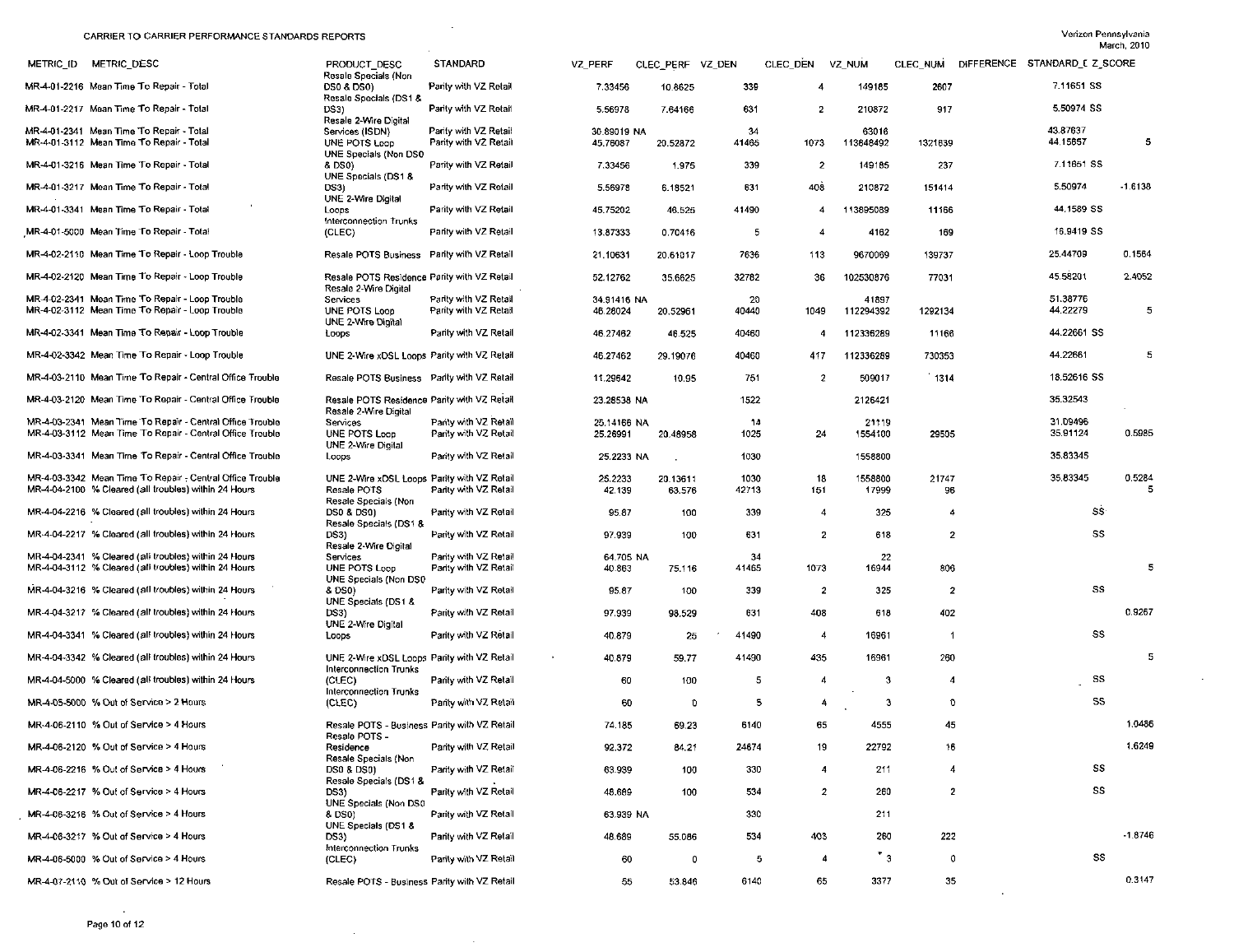$\sim 10^7$ 

 $\sim 10^7$ 

 $\sim 100$ 

 $\mathcal{A}$ 

 $\sim 10^{-1}$ 

| METRIC ID METRIC DESC                                                                                         | PRODUCT DESC                                                                | STANDARD                                       | VZ PERF   | CLEC PERF VZ_DEN |       | CLEC DEN            | VZ_NUM         |                     | CLEC_NUM DIFFERENCE STANDARD_I Z SCORE |           |
|---------------------------------------------------------------------------------------------------------------|-----------------------------------------------------------------------------|------------------------------------------------|-----------|------------------|-------|---------------------|----------------|---------------------|----------------------------------------|-----------|
| MR-4-07-2120 % Out of Service > 12 Hours                                                                      | Resale POTS -<br>Residence                                                  | Parity with VZ Retail                          | 85.053    | 73.684           | 24674 | 19                  | 20986          | 14                  |                                        | 1.6167    |
|                                                                                                               | Resale 2-Wire Digital                                                       |                                                |           |                  |       |                     |                |                     |                                        |           |
| MR-4-07-2341 % Out of Service > 12 Hours<br>MR-4-07-3112 % Out of Service > 12 Hours                          | Services<br>UNE POTS Loop                                                   | Parity with VZ Retail<br>Parity with VZ Retail | 63.157 NA |                  | 19    |                     | 12             |                     |                                        | 5         |
|                                                                                                               | UNE 2-Wire Digital                                                          |                                                | 79.595    | 65.364           | 30283 | 768                 | 24104          | 502                 |                                        |           |
| MR-4-07-3341 % Out of Service > 12 Hours                                                                      | Loops                                                                       | Parity with VZ Retail                          | 79.587    | 100              | 30300 | $\ddot{\mathbf{3}}$ | 24115          | -3                  | SS                                     |           |
| MR-4-07-3342 % Out of Service > 12 Hours                                                                      | UNE 2-Wire xDSL Loops Parity with VZ Retail<br>Interconnection Trunks       |                                                | 79.587    | 79.09            | 30300 | 110                 | 24115          | 87                  |                                        | 0.2691    |
| MR-4-07-5000 % Out of Service > 12 Hours                                                                      | (CLEC)                                                                      | Parity with VZ Retail                          | 40        | O                | 5     | 4                   | 2              | $\overline{0}$      | SS                                     |           |
| MR-4-08-2110 % Out of Service > 24 Hours                                                                      | Resale POTS Business Parity with VZ Retail                                  |                                                | 26.042    | 27.692           | 6140  | 65                  | 1599           | 18                  |                                        | $-0.181$  |
| MR-4-08-2120 % Out of Service > 24 Hours                                                                      | Resale POTS Residence Parity with VZ Retail<br>Resale Specials (Non         |                                                | 63.824    | 57.894           | 24674 | 19                  | 15748          | 11                  |                                        | 0.7842    |
| MR-4-08-2216 % Out of Service > 24 Hours                                                                      | DS0 & DS0)<br>Resale Specials (DS1 &                                        | Parity with VZ Retail                          | 4.242     | 0                | 330   | 4                   | 14             | $\overline{0}$      | <b>SS</b>                              |           |
| MR-4-08-2217 % Out of Service > 24 Hours                                                                      | DS3)<br>Resale 2-Wire Digital                                               | Parity with VZ Retail                          | 2.434     | 0                | 534   | $\overline{2}$      | 13             | $\circ$             | SS                                     |           |
| MR-4-08-2341 % Out of Service > 24 Hours                                                                      | Services                                                                    | Parity with VZ Retail                          | 42.105 NA |                  | 19    |                     | 8              |                     |                                        |           |
| MR-4-08-3112 % Out of Service > 24 Hours                                                                      | UNE POTS Loop<br>UNE Specials (Non DS0                                      | Parity with VZ Retail                          | 56.893    | 22.786           | 30283 | 768                 | 17229          | 175                 |                                        | 5         |
| MR-4-08-3216 % Out of Service > 24 Hours                                                                      | & DS0)<br>UNE Specials (DS1 &                                               | Parity with VZ Retail                          | 4.242 NA  |                  | 330   |                     | 14             |                     |                                        |           |
| MR-4-08-3217 % Out of Service > 24 Hours                                                                      | DS3)<br>UNE 2-Wire Digital                                                  | Parity with VZ Retail                          | 2.434     | 1.488            | 534   | 403                 | 13             | 6                   |                                        | 1.26      |
| MR-4-08-3341 % Out of Service > 24 Hours                                                                      | $-000S$                                                                     | Parity with VZ Retail                          | 56,884    | 66.666           | 30300 | 3                   | 17236          | $\mathbf{2}$        | SS                                     |           |
| MR-4-08-3342 % Out of Service > 24 Hours                                                                      | UNE 2-Wire xDSL Loops Parity with VZ Retail<br>Interconnection Trunks       |                                                | 56.884    | 48.181           | 30300 | 110                 | 17236          | 53                  |                                        | 1.9281    |
| MR-4-08-5000 % Out of Service > 24 Hours                                                                      | (CLEC)                                                                      | Parity with VZ Retail                          | 40        | Ð                | -5    | -4                  | $\overline{2}$ | $\mathbf{0}$        | SS                                     |           |
| MR-5-01-2100 % Repeat Reports within 30 Days                                                                  | Resale POTS                                                                 | Parity with VZ Retail                          | 19.567    | 9.933            | 42713 | 151                 | 8358           | 15                  |                                        | 3.3235    |
| MR-5-01-2200 % Repeat Reports within 30 Days                                                                  | Resale Specials<br>Resale 2-Wire Digital                                    | Parity with VZ Retail                          | 19.072    | 0                | 970   | -6                  | 185            | $\mathbf 0$         |                                        | -5        |
| MR-5-01-2341 % Repeat Reports within 30 Days                                                                  | Services                                                                    | Parity with VZ Retail                          | 14,705 NA |                  | 34    |                     | 5              |                     |                                        |           |
| MR-5-01-3112 % Repeat Reports within 30 Days<br>MR-5-01-3200 % Repeat Reports within 30 Days                  | UNE POTS Loop                                                               | Parity with VZ Retail<br>Parity with VZ Retail | 19.567    | 18.825           | 42713 | 1073                | 8358           | 202                 |                                        | 0.6399    |
|                                                                                                               | UNE Specials<br>UNE 2-Wire Digital                                          |                                                | 19,072    | 19.268           | 970   | 410                 | 185            | 79                  |                                        | $-0.016$  |
| MR-5-01-3341 % Repeat Reports within 30 Days                                                                  | Loops                                                                       | Parity with VZ Retail                          | 19.563    | 0                | 42747 | $\overline{4}$      | 8363           | $\mathbf{0}$        | SS.                                    |           |
| MR-5-01-3342 % Repeal Reports within 30 Days                                                                  | UNE 2-Wire xDSL Loops Parity with VZ Retail<br>Interconnection Trunks       |                                                | 19.563    | 21,149           | 42747 | 435                 | 8363           | 92                  |                                        | $-0.7734$ |
| MR-5-01-5000 % Repeat Reports within 30 Days<br>NP-1-01-5000 % Final Trunk Groups Exceeding Blocking Standard | (CLEC)<br><b>CLEC Trunks</b>                                                | Parity with VZ Retail<br>See Guidelines        | -0        | 0                | 5     | $\overline{4}$      | 0<br>11        | 0<br>$\overline{2}$ | SS.                                    | 2.4893    |
| % Final Trunk Groups Exceeding Blocking Standard (No                                                          |                                                                             |                                                | 4.119     | 0.985            | 267   | 203                 |                |                     |                                        |           |
| NP-1-02-5000 Exceptions)<br>Number Final Trunk Groups Exceeding Blocking                                      | <b>CLEC Trunks</b>                                                          | See Guidelines                                 | 4.119     | 1.477            | 267   | 203                 | 11             | 3                   |                                        | 2.0165    |
| NP-1-03-5000 Standard - Two (2) Months<br>Number Final Trunk Groups Exceeding Blocking                        | <b>CLEC Trunks</b>                                                          | See Guidelines                                 |           | - 1<br>$\sim$    |       |                     |                |                     |                                        |           |
| NP-1-04-5000 Standard - Three (3) Months<br>% On Time Response to Request for Physical                        | <b>CLEC Trunks</b><br>Collocation - New                                     | See Guidelines                                 |           | $\circ$          |       |                     |                |                     |                                        |           |
| NP-2-01-6701 Collocation<br>% On Time Response to Request for Physical                                        | Applications<br>Collocation - Augment                                       | 95% on time                                    |           | <b>NA</b>        |       |                     |                |                     |                                        |           |
| NP-2-01-6702 Collocation                                                                                      | Applications<br>Collocation - New                                           | 95% on time                                    |           | 100              |       | $\overline{7}$      |                | $\overline{7}$      |                                        |           |
| NP-2-02-6701 % On Time Response to Request for Virtual Collocation Applications                               | Collocation - Augment                                                       | 95% on time                                    |           | NA               |       |                     |                |                     |                                        |           |
| NP-2-02-6702 % On Time Response to Request for Virtual Collocation                                            | Applications<br>Collocation - New                                           | 95% on time                                    |           | 100              |       |                     |                | $\mathbf{1}$        |                                        |           |
| NP-2-03-6701 Average Interval - Physical Collocation                                                          | Applications                                                                | No Standard                                    |           | 74.6             |       |                     |                |                     |                                        |           |
|                                                                                                               | <b>Collocation Augment</b><br>Applications not subject                      |                                                |           |                  |       |                     |                |                     |                                        |           |
|                                                                                                               | to the 45 business day                                                      | No Standard                                    |           |                  |       |                     |                |                     |                                        |           |
| NP-2-03-6711 Average Interval - Physical Collocation - 76 Days                                                | interval (76 Days)<br><b>Collocation Augment</b><br>Applications subject to |                                                |           | 38               |       |                     |                |                     |                                        |           |
|                                                                                                               | the 45 business day                                                         |                                                |           |                  |       |                     |                |                     |                                        |           |
| NP-2-03-6712 Average Interval - Physical Collocation - 45 Davs                                                | interval<br>Collocation - New                                               | No Standard                                    |           | 19.25            |       |                     |                |                     |                                        |           |
| NP-2-04-6701 Average Interval - Virtual Collocation                                                           | Applications                                                                | No Standard                                    |           | NA               |       |                     |                |                     |                                        |           |

 $\sim 100$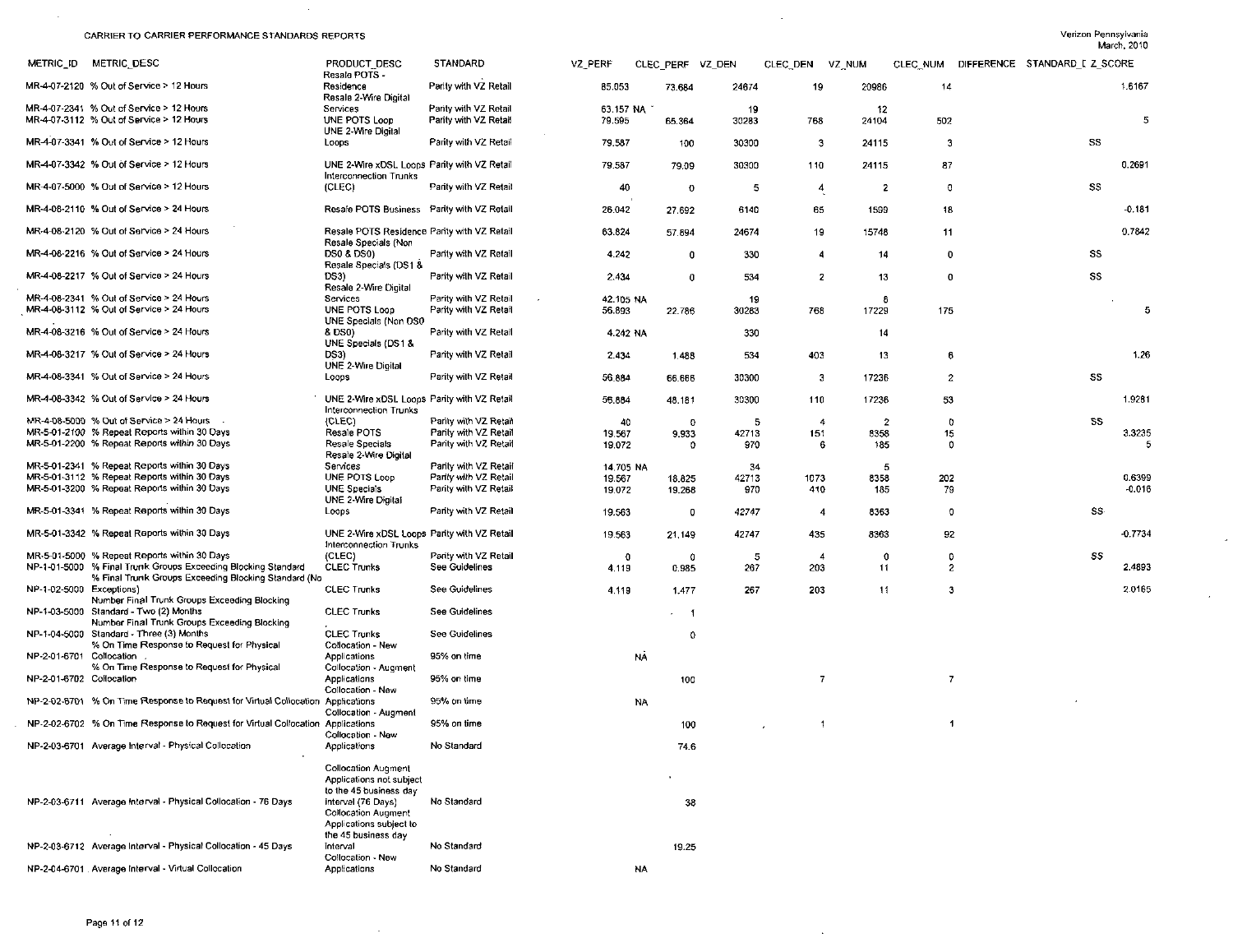|                      |                                                                                                                                                                                                                                    |                                                                     |                                                                                                           |         |                  |        |            |                        |            |                 |   | March, 2                      |
|----------------------|------------------------------------------------------------------------------------------------------------------------------------------------------------------------------------------------------------------------------------|---------------------------------------------------------------------|-----------------------------------------------------------------------------------------------------------|---------|------------------|--------|------------|------------------------|------------|-----------------|---|-------------------------------|
|                      | METRIC ID METRIC DESC                                                                                                                                                                                                              | PRODUCT DESC<br>Collocation - Augment                               | STANDARD                                                                                                  | VZ PERF | CLEC PERF VZ DEN |        |            | CLEC DEN               | VZ NUM     | CLEC NUM        |   | DIFFERENCE STANDARD I Z SCORE |
|                      | NP-2-04-6702 Average Interval - Virtual Collocation                                                                                                                                                                                | Applications - 45 days<br>and 76 days combined<br>Collocation - New | No Standard                                                                                               |         | <b>NA</b>        |        |            |                        |            |                 |   |                               |
|                      | NP-2-05-6701 % On Time - Physical Collocation                                                                                                                                                                                      | Applications<br>Collocation - Augment                               | 95% on time                                                                                               |         |                  | 100    |            | 5                      |            |                 | 5 |                               |
|                      | NP-2-05-6702 % On Time - Physical Collocation                                                                                                                                                                                      | Applications - 45 days<br>and 76 days combined<br>Collocation - New | 95% on time                                                                                               |         |                  | 100    |            | 6                      |            |                 | 6 |                               |
|                      | NP-2-06-6701 % On Time - Virtual Collocation                                                                                                                                                                                       | Applications<br>Collocation - Augment                               | 95% on time                                                                                               |         | NA               |        |            |                        |            |                 |   |                               |
|                      | NP-2-06-6702 % On Time - Virtual Collocation                                                                                                                                                                                       | Applications - 45 days<br>and 76 days combined<br>Collocation - New | 95% on time                                                                                               |         | NA               |        |            |                        |            |                 |   |                               |
|                      | NP-2-07-6701 Average Delay Days - Physical Collocation                                                                                                                                                                             | Applications<br><b>Collocation Augment</b>                          | No Standard                                                                                               |         | NA               |        |            |                        |            |                 |   |                               |
|                      | NP-2-07-6702 Average Delay Days - Physical Collocation                                                                                                                                                                             | Applications<br>Collocation - New                                   | No Standard                                                                                               |         | NA               |        |            |                        |            |                 |   |                               |
|                      | NP-2-08-6701 Average Delay Days - Virtual Collocation                                                                                                                                                                              | Applications<br><b>Collocation Augment</b>                          | No Standard                                                                                               |         | <b>NA</b>        |        |            |                        |            |                 |   |                               |
|                      | NP-2-08-6702 Average Delay Days - Virtual Collocation                                                                                                                                                                              | Applications                                                        | No Standard                                                                                               |         | <b>NA</b>        |        |            |                        |            |                 |   |                               |
|                      | BI-1-02-1000 % DUF in four (4) Business Days                                                                                                                                                                                       |                                                                     | Resale & UNE combined 95% in four (4) Business Days                                                       |         |                  | 98.854 |            | 1166602                |            | 1153238         |   |                               |
|                      | BI-2-01-1000 Timeliness of Carrier Bill<br>% CLEC Billing Claims Acknowledged within two (2)                                                                                                                                       |                                                                     | Resale & UNE combined 98% in 10 Business Days<br>95% within two (2) business days                         |         |                  | 99.084 |            | 1530                   |            | 1516            |   |                               |
| BI-3-04-1000         | <b>Business Davs</b><br>% CLEC Billing Claims Resolved within 28 Calendar                                                                                                                                                          | Resale & UNE combined after receipt                                 | 95% within 28 Calendar Days                                                                               |         |                  | 100    |            | 183                    |            | 183             |   |                               |
|                      | BI-3-05-1000 Days After Acknowledgment                                                                                                                                                                                             | Resale & UNE combined after acknowledgement                         |                                                                                                           |         |                  | 100    |            | 190                    |            | 190             |   |                               |
| BI-3 07 1000         | % Full or Partial Denials<br>% CLEC Billing Claim Credits Not Appearing on the Bill                                                                                                                                                | Resale & UNE combined No Standard                                   |                                                                                                           |         |                  | 57.471 |            | 174                    |            | 100             |   |                               |
| BI-3-08-1000         | within 45 days                                                                                                                                                                                                                     |                                                                     | Resale & UNE combined 97.5% within 45 calendar days                                                       |         |                  | 91     |            | 100                    |            | 91              |   |                               |
| BI-6-01-1000         | % Completeness of Usage Charges - Including Order<br>Activity Post Completion Discrepancy Delayed Charges Resale & UNE                                                                                                             |                                                                     | No Standard                                                                                               |         |                  | 99.954 |            | 48721783               |            | 48699636        |   |                               |
| BI-6-02-1000         | % Completeness of Usage Charges - Excluding Order<br>Activity Post Completion Discrepancy Delayed Charges Resale & UNE<br>% Completeness of Fractional Recurring Charges -<br>Including Order Activity Post Completion Discrepancy |                                                                     | Parity with VZ Retail                                                                                     | 99.453  |                  | 99.954 | 1157244518 | 48721764               | 1150923120 | 48699617        |   |                               |
| BI-7-01-1000         | Delaved Charges<br>% Completeness of Fractional Recurring Charges -<br>Excluding Order Activity Post Completion Discrepancy                                                                                                        | Resale & UNE                                                        | No Standard                                                                                               |         |                  | 90.5   |            | 86572.41               |            | 78348.58        |   |                               |
| BI-7-02-1000         | Delaved Charges<br>% Completeness of Non-Recurring Charges - Including<br>Order Activity Post Completion Discrepancy Delayed                                                                                                       | Resale & UNE                                                        | Parity with VZ Retail                                                                                     | 88.202  |                  | 91.62  | 2957608.95 | 81373.41               | 2608688.66 | 74554.91        |   |                               |
| BI-8-01-1000         | Charges<br>% Completeness of Non-Recurring Charges - Excluding<br>Order Activity Post Completion Discrepancy Delayed                                                                                                               | Resale & UNE                                                        | No Standard                                                                                               |         |                  | 99.936 |            | 495724.58              |            | 495410.01       |   |                               |
| BI-8-02-1000 Charges |                                                                                                                                                                                                                                    | Resale & UNE                                                        | Parity with VZ Retail                                                                                     | 97.024  |                  | 99.963 | 2179172.69 | 488986.01              | 2114320.92 | 488808.63       |   |                               |
|                      | Bf-9-01-1000 % Billing Completeness in Twelve Billing Cycles<br>% Directory Listing Verification Reports Furnished On-                                                                                                             | Resale & UNE combined                                               | 0.96<br>95% of DLVRs transmitted on or                                                                    |         |                  | 99.898 |            | 9614645.25             |            | 9604842.27      |   |                               |
| GE-5-01-1000 Time    | GE-5-02-1000 % Accuracy of DSR/LSR Inclusion in DLVRs                                                                                                                                                                              | All<br>All                                                          | before the due date<br>98% accuracy of DLVRs<br>98% of DLVR revisions<br>transmitted on or before the due |         | TR<br>TR         |        |            | <b>TR</b><br><b>TR</b> |            | TR<br><b>TR</b> |   |                               |
|                      | GE-5-03-1000 % DLVR Corrections Furnished on Time                                                                                                                                                                                  | All                                                                 | date<br>98% accuracy on DLVRs                                                                             |         | TR               |        |            | <b>TR</b>              |            | TR              |   |                               |
|                      | GE-5-04-1000 % Accuracy of DLVR Corrections                                                                                                                                                                                        | All                                                                 | revisions<br>99% accuracy of White Page                                                                   |         | TR               |        |            | TR                     |            | TR.             |   |                               |
|                      | GE-5-05-1000 White Pages Errors and Omissions                                                                                                                                                                                      | ΑII<br>Resale & UNE                                                 | Listings                                                                                                  |         | TR<br>TR         |        |            | TR                     |            | TR<br>TR.       |   |                               |
|                      | GE-6-01-1000 Completion On Time                                                                                                                                                                                                    | Resale & UNE                                                        | 95% on time<br>98% of orders provisioned                                                                  |         |                  |        |            | ΤR                     |            | <b>TR</b>       |   |                               |
|                      | GE-6-02-1000 Accuracy of Processing                                                                                                                                                                                                |                                                                     | accurately                                                                                                |         | <b>TR</b>        |        |            | TR.                    |            |                 |   |                               |

 $\sim 100$  km  $^{-1}$ 

 $\mathcal{L}^{\mathcal{L}}(\mathcal{A})$  .

 $\mathcal{L}^{\text{max}}_{\text{max}}$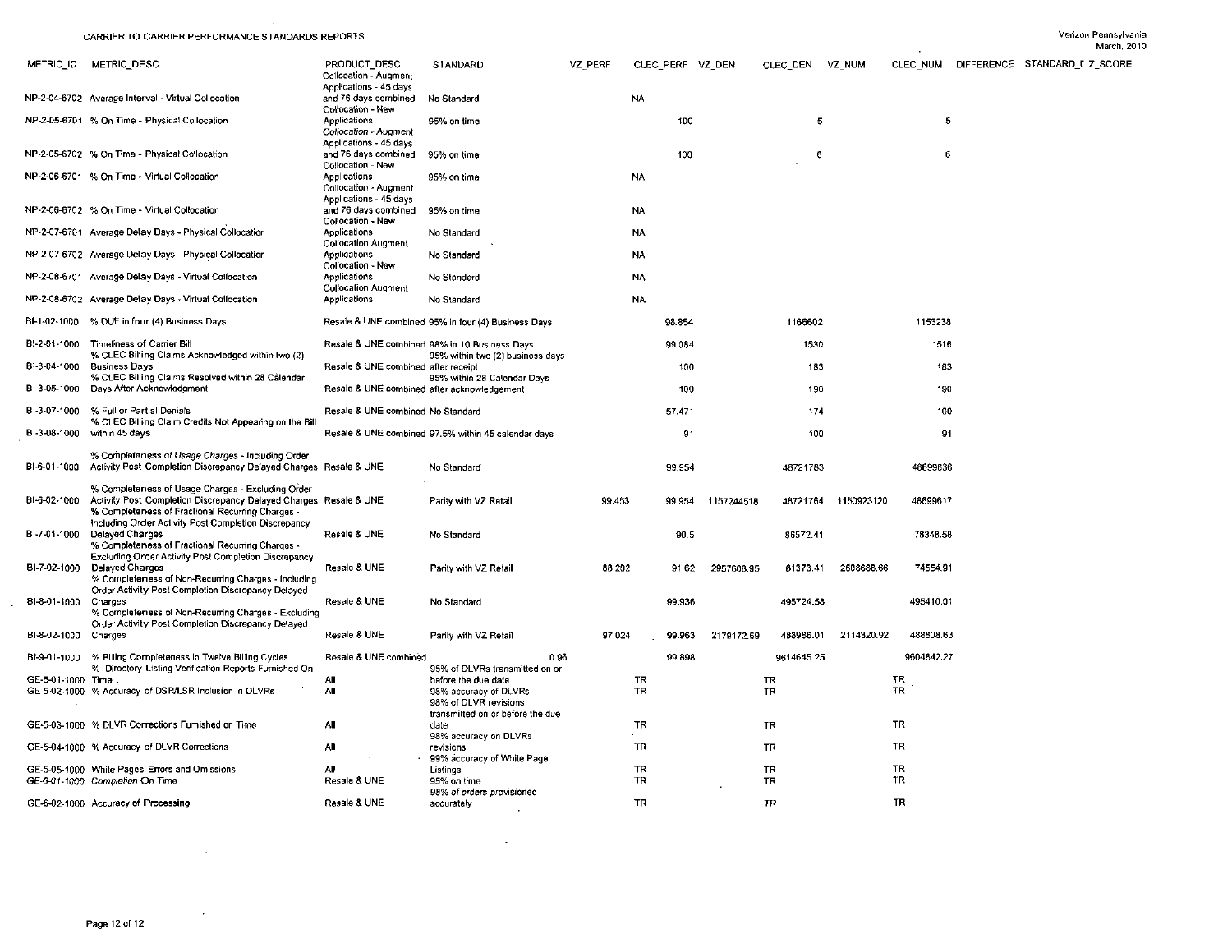# CARRIER TO CARRIER PERFORMANCE STANDARDS REPORTS VERIZON PENNSYLVANIA

 $\sim 10^{-1}$ 

 $\sim$  $\mathcal{L}$ 

 $\sim 10^{-1}$ 

| Enview used to report Retail and Wholesale results<br>$+$<br>Z-Score Equivalent from Permutation Test (Applicable to NJ C2C only)<br>(p)<br><b>RQ</b><br><b>Reported Quarterly</b><br><b>TR</b><br>Temporary Review (Currently Applicable to PA DLWP only)<br>UD<br>Performance metric is under development<br>UR.<br>Performance metric is under Review |
|----------------------------------------------------------------------------------------------------------------------------------------------------------------------------------------------------------------------------------------------------------------------------------------------------------------------------------------------------------|
|                                                                                                                                                                                                                                                                                                                                                          |
|                                                                                                                                                                                                                                                                                                                                                          |
|                                                                                                                                                                                                                                                                                                                                                          |
|                                                                                                                                                                                                                                                                                                                                                          |
|                                                                                                                                                                                                                                                                                                                                                          |
|                                                                                                                                                                                                                                                                                                                                                          |
| <b>NA</b><br>No Activity or results cannot be calculated due to zero in the Denominator                                                                                                                                                                                                                                                                  |
| <b>NEF</b><br>No Existing Functionality                                                                                                                                                                                                                                                                                                                  |
| <b>TBD</b><br>Performance standard is to be determined                                                                                                                                                                                                                                                                                                   |
| R <sub>3</sub><br>Run 3 times per year                                                                                                                                                                                                                                                                                                                   |
| For PO-1 Metrics<br>Retail data is obtained from Enview, and the total number of observations is 10 per hour per day.                                                                                                                                                                                                                                    |
| For OD-1 Metrics in NY<br>Retail and Resale traffic appear in the VZ Retail column. All data is NY and CT combined with the exception of                                                                                                                                                                                                                 |
| and CT<br>Retail DA.                                                                                                                                                                                                                                                                                                                                     |
| For OD-1 Metrics<br>Retail and Resale traffic appear in the VZ Retail column.                                                                                                                                                                                                                                                                            |
| North EEL DS0<br>1-10 lines, 6 days. 11+ Lines, negotiated. No facilities, ECCD + 6 Days. Disconnects 2 days.                                                                                                                                                                                                                                            |
|                                                                                                                                                                                                                                                                                                                                                          |
| 1-10 lines, 6 days. 11-20 Lines, 10 days. 21+ lines, negotiated. No facilities, 1-10 lines, ECCD + 6 Days. No                                                                                                                                                                                                                                            |
| South EEL DS0<br>facilities, 11-20 lines, ECCD + 10 Days. No facilities, 21+ lines, negotiated. Disconnects 2 days                                                                                                                                                                                                                                       |
| 1-9 lines, 9 days (includes Loop Qual / Facility check). 10+ lines, negotiated. No facilities, ECCD + 6 days.<br>North and South EEL DS1                                                                                                                                                                                                                 |
| Disconnects, 1-9 lines, 4 days. Disconnects, 10+ lines, 6 days.                                                                                                                                                                                                                                                                                          |
| 1-9 lines, 18 days (includes Loop Qual / Facility check). 10+ lines, negotiated. No facilities, ECCD + 15 days.<br>North and South EEL DS3                                                                                                                                                                                                               |
| Disconnects, 1-9 lines, 4 days. Disconnects, 10+ lines, 6 days.                                                                                                                                                                                                                                                                                          |
| 1-8 lines, 15 days (includes Facility check). 9+ lines, negotiated. No facilities, ECCD + 15 days. Discorinects, 1-<br>North and South IOF                                                                                                                                                                                                               |
| 8 lines, 4 days. Disconnects, 9+ lines, negotiated.                                                                                                                                                                                                                                                                                                      |
| Sample size does not meet the minimum criteria for a statistical test specified in Appendix K of the guidelines.                                                                                                                                                                                                                                         |
| See April 29, 2002 NYPSC Order and Appendix K of the C2C Guidelines regarding monitoring and further<br>SS                                                                                                                                                                                                                                               |
| evaluation.<br><b>Stat Score</b>                                                                                                                                                                                                                                                                                                                         |
| By default, any Z-Score greater than 5 or less than -5 is assigned a value of 5 or -5, respectively.                                                                                                                                                                                                                                                     |